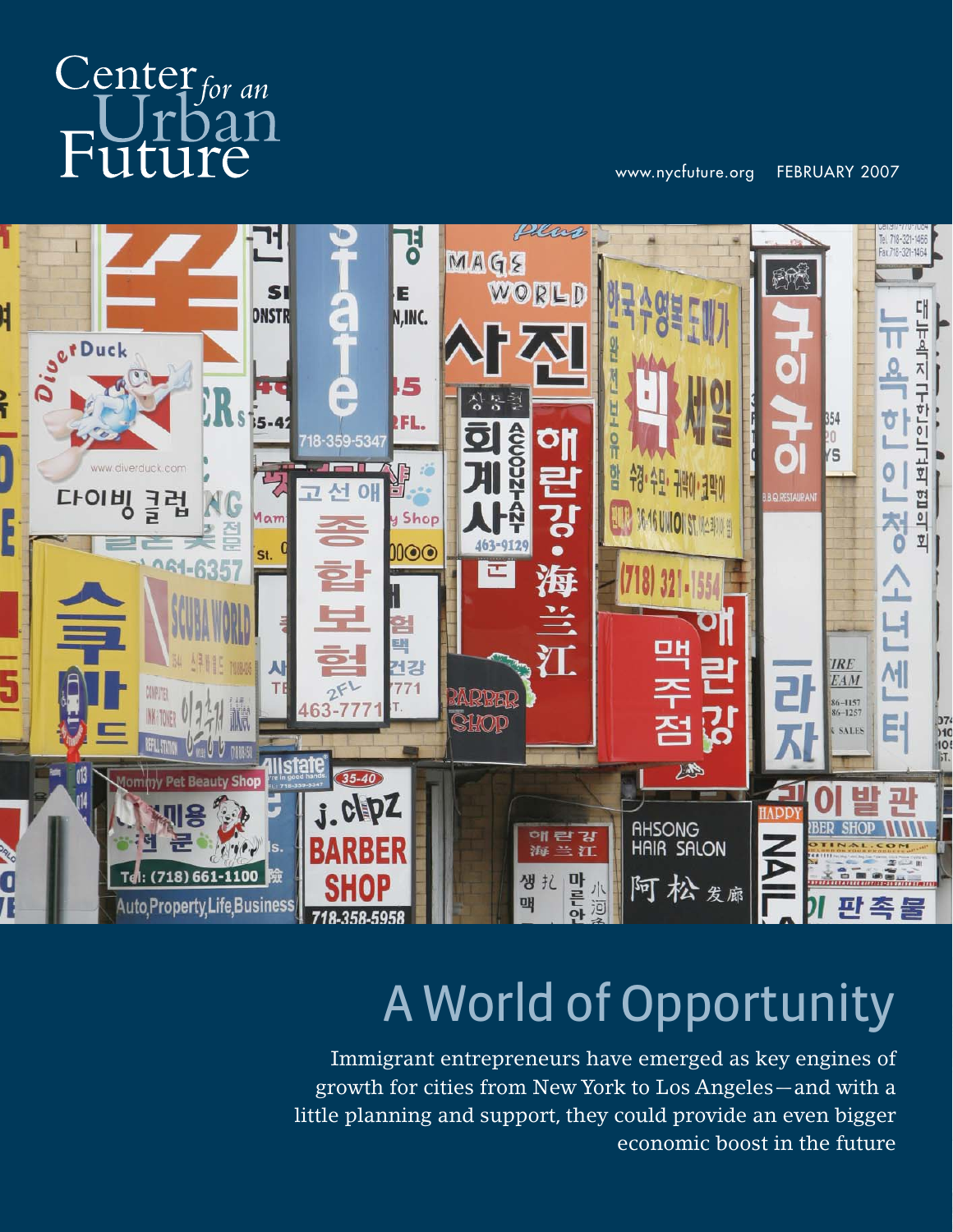This report was written by Jonathan Bowles with Tara Colton. It was edited by David Jason Fischer and designed by Caroline Jerome, D.C. Joel Kotkin, a senior fellow with the Center for an Urban Future and an Irvine Senior Fellow with the New America Foundation, worked as a consultant on the Los Angeles and Houston portions of this project. Additional research by Mirvlyne Brice, Lindsey Ganson, Jennifer Gootman, Andrew Gounardes, Rachel Greene, Steven Josselson, Tanushri Kumar, Migi Lee and Suman Saran. We also acknowledge the helpful support we received from Thomas Tseng, New American Dimensions; Andrew Segal, Boxer Property Management; Isabel Duran, Community Financial Resource Center and many others.

This report was made possible by support from The F. B. Heron Foundation, Garfield Foundation and J.M. Kaplan Fund.

General operating support for City Futures has been provided by Bernard F. and Alva B. Gimbel Foundation, Booth Ferris Foundation, Deutsche Bank, The F.B. Heron Foundation, The M&T Charitable Foundation, The Rockefeller Foundation, Rockefeller Philanthropy Advisors, The Scherman Foundation, Inc., Taconic Foundation and Unitarian Universalist Veatch Program at Shelter Rock.

The Center for an Urban Future is a New York Citybased think tank dedicated to independent, factbased research about critical issues affecting New York's future, including economic development, workforce development, higher education and the arts. For more information or to sign up for our monthly e-mail bulletin, visit www.nycfuture.org.

The Center for an Urban Future is a project of City Futures, Inc. City Futures Board of Directors: Andrew Reicher (Chair), Russell Dubner, Ken Emerson, Mark Winston Griffith, Marc Jahr, David Lebenstein, Gail Mellow, Lisette Nieves, Ira Rubenstein, John Siegal, Karen Trella and Peter Williams.

Cover photo: Dominick Totino

### **CONTENTS**

| PART I                                                                                                                                                                                                                                                            |    |
|-------------------------------------------------------------------------------------------------------------------------------------------------------------------------------------------------------------------------------------------------------------------|----|
| <b>INTRODUCTION</b>                                                                                                                                                                                                                                               | 3  |
| <b>MAJOR FINDINGS</b>                                                                                                                                                                                                                                             | 6  |
| <b>REVITALIZING THE APPLE</b><br>An overview of the impact immigrant entrepreneurs are<br>having on New York City's economy.                                                                                                                                      | 7  |
| <b>SEEDS OF GROWTH</b><br>A profile of five New York City neighborhoods transformed<br>by immigrant entrepreneurs: Richmond Hill, Sunset Park,<br>Brighton Beach, Flushing and Jackson Heights.                                                                   | 13 |
| <b>INDUSTRIAL STRENGTHS</b><br>Immigrant-run firms are putting their stamp on a<br>growing number of sectors, from food manufacturing<br>to wedding services.                                                                                                     | 17 |
| <b>PART II</b>                                                                                                                                                                                                                                                    |    |
| <b>TAPPING IMMIGRANT ENTREPRENEURS</b><br><b>FOR ECONOMIC GROWTH</b><br>The second part of this report focuses on the obstacles facing<br>immigrant entrepreneurs in New York and what policymakers<br>can do to support this growing part of the city's economy. | 26 |
| <b>SMALL BUSINESS BLUES</b><br>Immigrant entrepreneurs face many of the same barriers as<br>other small businesses, including mounting real estate costs.                                                                                                         | 28 |
| UNDERSTANDING RULES AND REGULATIONS<br>New York City's regulatory environment can be a headache<br>for most entrepreneurs, but language and cultural barriers<br>make it particularly difficult for immigrants.                                                   | 29 |
| <b>DISCONNECTED</b><br>Many nonprofit business assistance organizations across the five<br>boroughs simply aren't reaching into immigrant communities.                                                                                                            | 32 |
| <b>CAPITAL CRUNCH</b><br>Limited access to capital is one of the key hurdles facing<br>immigrant entrepreneurs in New York.                                                                                                                                       | 34 |
| <b>SMALL LOANS, BIG DREAMS</b><br>A handful of microenterprise organizations are helping<br>immigrants get access to seed capital and critical advice<br>on running a business.                                                                                   | 37 |
| <b>CITY LIMITED</b><br>An examination of what the Bloomberg administration has<br>and hasn't done to support immigrant entrepreneurs.                                                                                                                             | 41 |
| <b>TICKET TIME BOMB</b><br>Overzealous regulatory enforcement efforts are hurting<br>immigrant-run firms.                                                                                                                                                         | 44 |
| <b>RECOMMENDATIONS</b>                                                                                                                                                                                                                                            | 46 |
| PART III                                                                                                                                                                                                                                                          |    |
| <b>LOS ANGELES</b>                                                                                                                                                                                                                                                | 48 |
| <b>HOUSTON</b>                                                                                                                                                                                                                                                    | 52 |
| <b>BOSTON</b>                                                                                                                                                                                                                                                     | 55 |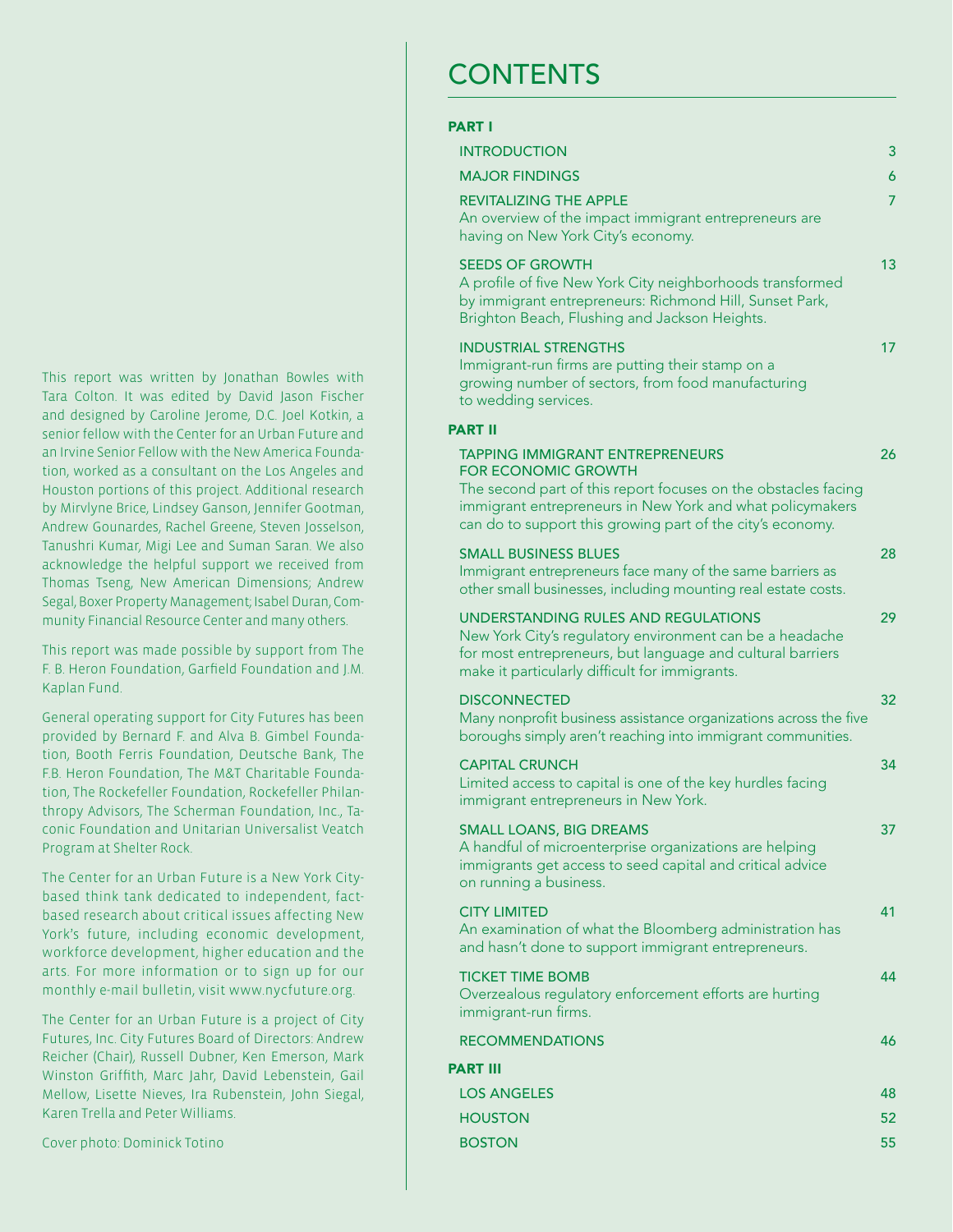# A WORLD OF OPPORTUNITY

Immigrant entrepreneurs have emerged as key engines of growth for cities from New York to Los Angeles—and with a little planning and support, they could provide an even bigger economic boost in the future

AS THE STAKES OF ECONOMIC COMPETITION GROW EVER-HIGHER in America's cities, mayors have sought to kick-start local economies by embracing everything from artists and biotechnology companies to sports arenas. For many of the nation's urban centers, however, a more rewarding—if decidedly less glamorous—answer is hiding in plain sight: tapping their growing immigrant populations.

 During the past decade, immigrants have been the entrepreneurial sparkplugs of cities from New York to Los Angeles—starting a greater share of new businesses than native-born residents, stimulating growth in sectors from food manufacturing to health care, creating loads of new jobs, and transforming once-sleepy neighborhoods into thriving commercial centers. And immigrant entrepreneurs are also becoming one of the most dependable parts of cities' economies: while elite sectors like finance (New York), entertainment (Los Angeles) and energy (Houston) fluctuate wildly through cycles of boom and bust, immigrants have been starting businesses and creating jobs during both good times and bad.

 Two trends suggest that these entrepreneurs will become even more critical to the economies of cities in the years ahead: immigrant-led population growth and the ongoing trend of large companies in many industries moving to decentralize their operations out of cities and outsource work to cheaper locales. But despite this great and growing importance, immigrant entrepreneurs remain a shockingly overlooked and little-understood part of cities' economies, and they are largely disconnected from local economic development planning.

 Although much of the recent national debate over immigration has focused on the impact of immigrants on America's labor market, this report concentrates squarely on immigrant entrepreneurs. The report documents the role that immigrant entrepreneurs are playing in cities' economies, the potential they hold for future economic growth and the obstacles they encounter as they try to start and expand businesses. The study predominantly looks at immigrant entrepreneurs in New York City, yet also considers in detail immigrant-owned businesses in Los Angeles, Houston and Boston.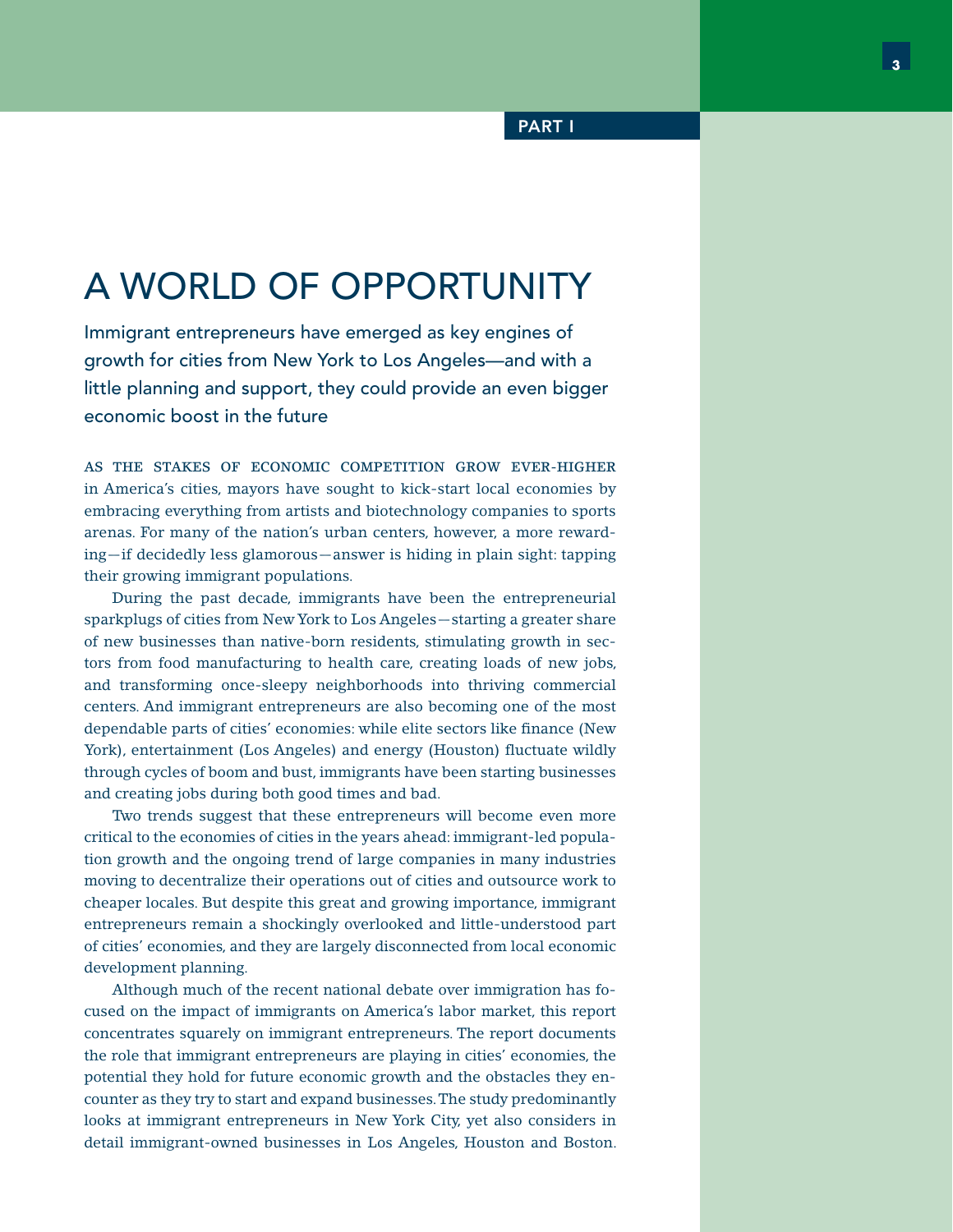Based on 18 months of research, this work is built upon extensive data analysis, focus groups conducted with immigrant business owners and economic development experts, and roughly 200 interviews with business owners, immigration experts, ethnographers, local economic development officials, banking and microfinance specialists and government officials.

 Immigrant entrepreneurs have made decisive contributions to the U.S. economy for more than a century. Their legacy of entrepreneurship runs the gamut from the hundreds of Chinese laundries opened in San Francisco in the mid-19th century to the swarm of Eastern European pushcart vendors that lined the streets of New York's Lower East Side early the following century. Although their place in the popular imagination is connected with small mom-and-pop businesses, first-generation immigrants founded many of the country's most enduring corporations: a short list includes Warner Brothers, Anheuser Busch, Goya Foods, Goldman Sachs, Paramount Pictures, Fortunoff, Max Factor and Sbarro.

 Although immigrants to the U.S. during the past few decades largely come from different parts of the globe than those who entered during the country's first great waves of immigration, today's new Americans still tend to be far more entrepreneurial than nativeborn residents. In 2005, an average of 0.35 percent of the adult immigrant population (or 350 out of 100,000 adults) created a new business each month, compared to 0.28 percent for the native-born adult population (or 280 out of 100,000 adults), according to a recent study by the Ewing Marion Kauffman Foundation. Moreover, the percentage of immigrants starting businesses has generally been on the rise: between 2002 and 2005, the average annual rate of entrepreneurial activity among immigrants was 0.3825, up from 0.324 between 1997 and 2001.<sup>1</sup>

 This trend isn't new. In every U.S. Census since 1880, immigrants have been more likely to be selfemployed than the native-born population.<sup>2</sup> What's different now is that the U.S. has been experiencing a prolonged burst of new immigration, at levels not seen since early in the 20th century. True to form, this phenomenal growth has been accompanied by a concomitant explosion in immigrant-run businesses.

 Nationwide, the immigrant population grew by 57 percent in the 1990s, bringing the share of the U.S. population that is foreign-born to a higher level than anytime since 1930.3 But the biggest impact has occurred in cities. Foreign-born individuals accounted for 97 percent of the overall population growth in Los Angeles between 1980 and 2000, 128 percent in New York City, 101 percent in Houston, and 357 percent in Boston.4

 Nowhere is the impact of immigrants on urban economies more visible than in New York City. Over the past 10 to 15 years, immigrant entrepreneurs fueled much of the overall growth in new businesses across the city and triggered dramatic turnarounds in neighborhoods all over the five boroughs. The number of self-employed foreign-born individuals in the city increased by 53 percent during the 1990s, while the number of native-born self-employed people declined by 7 percent.<sup>5</sup> Over the same period, neighborhoods where immigrants own the lion's share of businesses—including Jackson Heights, Sunset Park, Flushing, Sheepshead Bay, Brighton Beach and Elmhurst-created jobs at a significantly faster rate than the city as a whole. Several of these communities even added jobs in the two years after September 11th, a time when the city's overall economy was shedding massive numbers of jobs.

 Immigrant-run businesses are also helping the city recapture tax revenue from suburban shoppers. That's because ethnic retail strips like 74th Street in Jackson Heights, St. Nicholas Avenue in Washington Heights, Liberty Avenue in Richmond Hill and Main Street in Flushing have become destination shopping districts throughout the region, routinely attracting second- and third-generation immigrants who live outside the city to eat at local restaurants and shop for everything from saris to plantains and mangoes.

 "These entrepreneurs are the future of New York," says Eduardo Giraldo, owner of Abetex International Brokers, an insurance company in Jackson Heights, and president of the Hispanic Chamber of Commerce of Queens. "These people are taking risks, putting their savings on the line and growing businesses."

 Foreign-born entrepreneurs are having a similar impact in Los Angeles. They provided an important boost to the economy in the early 1990s following the devastating riots and earthquake that rocked LA, and have since become an even more potent catalyst for growth. According to one estimate, immigrants are starting as many as 80 percent of all new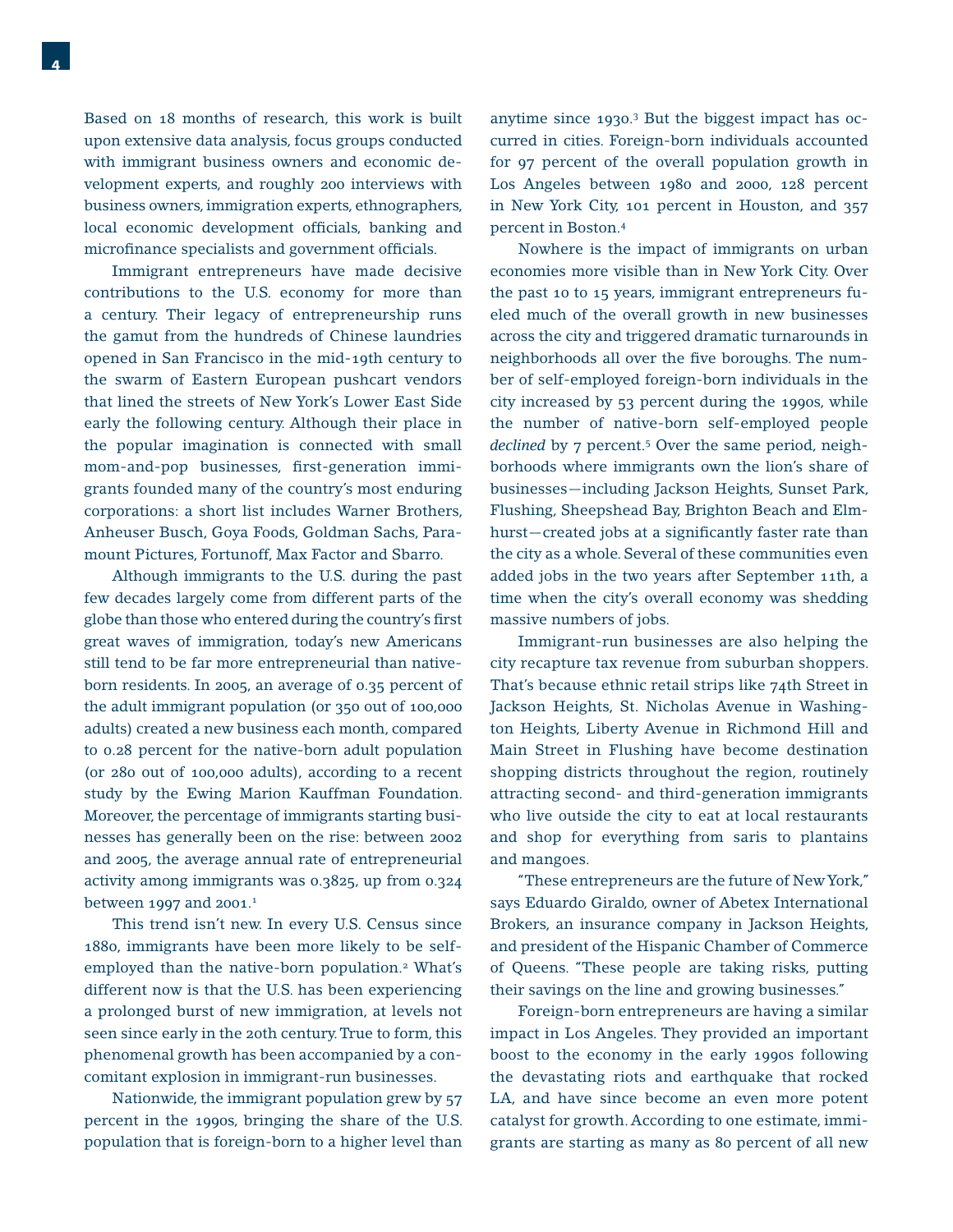### Who Is an Immigrant?

The Merriam-Webster dictionary defines an immigrant as an individual "who comes to a country to take up permanent residence." In this report, we use the word "immigrant" to refer to individuals who were born in another country and subsequently moved to the U.S. with the intention of living here permanently. Our definition includes people who relocated to the U.S. this year as well as those who moved here several decades ago. We also include those who were born in another country and came to the U.S. as children. However, our definition does not include children of immigrants who were born in this country. It also does not include individuals born in Puerto Rico or other commonwealths and territories of the U.S.  $\clubsuit$ 

businesses in LA. While this includes thousands of taco trucks, carnicerías and other microbusinesses, immigrant entrepreneurs in LA have founded nationally renowned firms such as El Pollo Loco, Panda Express, LuLu's Deserts and Forever 21. Incredibly, at least 22 of LA's 100 fastest growing companies in 2005 were started by first-generation immigrants. $6$ Los Angeles County has more Asian-owned firms and Hispanic-owned businesses than any county in the U.S.7 It also boasts 36 of the country's 500 largest Hispanic-owned businesses, according to *Hispanic Business*. 8

In Houston, a telecommunications firm started by a Pakistani immigrant topped the 2006 Houston Small Business 100 list, a ranking of the city's most successful small businesses compiled by the *Houston Business Journal*. Additionally, a Houston-based energy company started by a Nigerian immigrant was recently named the second largest black-owned firm in the U.S. by *Black Enterprise* magazine.

 In Boston, between 1997 and 2002, the number of Hispanic-owned firms increased by 97 percent and the number of Asian-owned firms grew by 41 percent.<sup>9</sup>

 While large corporations still play a key role in the economies of all of these cities, small businesses are fueling much of the growth, thanks in large part to the explosion of immigrant-run firms. In LA, for instance, the number of firms with fewer than five employees increased by 67 percent between 1994 and 2004, even as the number of businesses with more than 500 employees decreased by 12 percent.<sup>10</sup> In New York City, the number of firms with less than 10 employees increased by roughly 20,000 between 1990 and 2005, a 13 percent jump, but the number of companies with over 500 jobs declined slightly.<sup>11</sup> In Houston, 94 percent of the growth in businesses

between 1995 and 2005 occurred among firms with fewer than 50 employees.<sup>12</sup>

 Immigrant entrepreneurs are already making valuable contributions to the economies of cities, but there's little doubt that they could make an even larger contribution to economic growth in the future. "We haven't even tapped a little of the potential that's out there [in LA]," says Jose Legaspi, a Los Angeles-based real estate developer.

 A large part of the reason why is that none of the cities studied for this report have incorporated immigrant entrepreneurs into their overall economic development strategies in any meaningful way. In most cases, immigrant-run businesses aren't even on the radar of local economic development officials. And when these cities have structured programs to support small businesses, too often these efforts have failed to reach immigrant entrepreneurs. Similarly, many local chambers of commerce and community-based economic development organizations that exist to support entrepreneurs and small firms haven't effectively connected with immigrant communities.

 Many immigrant entrepreneurs could use the help. They often encounter stiff obstacles as they try to start and grow businesses—challenges that keep some from getting out of the starting gate, inhibit countless others from growing beyond the mom-and-pop stage and prompt a number of the most successful companies to expand elsewhere.

 Cities like New York and Los Angeles often are difficult environments for any entrepreneur. But, as this report documents, many immigrants must contend with challenges that go above and beyond those faced by other business owners, from language and cultural barriers to difficulty accessing financing and a lack of understanding about local rules and regulations.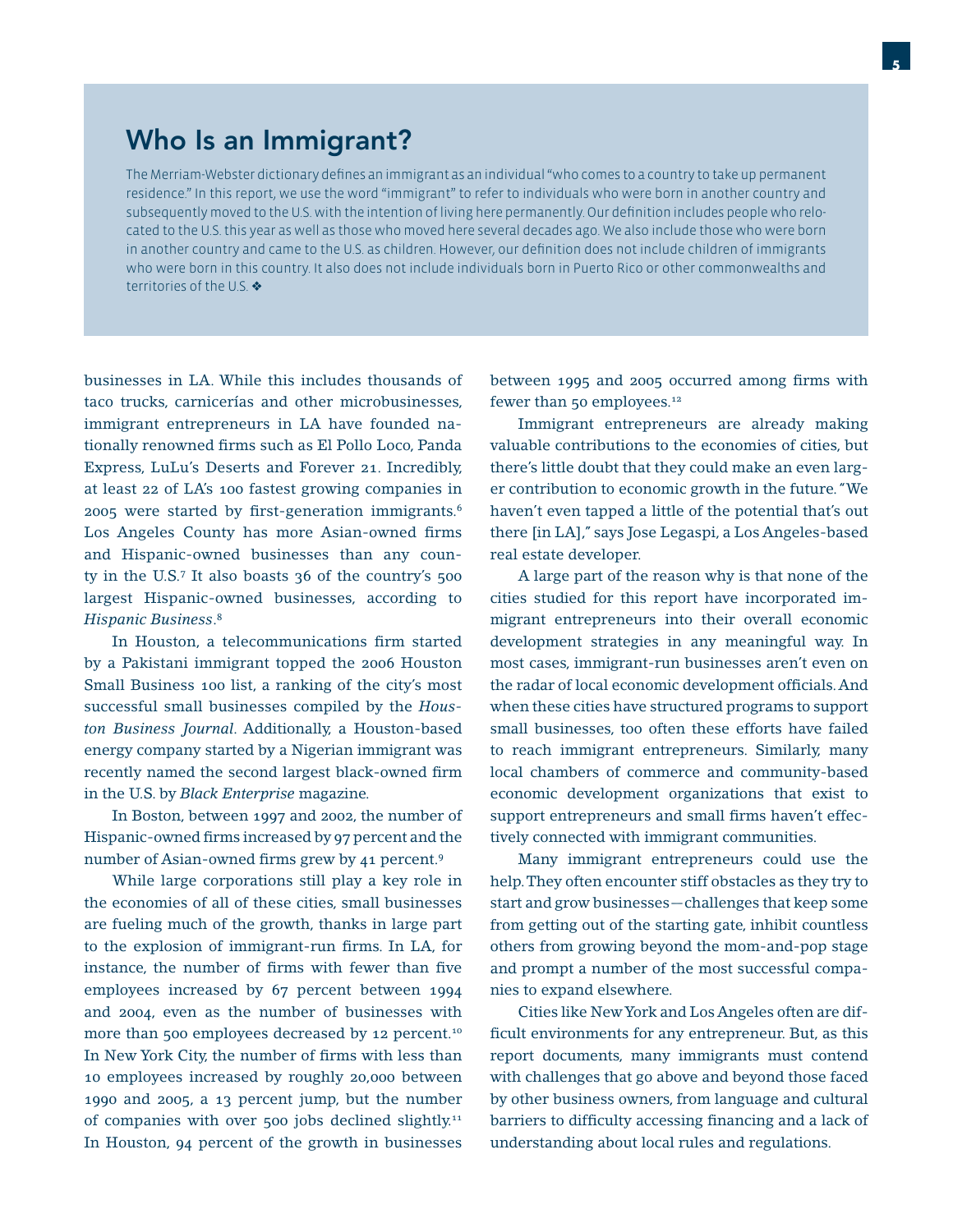# MAJOR FINDINGS

**Immigrant entrepreneurs are having an increasingly powerful impact on the economies of cities such as New York, Los Angeles, Houston and Boston.**

#### **NEW YORK CITY**

- ► In 2000, foreign-born individuals comprised 36 percent of New York City's population, yet they accounted for nearly half (49 percent) of all self-employed workers in the city.
- ► Immigrants drove all of the growth in the city's self-employed population between 1990 and 2000: the number of foreign-born individuals who were self-employed increased by 64,001 (a 53 percent jump) while the number of native-born people who were self-employed decreased by 15,657 (a 7 percent decline).
- Citywide, 9.27 percent of foreign-born workers are self-em-R ployed, compared to 7.71 percent of native-born workers. In Queens and the Bronx, self-employment rates for foreign-born individuals in the workforce are nearly twice those of nativeborn workers—9.98 percent to 5.74 percent in Queens, and 7.31 percent to 3.98 percent in the Bronx.
- $\blacktriangleright$  Neighborhoods across the city in which many, if not most, businesses are immigrant-owned have seen an explosion of new enterprises over the past decade, far surpassing the number of firms created citywide. Between 1994 and 2004, the number of businesses citywide increased by 9.6 percent, while the number of firms grew by 54.6 percent in Flushing, 47.3 percent in Sunset Park, 33.7 percent in Sheepshead Bay-Brighton Beach, 17.8 percent in Washington Heights, 14.3 percent in Jackson Heights and 10.8 percent in Flatbush.
- Job growth in immigrant-dominated communities also far R outpaced overall employment gains: between 1994 and 2004, overall employment in the city grew by 6.9 percent, but rose by 27.9 percent in Jackson Heights, 23.2 percent in Sunset Park, 13.3 percent in Sheepshead Bay-Brighton Beach, 12.1 percent in Flushing and 10.2 percent in Elmhurst.

#### **LOS ANGELES**

- First-generation immigrants created at least 22 of LA's 100 fast-R est growing companies in 2005.
- Immigrant entrepreneurs in LA have founded nationally re-R nowned firms such as El Pollo Loco, Panda Express, LuLu's Deserts and Forever 21.
- **Los Angeles County has more Asian-owned firms and Hispanic**owned businesses than any county in the U.S.

#### **HOUSTON**

 $\blacktriangleright$  Houston ranks third among all American cities in the number of Hispanic-owned businesses (41,753) and sixth in the number of Asian-owned firms (15,966). It is also home to 16 of the largest 500 Hispanic-owned firms in the country.

 $\blacktriangleright$  A telecommunications firm started by a Pakistani immigrant topped the 2006 Houston Small Business 100 list. Meanwhile, a Houston-based energy company started by a Nigerian immigrant was recently named the second largest black-owned firm in the U.S.

#### **BOSTON**

- $\blacktriangleright$  The number of Hispanic-owned firms in Boston increased by 97 percent between 1997 and 2002 while the number of Asianowned businesses grew by 41 percent.
- $\blacktriangleright$  Immigrant entrepreneurs have provided a major boost in the resurgence of neighborhoods such as Fields Corner, East Boston, Allston Village and Jamaica Plain.

#### **With immigrants continuing to fuel the population growth of these and other American cities, foreign-born entrepreneurs have the potential to be an even more dynamic engine of growth for cities in the years ahead.**

- $\blacktriangleright$  In every U.S. Census since 1880, immigrants have been more likely to be self-employed than the native-born population. What's different now is that the U.S. has been experiencing a prolonged burst of new immigration, at levels not seen since early in the 20th century.
- ► Between 1980 and 2000, foreign-born individuals accounted for 128 percent of the overall population growth in New York City, 97 percent in Los Angeles, 101 percent in Houston, and 357 percent in Boston.

#### **Unlocking the potential of immigrant entrepreneurs will require more attention and support from policymakers, business advocacy organizations and community development organizations.**

- Immigrants often encounter formidable challenges as R they attempt to start and grow businesses, which keep some from getting out of the starting gate and inhibit others from growing beyond the mom-and-pop stage.
- Some of the obstacles they face are common to all entre-R preneurs, but many others are much more daunting for immigrants—including language and cultural barriers, a lack of awareness about local regulations, limited financial literacy and, often, no credit history.
- Immigrant entrepreneurs remain largely disconnected from R cities' local economic development planning.
- $\blacktriangleright$  Too few of the established nonprofit organizations that support entrepreneurs and small business owners—from chambers of commerce to local development corporations—have managed to effectively connect with businesses in immigrant communities.  $\triangleleft$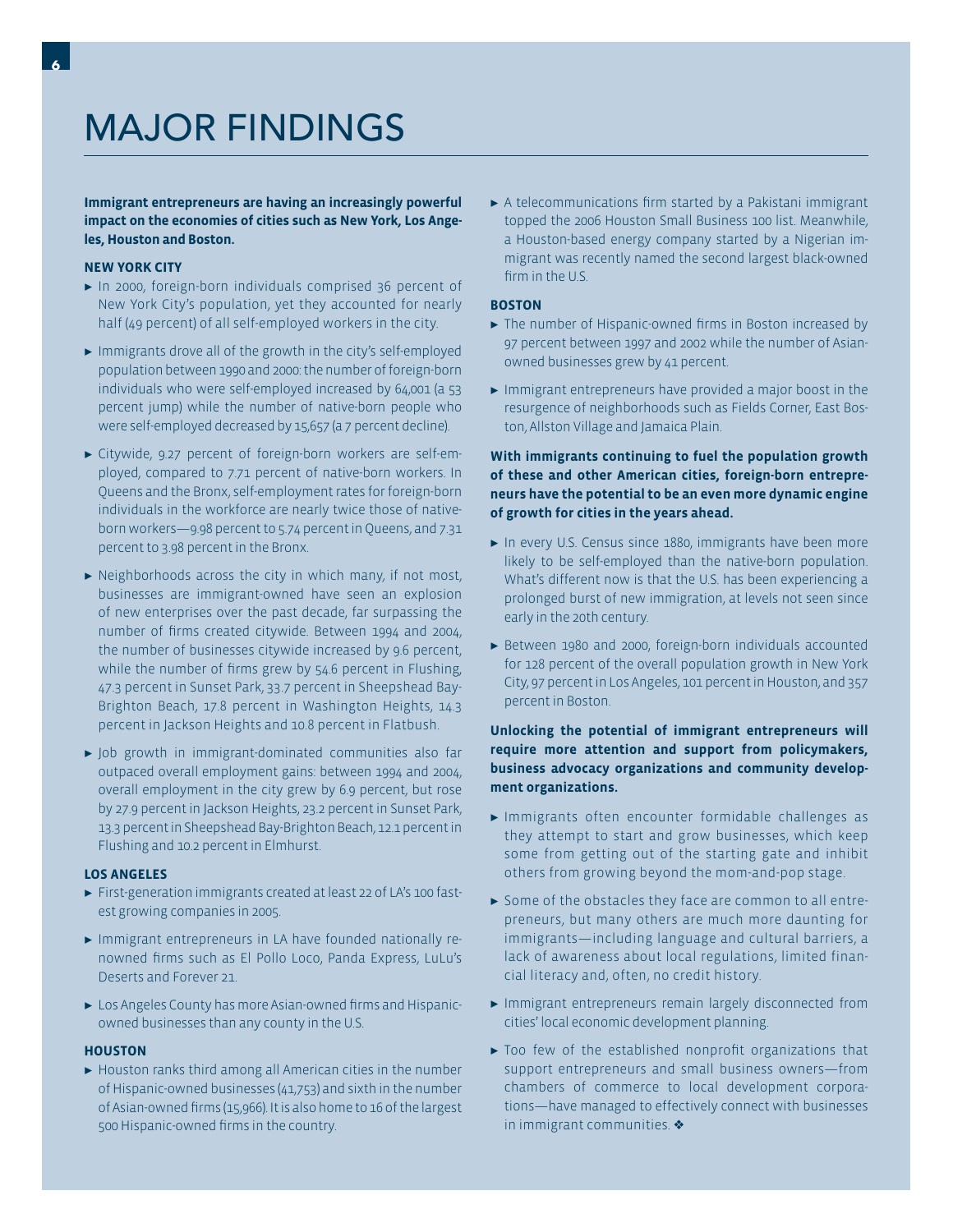# REVITALIZING THE APPLE

Immigrant entrepreneurs have provided a major economic boost to New York City in recent years, and are becoming one of the city's most dependable sources of new businesses and jobs

NO AMERICAN CITY HAS BEEN MORE CENTRAL TO THE IMMIGRANT experience, or benefited more from successive generations of newcomers, than New York. Particularly during the late 19th and early 20th centuries, the decades when New York City truly became "the capital of the world," immigrant entrepreneurs from Italian bakers to Eastern Europeans in the garment trade helped power the city's incredible economic expansion. One hundred years later, history might be poised to repeat itself.

 As the city's foreign-born population grew by 1.2 million (72 percent) between 1980 and 2000, immigrant entrepreneurs again have helped power New York's economic growth.13 Entrepreneurs hailing from Asia, South America, the Caribbean, the Middle East and other parts of the globe have been generating a disproportionate share of the city's new businesses, creating numerous jobs and helping to ignite a dramatic economic renaissance in previously struggling neighborhoods across the five boroughs.

 Census data shows that immigrants are starting businesses in the city at a considerably higher rate than New Yorkers who were born in this country. In 2000, individuals who were born outside the U.S. comprised 36 percent of New York City's population, yet foreign-born individuals made up nearly half (49 percent) of all self-employed workers in the city.14 Moreover, in recent years, foreign-born workers have accounted for virtually all of the growth among self-employed New Yorkers: between 1990 and 2000, the number of self-employed foreign-born workers increased by 64,001 (a 53 percent jump) while the number of self-employed native-born workers *decreased* by 15,657 (a 7 percent decline).<sup>15</sup>

 In Queens and the Bronx, self-employment rates for foreign-born individuals in the workforce are nearly twice those of native-born workers —9.98 percent to 5.74 percent in Queens, and 7.31 percent to 3.98 percent in the Bronx.16 The ratios are similar in Brooklyn and Staten Island. Citywide, 9.27 percent of foreign-born workers are self-employed compared to 7.71 percent of native-born workers.17 (See Chart 2, page 8)

 "New York is an economy of small businesses, and many of them are owned by immigrant entrepreneurs," says Diane Baillargeon, CEO and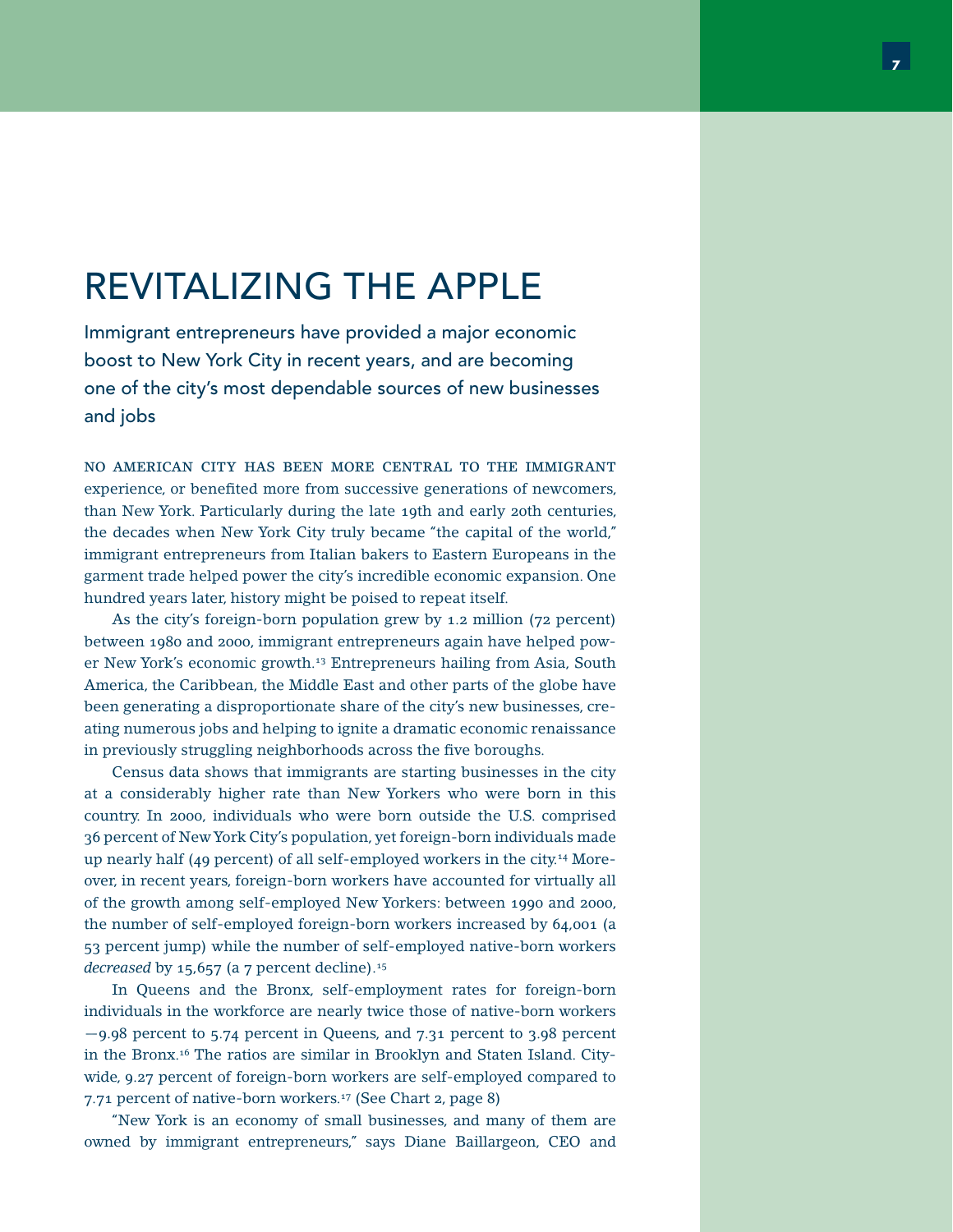#### **CHART 1: FOREIGN-BORN VS. NATIVE-BORN IN NYC, GROWTH IN SELF-EMPLOYMENT 1990-2000**

|              | Number of<br>Self-Employed 1990 | Number of<br>Self-Employed 2000 | Increase in Number<br>of Self-Employed<br>1990-2000 | Percent Increase |
|--------------|---------------------------------|---------------------------------|-----------------------------------------------------|------------------|
| Foreign-Born | 121,693                         | 185,694                         | 64,001                                              | 53%              |
| Native-Born  | 210,184                         | 194,527                         | (15, 657)                                           | (7%)             |

Source: Infoshare, Public-Use Microdata Sample, 1990 and 2000 U.S. Census



president of Seedco, a national community development organization based in New York. "They are an important source of net new jobs and an important source of jobs for entry-level workers. They are also the lifeblood of many neighborhood economies in the city."

 Limitations of labor statistics and under-reporting by many immigrant entrepreneurs make it impossible to quantify precisely how many businesses in New York (or in other cities) are owned by immigrants, how many workers these firms employ and how much revenue they bring in. Yet, the data that is available gives vivid testimony to the positive impact of immigrant entrepreneurs in local economies.

 One such indicator is that neighborhoods across the city in which most businesses are immigrant-owned

have seen an explosion of new businesses far surpassing that of the city overall. The number of businesses citywide increased by 9.6 percent between 1994 and 2004. By contrast, the number of businesses in Flushing grew by an incredible 54.6 percent between 1994 and 2004. The number of firms also jumped by spectacular amounts in Sunset Park (47.3 percent), Sheepshead Bay-Brighton Beach (33.7 percent), Washington Heights (17.8 percent), Jackson Heights (14.3 percent) and Flatbush (10.8 percent).<sup>18</sup> (See Chart 4, page 11)

 Not surprisingly, this business-formation boom was accompanied by a big spike in job creation. In fact, employment gains in neighborhoods where immigrants own a large share of the businesses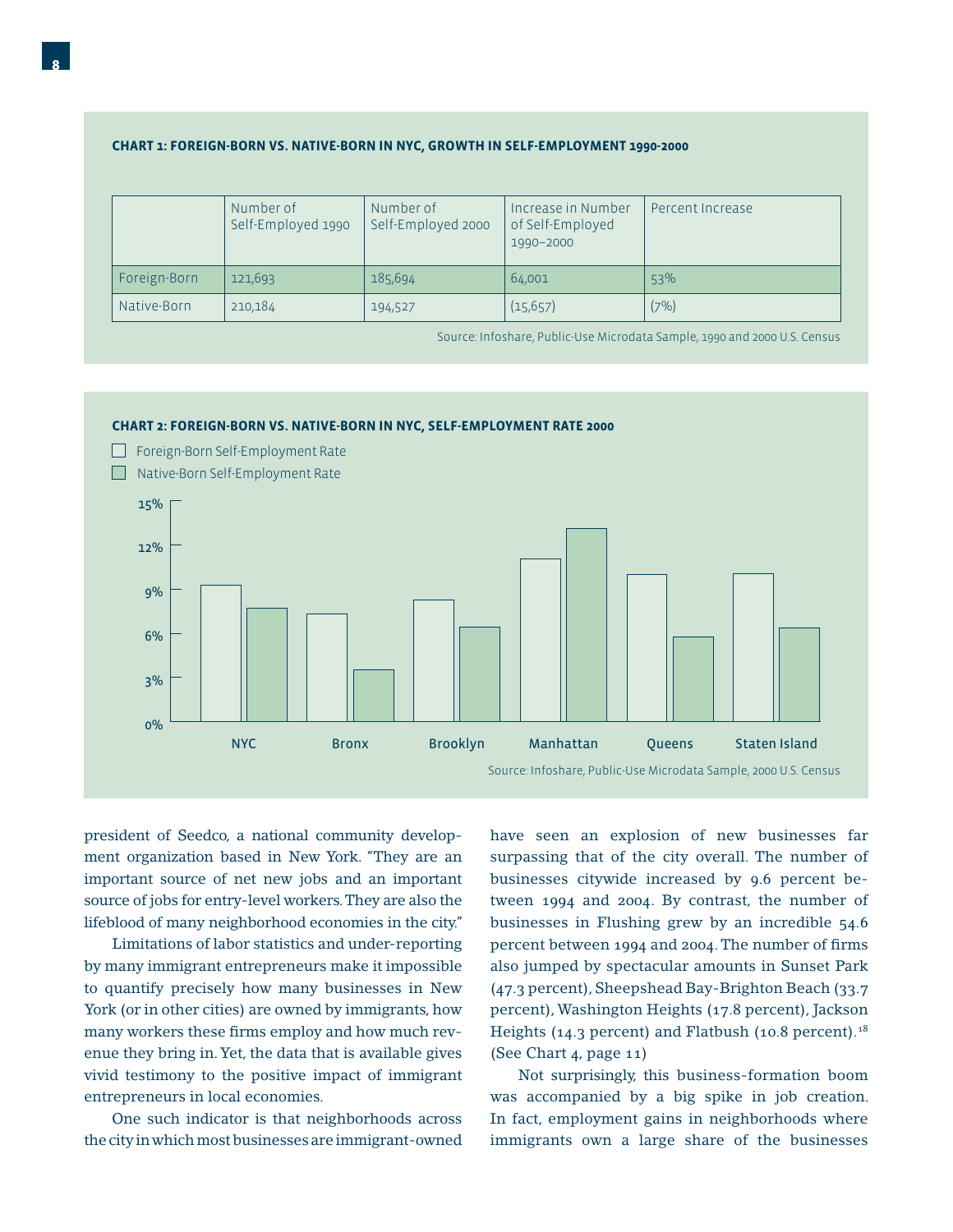significantly outpaced the increase in jobs citywide. Between 1994 and 2004, overall employment in the city grew by 6.9 percent. During the same period, employment rose by 27.9 percent in Jackson Heights, by 23.2 percent in Sunset Park, by 13.3 percent in Sheepshead Bay-Brighton Beach, by 12.1 percent in Flushing, and by 10.2 percent in Elmhurst.<sup>19</sup> (See Chart 5, page 12)

 Additionally, the data suggests that many immigrant-owned businesses in New York continued to create jobs even during the slow-down in the economy after September 11. Total jobs in the city declined by 1.9 percent between 1999 and 2004, yet employment *increased*, sometimes considerably, in several neighborhoods dominated by immigrant-run firms, such as Flushing-Murray Hill (by 16.2 percent), Elmhurst (10.8 percent), Sunset Park (10.6 percent), Jackson Heights (7.9 percent), and Sheepshead Bay-Brighton Beach (1.0 percent).<sup>20</sup>

 New York has more Hispanic-owned businesses (129,461) than any other city in the U.S.; indeed, it has more than all but four states. The Bronx alone has 38,325 Hispanic-owned businesses. New York is also home to more Asian-owned firms  $(112,853)$  than any other city—it has 10.2 percent of all such firms in the country.<sup>21</sup> One recent study found that there are nearly 4,000 Chinese-owned businesses in Manhattan's Chinatown alone.<sup>22</sup>

 In addition to mere volume, New York City's immigrant entrepreneurs can boast a number of remarkable success stories. Highly successful New York firms like 1-800-Mattress, Crystal Windows & Door Systems, Gracious Home, Raja Foods, VP Records and Ares Printing & Packaging were all founded by immigrants. Other examples abound. Jamaica native Lowell Hawthorne grew a small bakery in the Bronx into the nation's largest manufacturer of Caribbean beef patties, with a factory that employs more than

#### **CHART 3: GROWTH IN SELF-EMPLOYMENT BY BOROUGH, FOREIGN-BORN VS. NATIVE-BORN 1990-2000**

#### **FOREIGN-BORN**

|               | Number of<br>Self-Employed 1990 | Number of<br>Self-Employed 2000 | Change 1990-2000 | Percent Change |
|---------------|---------------------------------|---------------------------------|------------------|----------------|
| <b>Bronx</b>  | 11,416                          | 19,669                          | 8,253            | 72.3%          |
| Brooklyn      | 31,077                          | 51,544                          | 20,467           | 65.9%          |
| Manhattan     | 29,555                          | 37,183                          | 7,628            | 25.8%          |
| Queens        | 46,269                          | 71,807                          | 25,538           | 55.2%          |
| Staten Island | 3,376                           | 5,494                           | 2,118            | 62.7%          |

#### **NATIVE-BORN**

|               | Number of<br>Self-Employed 1990 | Number of<br>Self-Employed 2000 | Change 1990-2000 | Percent Change |
|---------------|---------------------------------|---------------------------------|------------------|----------------|
| <b>Bronx</b>  | 16,568                          | 16,142                          | (426)            | $(2.6)\%$      |
| Brooklyn      | 46,525                          | 43,072                          | (3,453)          | (7.4)%         |
| Manhattan     | 98,160                          | 90,599                          | (7, 561)         | (7.7)%         |
| Queens        | 37,345                          | 31,997                          | (5,348)          | $(14.3)\%$     |
| Staten Island | 11,586                          | 12,717                          | 1,131            | 9.8%           |

Source: Infoshare, Public-Use Microdata Sample, 1990 and 2000 U.S. Census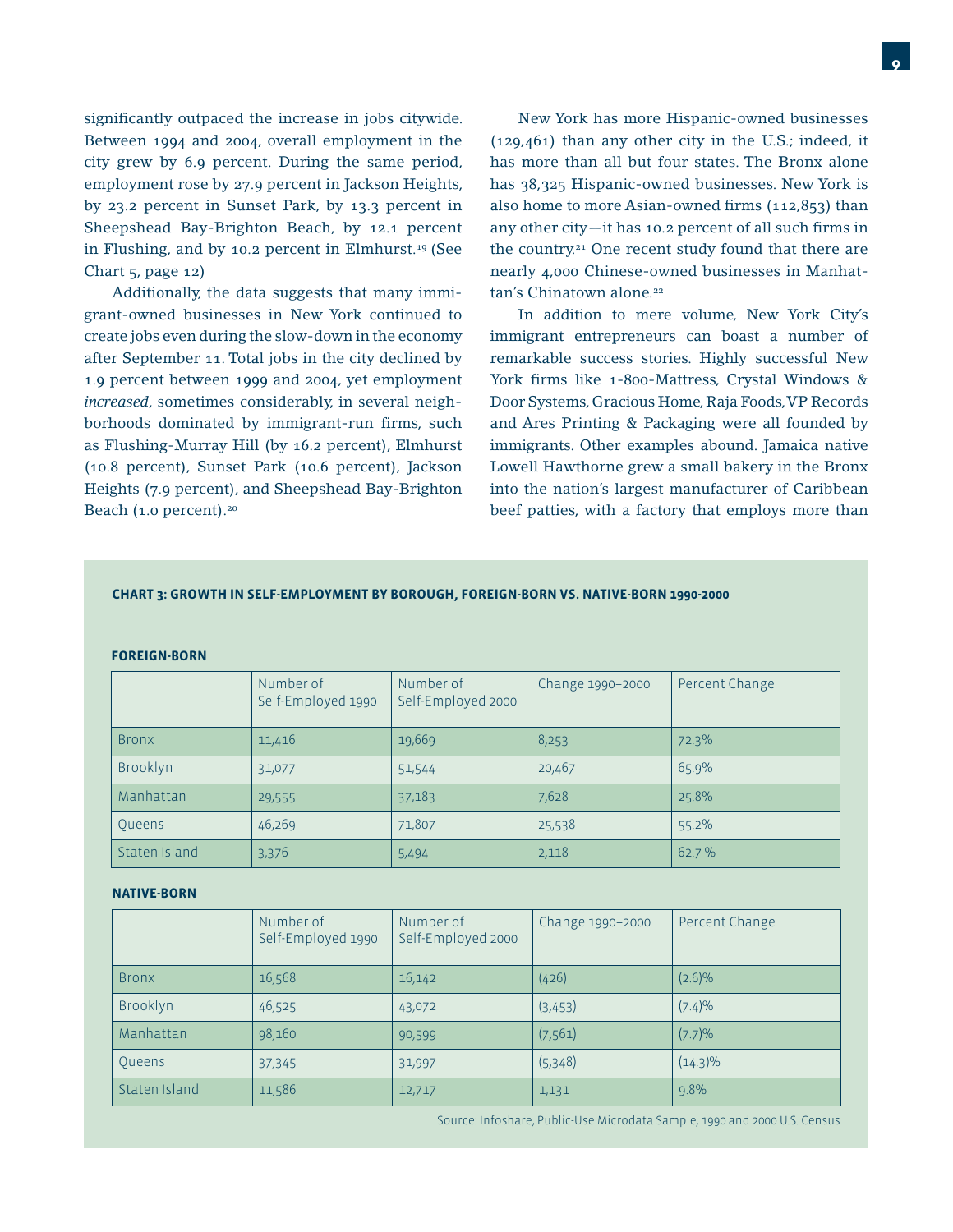100 people and a chain of over 100 fast food franchises that has hundreds of additional jobs. Hector Ricketts, another Jamaican immigrant, owns one of the city's largest commuter van companies. Hector Delgado, an immigrant from Ecuador, took a storefront travel agency—Delgado Travel—and expanded it to handle everything from plane tickets to remittances and international package deliveries; it now has two dozen locations in the New York area and earns roughly \$1 billion in annual revenues. Philippines natives Zenaida and Benjamin Santos founded United Home Care, a nursing staffing company that now employs more than 200 full-time and 150 parttime nurses. Cyprus-born Nikos Mouyaris started Mana Products, a cosmetics company that employs

economy is producing far fewer decent-paying job opportunities for those with limited English skills and minimal education. "In many ways, these small businesses become entry-level jobs for many new immigrants," says Walther Delgado, executive director of the Audubon Partnership for Economic Development, a Washington Heights-based organization that works with local businesses.

Even the smallest firms are also generating wealth for their communities and pumping money into the city's economy. Indeed, as the next section of this report documents, the sheer number of businesses started by immigrants has provided an incredible boost to neighborhoods around the city. Several ethnic neighborhoods around the city have even become

Immigrant entrepreneurs won't be replacing Wall Street as the primary driver of New York City's economy anytime soon, but they are likely to be increasingly important to the city's economic growth in the years ahead.

roughly 600 people in the city. John Lam, a Hong Kong native, has owned numerous garment factories in the city, co-founded East Bank and is now one of New York's most aggressive hotel developers.

 Of course, most immigrant entrepreneurs never achieve this level of success. More commonly, immigrants in New York start out by opening small family-run businesses, from flower shops and accounting offices to newsstands, day care centers and construction companies.<sup>23</sup> Many become street vendors, taxi owners or sole proprietors selling everything from makeup to real estate. Others work out of their home, making tamales or cakes and selling them primarily to friends and neighborhood businesses. Some bring in suitcases full of products from their home country and sell them on the streets to local shop owners—for instance, women's underwear made in Colombia has been a hot-selling item in Jackson Heights.

 Many of these businesses fail, and the bulk of the successful ones will never grow to the next level. Yet, large numbers of these entrepreneurs are bringing in enough income to support themselves and their families, buy homes and send their kids to college. For many, entrepreneurship has allowed them to survive and even thrive in New York at a time when the city's

destination shopping districts that attract hordes of customers from the suburbs on weekends.

 "These ethnic communities are often the center of social life, even for residents who have moved out to the suburbs," says Joyce Moy, director of economic development for Long Island City-based LaGuardia Community College. "Flushing is a huge draw for the entire Chinese community in Long Island and Connecticut. I can't tell you how many weddings I go to in Chinatown each year. And all of the funerals are in Chinatown. People don't just go to weddings or funerals. They buy things in the neighborhood. They go for a cup of coffee. What a huge boost for New York's economy!"

 Immigrant entrepreneurs won't be replacing Wall Street as the primary driver of New York City's economy anytime soon, but they are likely to be increasingly important to the city's economic growth in the years ahead.

 After all, new immigration is expected to fuel much of the future growth of the city's population over the next couple of decades.<sup>24</sup> These new arrivals are likely to be every bit as entrepreneurial as their predecessors. And as the city's immigrant population continues to swell, it will create even more demand for businesses that make goods or provide services to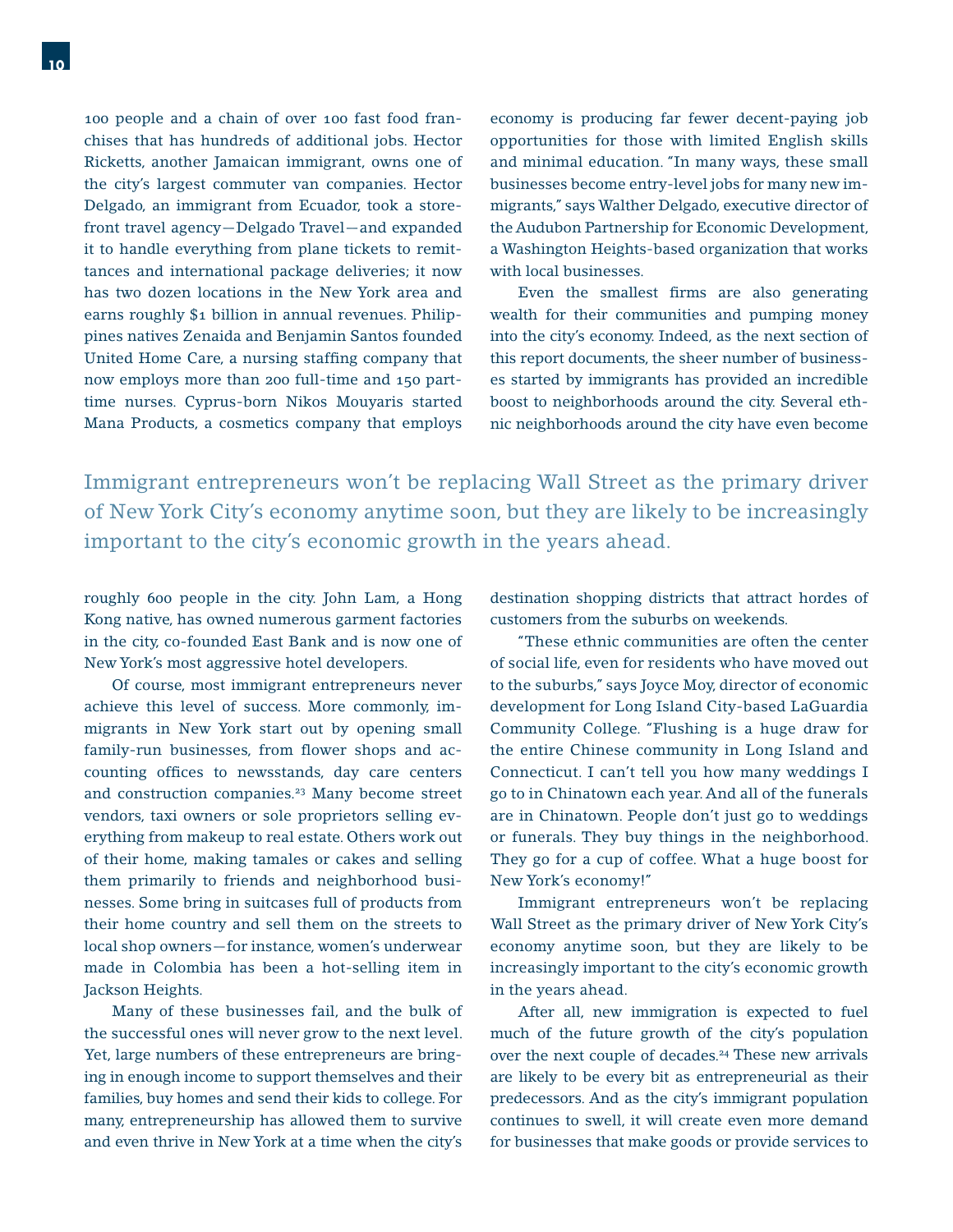|                                          | Number of<br>Businesses 1994 | Number of<br>Businesses 2004 | Increase 1994-2004 | Percent Increase<br>1994-2004 |
|------------------------------------------|------------------------------|------------------------------|--------------------|-------------------------------|
| <b>NYC</b>                               | 192,405                      | 210,783                      | 18,378             | 9.6%                          |
| Flushing*                                | 2,364                        | 3,654                        | 1,290              | 54.6%                         |
| Sunset Park**                            | 1,090                        | 1,606                        | 516                | 47.3%                         |
| Sheepshead Bay-<br><b>Brighton Beach</b> | 1,421                        | 1,900                        | 479                | 33.7%                         |
| Elmhurst                                 | 1,040                        | 1,301                        | 261                | 25.1%                         |
| Washington<br>Heights***                 | 1,807                        | 2,129                        | 322                | 17.8%                         |
| Jackson Heights****                      | 1,284                        | 1,468                        | 184                | 14.3%                         |
| Flatbush                                 | 888                          | 984                          | 96                 | 10.8%                         |

#### **CHART 4: IMMIGRANT NEIGHBORHOODS OUTPACE REST OF NYC IN BUSINESS GROWTH**

\* Includes Flushing (11354) and Flushing–Murray Hill (11355). \*\*Only includes zip code 11220. \*\*\* Includes zip codes 10032, 10033 and 10040. \*\*\*\*Only includes zip code 11372. Source: NYS Labor Department

immigrant communities—from companies that make or import ethnic food products to firms that provide legal services to new arrivals. With a little luck, one of these firms could grow into the next Goya Foods or Golden Krust.

 At the same time, in a global economy in which outsourcing and corporate mergers are on the rise, it's likely that small, home-grown businesses will only become more vital to New York's future success. Small firms already generate 75 percent of all new jobs nationally, according to the U.S. Small Business Administration. The same dynamic is at work in New York, largely due to immigrant entrepreneurs. In Queens, for example, there was a 21 percent increase in the number of firms with fewer than 10 employees between 1990 and 2005; during the same period, there was a 2 percent drop in the number of businesses with more than 100 workers. In Brooklyn, the number of firms with fewer than 10 employees increased by 24 percent, more than three times the rate of businesses with more than 100 jobs (7 percent). Citywide, companies with more than 500 employees accounted for 32.2 percent of all jobs in the five boroughs in 1990; by 2005, these firms employed just 28.6 percent of city workers.<sup>25</sup>

But despite the increasing significance of immigrant-run businesses, city economic development officials have hardly begun to incorporate them into their overall economic development strategy. And although the Department of Small Business Services, the city agency that works with small businesses, has greatly improved under Mayor Bloomberg's watch, it often fails to grasp the complexities of delivering business services to immigrants. "There's a tremendous potential that hasn't even begun to be unlocked," says John Liu, a City Council member who represents Flushing.

 Indeed, many foreign-born entrepreneurs in New York are missing huge opportunities to grow their businesses. Only a relatively small number of immigrants who own restaurants or other retail businesses have expanded into larger space or opened stores in additional locations; most vendors never give up their pushcart in favor of becoming a store owner; few businesses that make unique ethnic products have attempted to export to other states where recent immigration patterns have created a market for those goods; and large numbers of immigrant-run firms in New York remain narrowly focused on serving their own ethnic communities rather than pursuing greater ambitions in larger markets.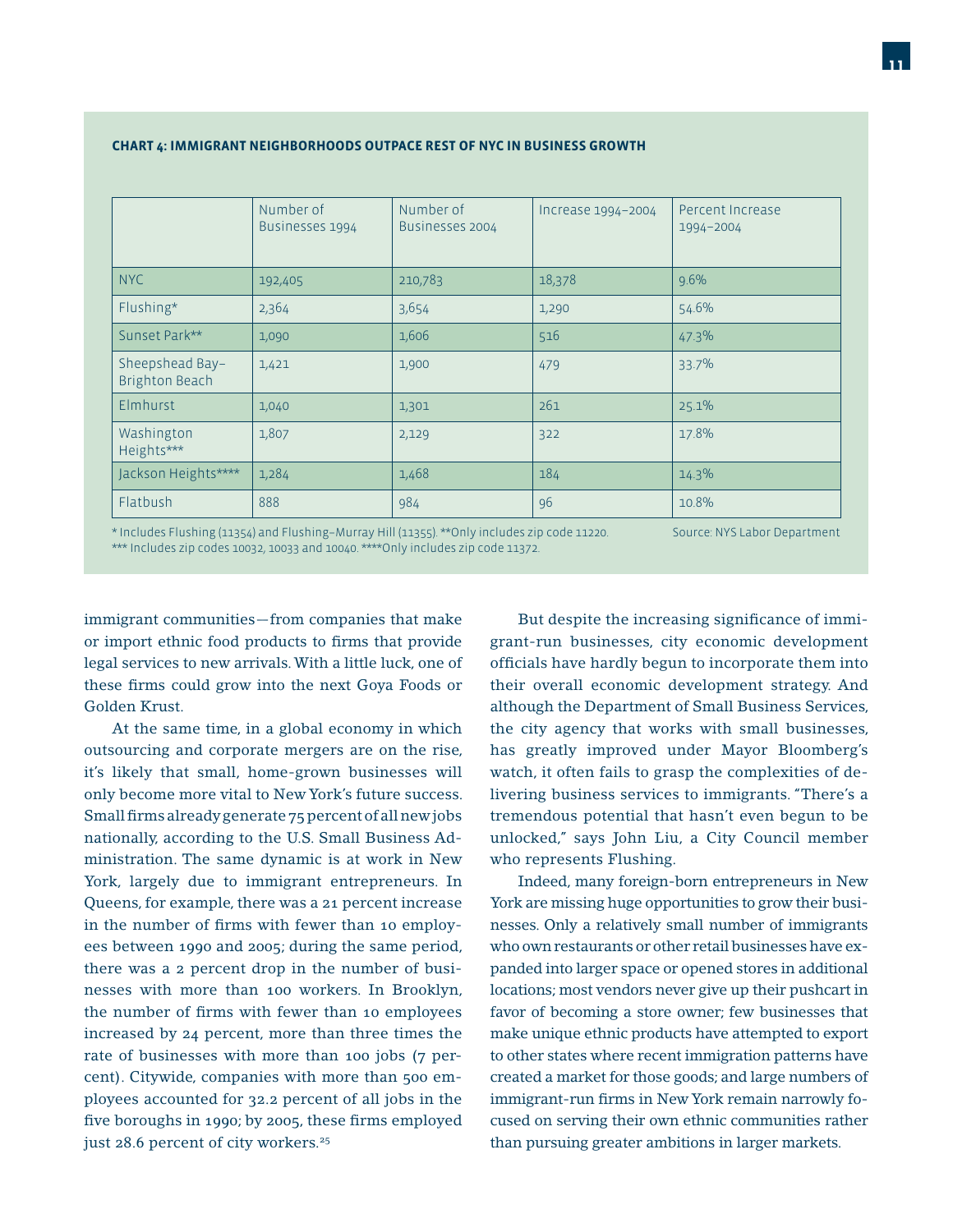|                                          | Number of<br>Employees 1994 | Number of<br>Employees 2004 | Change in<br>Employment<br>1994-2004 | Percent Change |
|------------------------------------------|-----------------------------|-----------------------------|--------------------------------------|----------------|
| <b>NYC</b>                               | 3,322,300                   | 3,550,300                   | 228,000                              | 6.9%           |
| Jackson Heights*                         | 5,240                       | 6,700                       | 1,460                                | 27.9%          |
| Sunset Park**                            | 14,034                      | 17,286                      | 3,252                                | 23.2%          |
| Sheepshead Bay-<br><b>Brighton Beach</b> | 10,220                      | 11,580                      | 1,360                                | 13.3%          |
| Flushing***                              | 26,893                      | 30,155                      | 3,262                                | $12.1\%$       |
| Elmhurst                                 | 11,588                      | 12,768                      | 1,180                                | 10.2%          |

#### **CHART 5: IMMIGRANT NEIGHBORHOODS OUTPACE REST OF NYC IN EMPLOYMENT GROWTH**

\* Only includes zip code 11372. \*\*Only includes zip code 11220. \*\*\* Includes Flushing (11354) and Flushing-Murray Hill (11355).

Source: NYS Labor Department

 There is evidence that fewer immigrant- and minority-owned businesses in New York grow to the next level than in other cities. For instance, of the 15 cities in the U.S. that have the most Hispanic-owned businesses, New York has the lowest average receipts per firm. The average Hispanic-owned company in the five boroughs earned just 37 percent as much as the average Hispanic-owned firm in Houston, 40 percent of the average in Chicago and 42 percent of the average in Miami.26 According to *Hispanic Business* magazine, only 11 of the nation's 500 largest Hispanic firms (and just one of the top 100) were based in New York City in 2006, down from 13 in 2004. In contrast, 16 firms from Houston and 36 from Los Angeles County were on the list.

 Similarly, New York City's Asian-owned businesses took in a smaller amount of receipts, on average, than their counterparts in 13 of the 15 cities with the most Asian-owned firms. The average Asian-owned firm in New York earned 48 percent as much as a similar firm in Los Angeles, 57 percent of one in Houston and 71 percent of one in San Francisco.<sup>27</sup>

 While immigrant-run businesses in New York may be less likely to grow than similar firms in other cities, loads of foreign-born entrepreneurs in the five boroughs battle with a more serious problem: survival. Indeed, immigrants face all kinds of

hurdles when attempting to start or grow a business in the five boroughs, causing some to go bankrupt after a short existence and others to toil in an endless struggle to stay afloat. Many are tripped up by the same factors that hamstring other small businesses in New York, from the high cost of commercial real estate and insurance to the city's overzealous regulatory enforcement agents. Others find it difficult to survive simply due to intense competition or because their business model isn't sustainable. But immigrants also encounter a long list of problems unknown to most native-born entrepreneurs: unfamiliarity with how business is done in this country, lack of awareness about local regulations, limited financial literacy and, often, no credit history. Language barriers add another element of difficulty for numerous immigrant entrepreneurs. "It's not an easy thing to navigate the environment in New York to begin with, and then as an immigrant it adds another level," says Seedco's Baillargeon.

 New York is home to dozens of local development corporations, business improvement districts, chambers of commerce and community development organizations that have the expertise to help many of these entrepreneurs succeed. Unfortunately, only a small number of the city's immigrant entrepreneurs are currently taking advantage of these resources.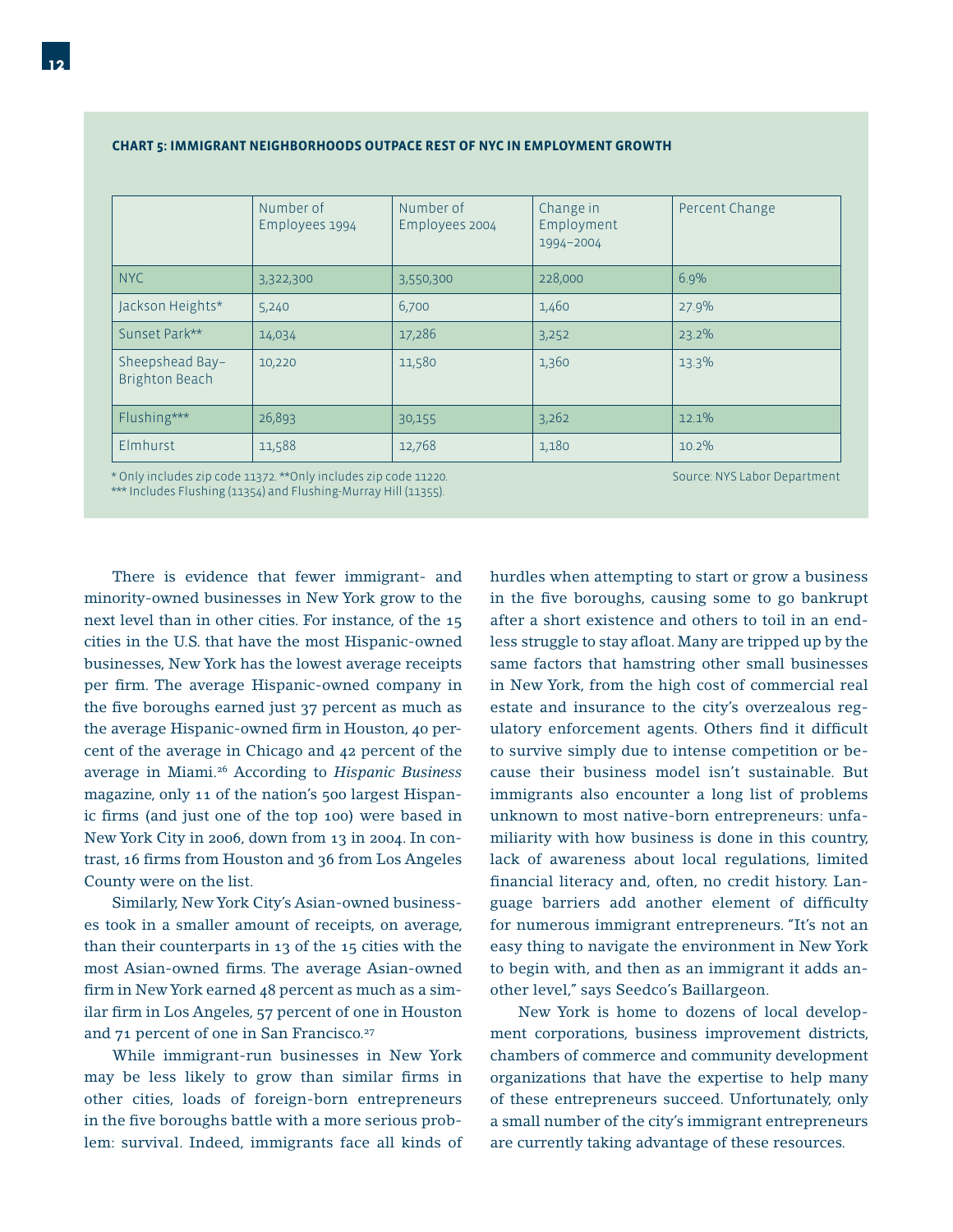# SEEDS OF GROWTH

Largely powered by immigrant-owned businesses, neighborhoods from Richmond Hill to Jackson Heights have come back from the brink

THE INCREDIBLE IMPACT FOREIGN-BORN ENTREPRENEURS ARE HAVING on New York's economy is most evident in neighborhoods across the five boroughs with large or fast-growing immigrant populations, from Astoria and Elmhurst to Wakefield and Washington Heights. The physical and commercial transformation of these communities—and the catalytic effect that immigrant entrepreneurs have had in these areas—has been a largely untold part of the story of New York's revival over the last 15 years: property values and commercial rents have risen, employment is up, crime is down and quality of life has improved. Beyond those tangible benefits, the character of these neighborhoods has changed in ways that add to the richness and vibrancy at the heart of New York City.

 The following are snapshots of the role immigrant entrepreneurs have had in the transformation of five such neighborhoods:

#### RICHMOND HILL

Nestled under the elevated tracks of the A train in Richmond Hill, oncesleepy Liberty Avenue awakened in the past 15 years to become one of the most vibrant commercial strips in Southern Queens. The avenue, long an unremarkable retail strip, went downhill during the 1970s and 1980s as many longtime residents moved out and others started shopping at malls in Long Island. Today, it is an ever-expanding retail center that's home to hundreds of roti shops, jewelry stores, real estate agencies, groceries, sari shops and other small businesses, most of which were started by Guyanese, Trinidadian and Sikh entrepreneurs. On weekends, Richmond Hill attracts Indo-Caribbean shoppers from across the region.

 "There's a lot more businesses than before," says Betty Braton, who has been chair of Queens Community Board 10, which includes Richmond Hill, for the past 15 years. "It's a regional shopping area for the Guyanese."

 So many businesses have opened in recent years that the crowded shopping district on Liberty Avenue has spilled well past its old borders— Lefferts Boulevard to the east and 111th Street to the west. In another sign of the neighborhood's ongoing growth, dozens of businesses have taken space on the upper floors of the buildings along Liberty Avenue and on several side streets. Commercial real estate prices are now double or triple what they were 10 years ago.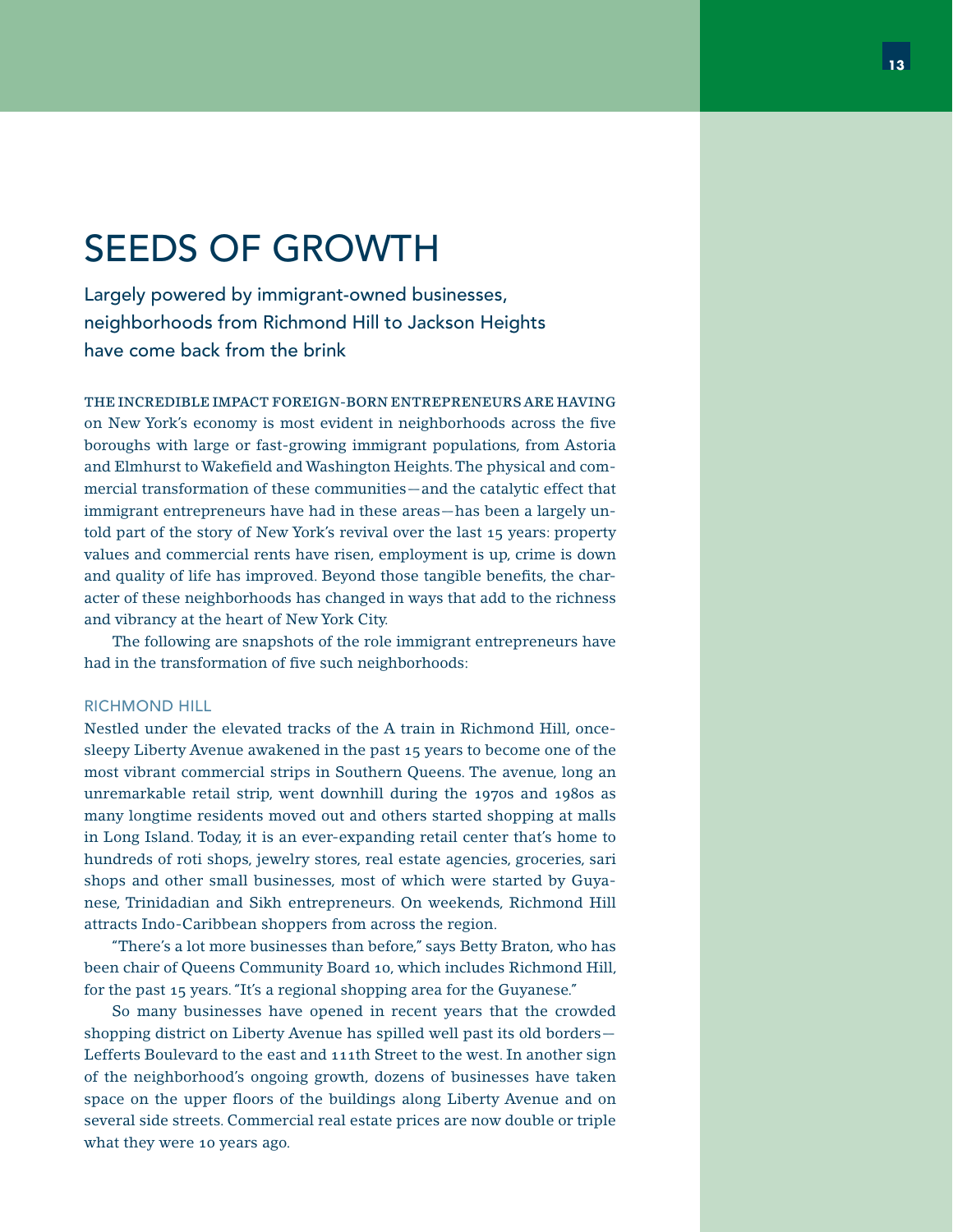#### **CHART 6: IMMIGRANT NEIGHBORHOODS' JOB GAINS AFTER 9/11**

|                                          | Number of<br>Employees 1999 | Number of<br>Employees 2004 | Change in Employment<br>1999-2004 | Percent Change |
|------------------------------------------|-----------------------------|-----------------------------|-----------------------------------|----------------|
| <b>NYC</b>                               | 3,620,700                   | 3,550,300                   | (70, 400)                         | $(1.9\%)$      |
| Flushing-Murray Hill*                    | 12,272                      | 14,255                      | 1,983                             | 16.2%          |
| Elmhurst                                 | 11,527                      | 12,768                      | 1,241                             | 10.8%          |
| Sunset Park**                            | 15,632                      | 17,286                      | 1,654                             | 10.6%          |
| Jackson Heights***                       | 6,211                       | 6,700                       | 489                               | 7.9%           |
| Sheepshead Bay-<br><b>Brighton Beach</b> | 11,468                      | 11,580                      | 112                               | $1.0\%$        |

\*Only includes Flushing-Murray Hill (11355). \*\*Only includes zip code 11230. \*\*\*Only includes zip code 11372.

Source: NYS Labor Department

 "Back in 1979-80, the area was depressed. There was nothing here and there were very few businesses," says Raymond Ally, a Guyanese immigrant and community leader who regularly visited family in Richmond Hill during the early 1980s and moved there in 1993.

 Around that time, Guyanese immigrants started to settle in Richmond Hill. A handful of the early arrivals started businesses selling Indo-Caribbean products, and the construction of Muslim mosques and Sikh mandirs soon followed. Before long, according to Ally, Richmond Hill became "the first stop in the U.S. for anyone coming from Guyana." Large numbers of Trinidadian immigrants also moved into the neighborhood, and more recently, so did many Sikhs from India. Richmond Hill's immigrant population nearly doubled between 1990 and 2000.<sup>28</sup>

 Unmistakably, Liberty Avenue's economic resurgence was fueled by these immigrants and the businesses they started. "Now, it's thriving. The number of businesses has quadrupled compared to what was here before," says Ally. "The rent for a prime Liberty Avenue storefront [Liberty and Lefferts Boulevard] was maybe \$2,000 a month in the early 1990s. Now, it's between \$5,000 and \$10,000, depending on the space and the proximity to the train station. And there are no vacancies. If there is a vacancy, it's purely because real estate owners are keeping it vacant to get a higher rent."

#### SUNSET PARK

For years, Eighth Avenue in Sunset Park was known as Little Scandinavia, home to numerous Norwegian diners, bakeries and other stores. But as many Norwegians—and a good share of the neighborhood's Irish residents—moved to Staten Island, New Jersey and other locales in the 1980s, a number of businesses closed and many storefronts stayed vacant for long periods. Remaining residents had to walk down to Fifth Avenue to do their banking and access other services that were no longer available on Eighth Avenue.

 "It was a declining neighborhood then," says Joan Bartolomeo, longtime president of the Brooklyn Economic Development Corporation (BEDC) and a resident of nearby Bay Ridge. "Suddenly the Chinese community came in, and boom! Now, it's a thriving strip, and trust me, it was not like that before."

These days, Eighth Avenue is overflowing with businesses, most of which were started by Chinese immigrants. This includes dozens of garment factories, more than 20 Asian restaurants, and an assortment of construction firms, home supply stores, groceries and health clinics. In a clear sign of the business community's phenomenal growth, at least seven banks now have a presence along the avenue. "Eighth Avenue has been a tremendous success story thanks to immigrant entrepreneurs," says Jeremy Laufer, district manager of Community Board 7 in Brooklyn, which includes Sunset Park.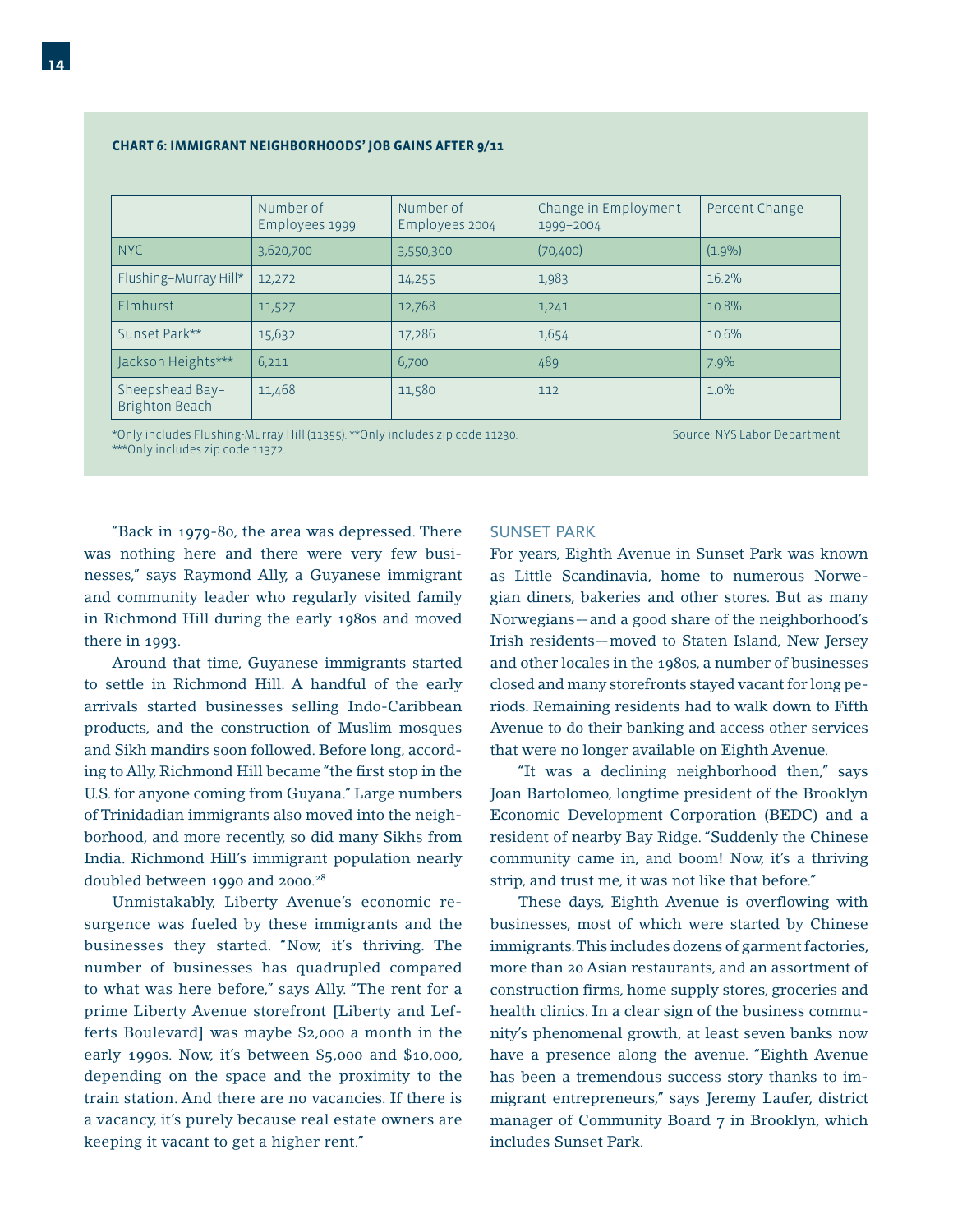Impressively, the growth of the city's third "Chinatown" shows no signs of abating. Until a few years ago, most of the businesses along Eighth Avenue were concentrated between 45th Street and 60th Street. Today, Chinese businesses on the strip now extend north as far as 39th Street and south to 68th Street. And with real estate prices for commercial space along Eighth Avenue soaring to new heights, an increasing number of Chinese merchants are opening businesses on the side streets and even along Seventh Avenue.

Sheepshead Bay—were foreign-born, a higher share than any other neighborhood in Brooklyn.<sup>29</sup> According to Makhnin, at least 75 percent of all businesses along Brighton Beach Avenue are owned by immigrants from the Ukraine, Russia and other parts of the former Soviet Union. "When the Russians came, Brighton Beach got its second life," says Makhnin, herself a native of the Ukraine.

 Real estate agent Arthur Kessler, who was born in Brighton Beach, says that rental prices for Brighton Beach Avenue storefronts range from \$50 and \$70 per

### "As soon as a store becomes vacant [on Brighton Beach Avenue], you have 25 people waiting to take its place. Twenty years ago, you could get just about any store."

 "You see the changes every day, every week," says Chang Xie, Brooklyn branch director of the Chinese American Planning Council. "When I first started here ten years ago, you didn't see businesses on Seventh Avenue. It is primarily a residential street. But now, on every single block [of Seventh Avenue] a few businesses have opened, and it's growing."

#### BRIGHTON BEACH

Like so many other New York neighborhoods, Brighton Beach took a turn for the worse in the late 1960s and early 1970s as the local population aged, crime rates soared and longtime residents moved out. With the population declining, many businesses along Brighton Beach Avenue shut their doors. "It was empty," says Yelena Makhnin, director of the Brighton Beach Business Improvement District. "People were dying. Kids grew up and moved out. It was a dangerous place."

 Today, things couldn't be more different. It's now impossible to find a vacant storefront on Brighton Beach Avenue, and commercial rents have increased by 150 percent over the last decade. Brighton Beach Avenue now boasts roughly 320 businesses, including a growing number of high-end clothing boutiques, beauty parlors and gourmet food shops.

 The turnaround is almost entirely due to the steady influx of immigrants from the Ukraine and Russia over the past three decades, many of whom have opened businesses. Indeed, in 2000, 57.8 percent of those living in zip code 11235—which includes Brighton Beach and square foot today, more than double the \$20 to \$30 charged just a decade ago. Kessler credits Russian and Ukrainian entrepreneurs for the turnaround. "Today, as soon as a store becomes vacant [on Brighton Beach Avenue], you have a list of 25 people waiting to take its place," says Kessler. "Twenty years ago, you could get just about any store."

#### FLUSHING

When Fred Fu first moved to Flushing in 1980, the neighborhood had just three Chinese restaurants. "One was on Main Street, one was on Roosevelt Avenue and one was on Northern Boulevard," says Fu, president of the Flushing Chinese Business Association. Today, approximately 80 Chinese restaurants dot the streets of downtown Flushing.

 The explosive growth of Chinese restaurants is hardly the only change in Flushing. Over the past 30 years, entrepreneurs from Taiwan, Korean, China and India have opened hundreds of businesses in the neighborhood, from groceries stocked with Asian foods and pharmacies selling herbal remedies to financial services firms targeting the community's fast-growing Asian population. These new firms have completely transformed downtown Flushing from a neighborhood that was rapidly losing businesses and becoming increasingly unsafe into an economically thriving community. Fu's Flushing Chinese Business Association has grown from 30 businesses when it was founded in 1982 to 300 today; overall, downtown Flushing now boasts more than 800 businesses,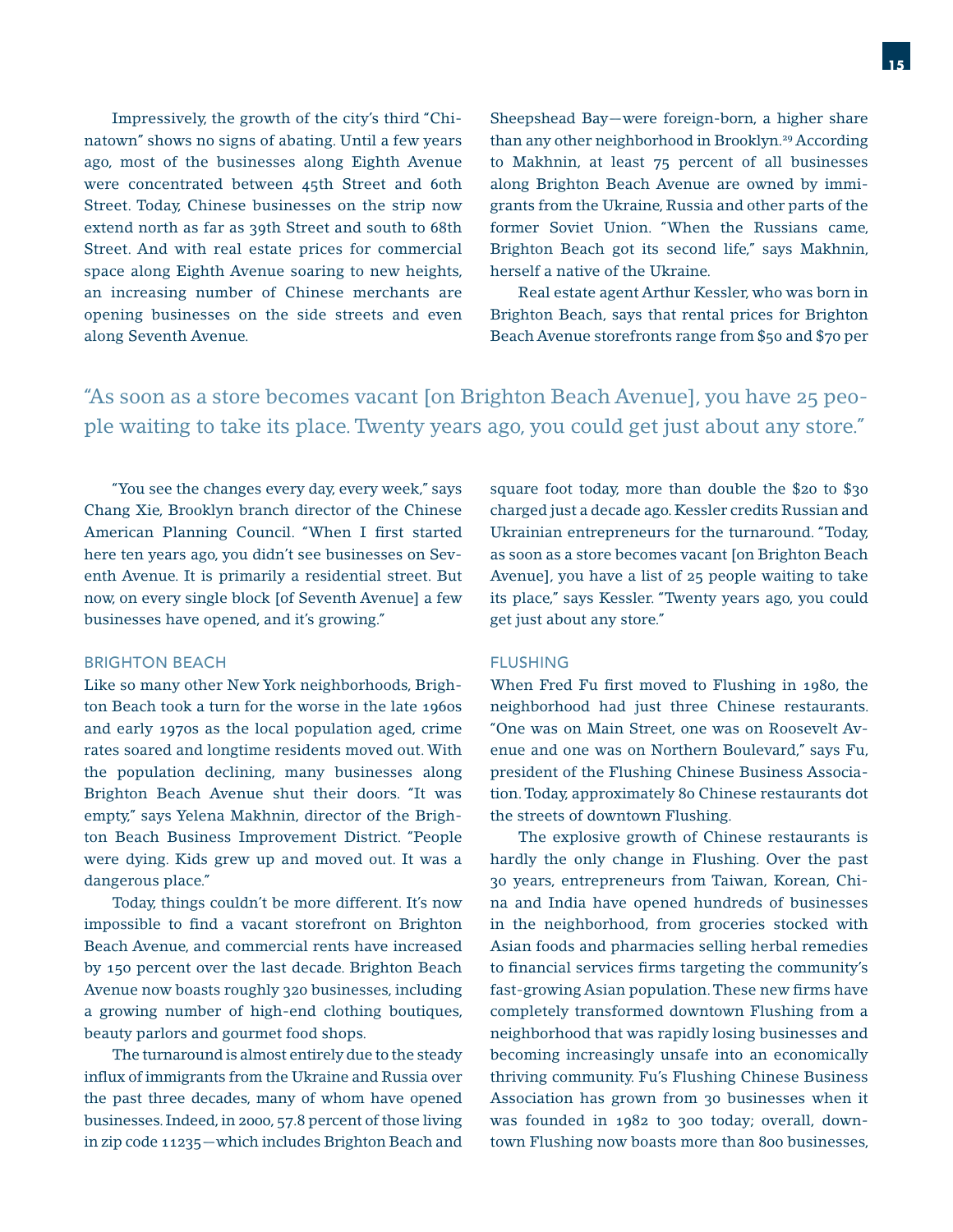including at least 30 banks, a remarkable indicator of the area's success.

 Although Flushing has a rich history, the neighborhood was in bad shape before the influx of Asian immigrants and entrepreneurs began in the 1970s. "There clearly was a dip in the economic activity on Main Street [during the 1970s]," says Joyce Moy, director of economic development for LaGuardia Community College. Moy's grandmother lived in Flushing at the time, and she remembers having to tread carefully whenever she visited. "People at the time were telling me to watch out for purse stealing. There were a lot of empty stores. Crime was starting to rise. A lot of older members of the community were

#### 74TH STREET IN JACKSON HEIGHTS

When Vasantrai Gandhi opened his jewelry business on 74th Street in Jackson Heights in 1978, the street was a low-key retail strip. Some storefronts were empty, a few lots were vacant and there was still a smattering of two-family houses that had no retail component. Gandhi's was the first Indian-owned jewelry store on 74th Street, and the neighborhood featured just one Indian restaurant at the time.

 Today, roughly 20 jewelry businesses and half a dozen Indian restaurants are located on and around 74th Street. Additionally, numerous stores in the area owned by Indians, Pakistanis and Bangladeshis sell South Asian groceries, spices, music, saris, religious

In 1978, Vasantrai Gandhi opened the first Indian-owned jewelry store on 74th Street in Jackson Heights. At the time, the neighborhood featured just one Indian restaurant, some storefronts were empty and a few lots were vacant. Today, roughly 20 jewelry businesses and half a dozen Indian restaurants are located on and around 74th Street, in addition to numerous other stores selling South Asian groceries, spices, music, saris, religious products and sweets.

moving out. I wouldn't call it a ghost town, but my impression was that every other store was vacant."

 Downtown Flushing now has more businesses than ever, with a seemingly endless line of small firms occupying two and three floor buildings on Main Street, Union Street, Prince Street and dozens of other streets. "Most of the jobs on Main Street today, if not for the newcomers, would not be here," says Wellington Chen, an architect and urban planner who worked in Flushing for years before becoming executive director of the Chinatown Partnership Local Development Corporation in 2005.

 New entrepreneurs—virtually all of whom are immigrants—continue to open businesses in the neighborhood, sometimes in surprising places. For instance, a number of microbusinesses hawking everything from shoes to jewelry now operate in the former site of a Wendy's restaurant on Main Street where five workers were murdered in 2000. On Kissena Boulevard, a national-chain drug store that went out of business about a year ago has been replaced by a Chinese supermarket that, according to one longtime resident, "is always packed to capacity."

products and sweets. Every storefront is occupied, and the majority of buildings along the strip have commercial tenants in the basement and on the second and third floors. "There are quite a few more businesses today," says Gandhi, who is also chair of Queens Community Board 3.

 Madhulika Khandelwal, director of the Asian American Center at Queens College, found that the number of South Asian-owned businesses in the neighborhood grew from 71 in 1990 to 104 in 1996. "I'm positive it has gone up since then," she says.

 Khandelwal points out that 74th Street has become a world-renowned South Asian shopping district even though only a relatively small number of Indians, Pakistanis and Bangladeshis actually live in the area. "74th Street is often portrayed as a South Asian community concentration, but it is not," she says. "A lot of South Asians don't live in Jackson Heights. It has become an important cultural concentration, but only because of the businesses. People travel to it from different parts of New York City, from the tristate area, from other parts of the country and from the South Asian Diaspora around the world."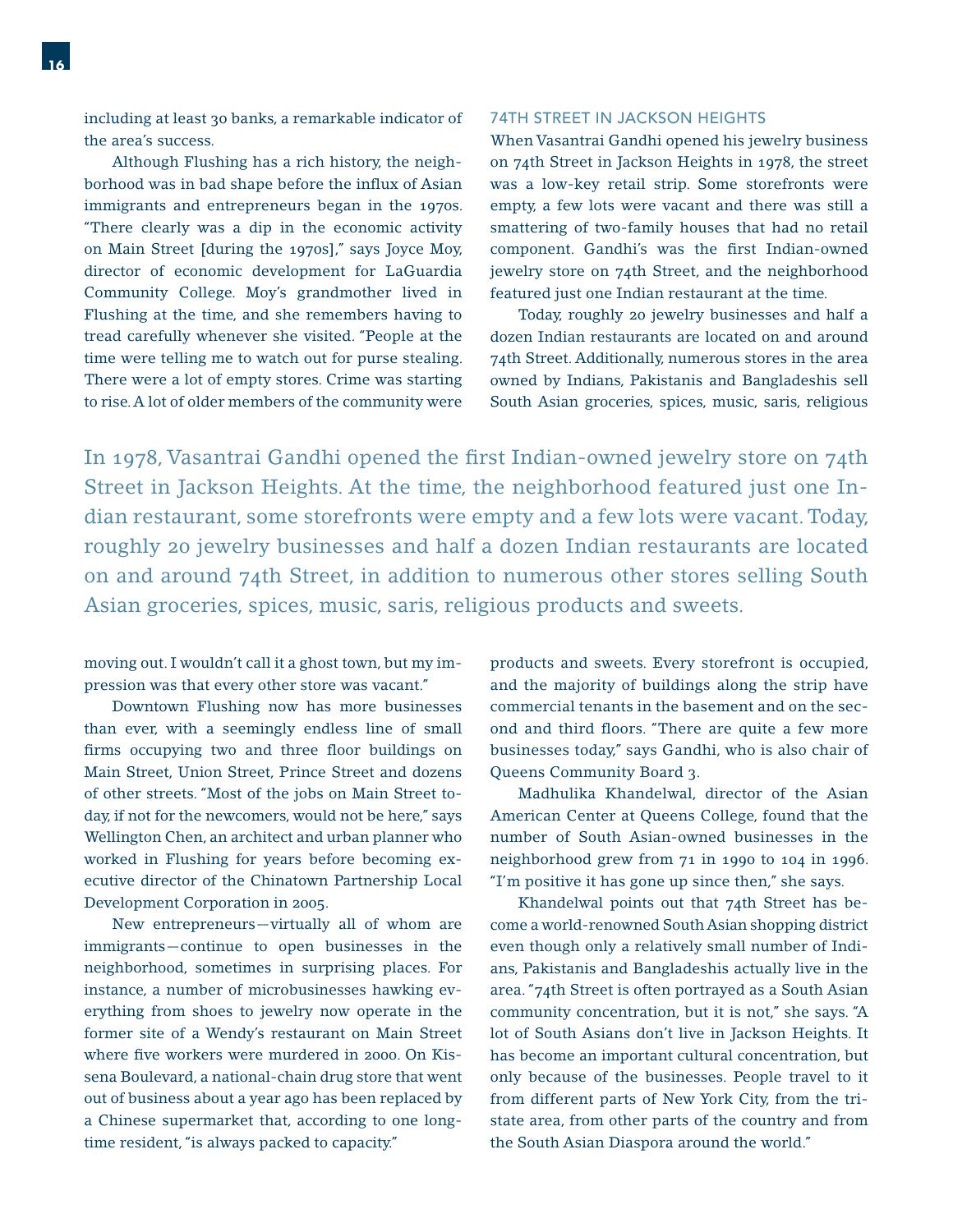# INDUSTRIAL STRENGTHS

From beef patties to bus lines, day care to diamond sales, New York's immigrant entrepreneurs have put their stamp on a growing number of economic sectors

JUST AS IN OTHER CITIES, THE MAJORITY OF THE BUSINESSES STARTED by immigrants in New York are "mom-and-pop" retail stores and restaurants. However, immigrant entrepreneurs also boast a growing presence in other vital sectors of the city's economy, from emerging fields like biotechnology to job-intensive industries such as construction. Immigrant entrepreneurs have fueled much of the growth of businesses in food manufacturing (from tortillas to Jamaican beef patties), transportation (commuter vans and Chinatown bus companies), telecommunications (international phone cards), restaurant equipment wholesaling and the diamond and jewelry trade. They are also accounting for many of the new businesses in fields such as child care, media, apparel manufacturing and wedding services. Immigrants make up a large share of import and wholesale firms, and they have built some of the city's largest printing companies, travel agencies, supermarkets and translation service firms.

#### FOOD MANUFACTURING

New York's manufacturing industry has undergone a decades-long run of job losses, due to intense international competition and the city's high costs. However, in recent years, the city's ethnic food manufacturing sector has been a pillar of strength, driven by increasing demand for these specialized goods from New York's growing immigrant communities. Immigrants own a large number of these specialty manufacturing firms, many of which have achieved rapid growth in recent years.

 "It's really the growth area in manufacturing," says Brian Coleman, executive director of the Greenpoint Manufacturing and Design Center, a nonprofit that owns five multi-tenant industrial buildings in Brooklyn that are home to 110 businesses. "I would say half of our tenants weren't born in this country, maybe more."

The five boroughs are home to companies making everything from fortune cookies and pita bread to empanadas and jerk chicken. The sector includes several firms that have over 100 employees and sell their products throughout the country, a large number of businesses primarily making goods for local restaurants and markets and countless small-scale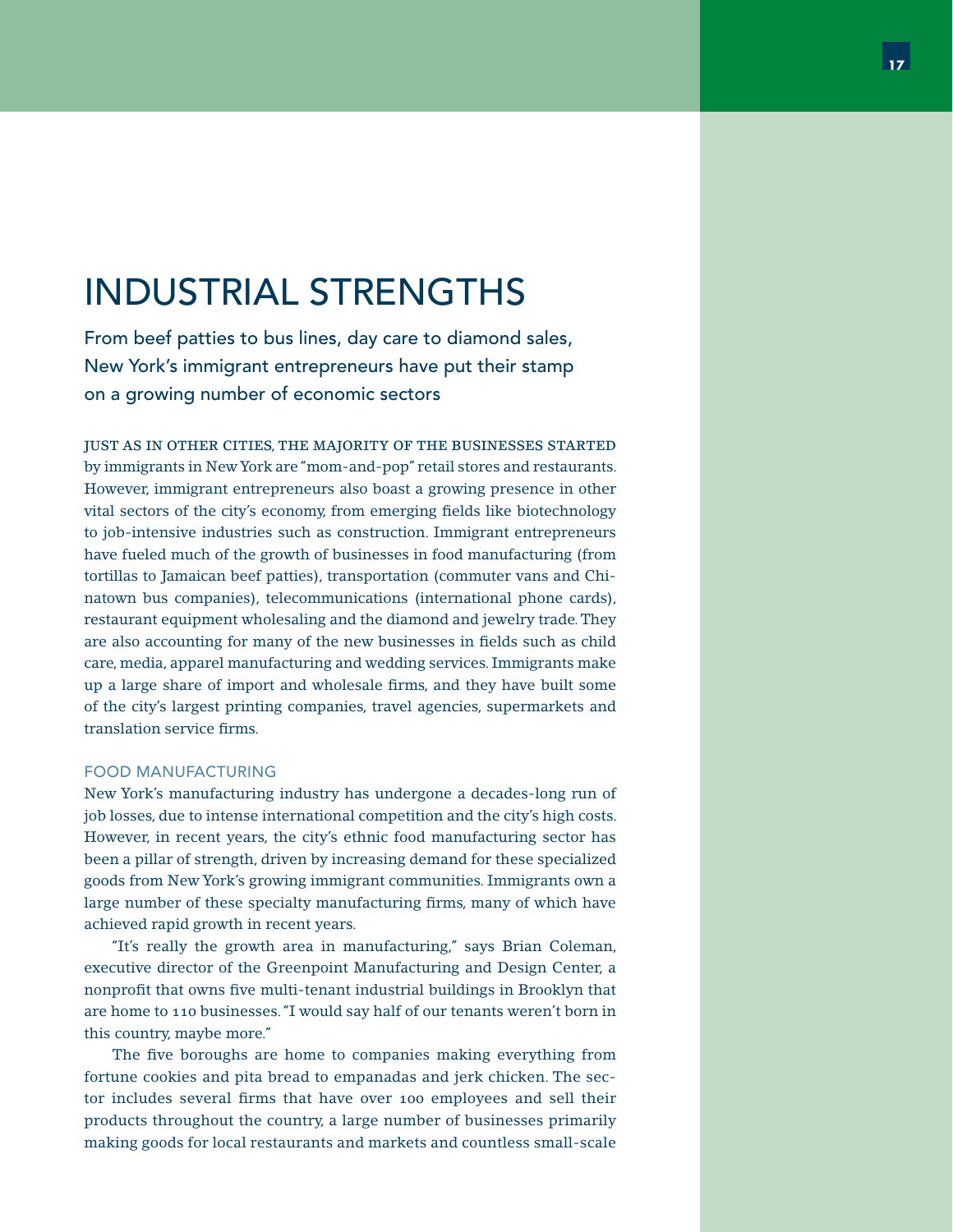It's impossible to get a precise count of the city's immigrant-owned food manufacturing companies. The Labor Department doesn't have this data; neither does the Mayor's Office of Industrial and Manufacturing Businesses or the New York Industrial Retention Network (NYIRN), the city's leading manufacturing advocacy group. Even so, NYIRN Executive Director Adam Friedman states with confidence that ethnic food businesses "have been a growing part of the food industry."

 To get a clearer sense of the scope of this sector, the Center for an Urban Future visited a variety of ethnic supermarkets and delis, informally documenting food and beverage products that were manufactured in the city. Our limited examination found an incredible array of ethnic products manufactured in the five boroughs. For instance:

- Queens is home to at least three companies manufacturing arepas; three pita manufacturers; and three firms making roti, naan and other Indian breads. •
- Queens is also home to at least three companies that manufacture Mexican-style cheeses. •
- At least three medium- or large-sized manufacturers of Caribbean beef patties are based in the city. •
- As many as eight tortilla-making companies are based in the five boroughs. •
- In Brighton Beach alone, stores sell ethnic bread products—from several types of rye to dark Lithuanian bread—manufactured by at least 14 different New York City firms. •
- There are more than a dozen dessert manufacturers in the city that can satisfy a sweet tooth for mango cake, flan or Indian sweets. •
- The city has at least three companies that manufacture frozen Indian dinners. •

 The tortilla industry provides a good example of the growth in the city's ethnic manufacturing sector. Less than 20 years ago, only one or two tortillerias (factories that manufactured tortillas) were based in the five boroughs, but as the city's Mexican and Central American population grew exponentially, so did the tortillerias. Today, there are as many as eight, most of which are concentrated in a small area of Bushwick that has been dubbed "Tortilla Triangle." These firms produce as many as 10 million tortillas a week.<sup>30</sup>

One of the largest—Mayab Happy Tacos, which was founded by Mexican immigrants in 1976—adopted a misleading name "because back then, no one knew what tortillas were," explains vice president Jorge Alamilla. The company has seen steady growth and now has 20,000 square feet of warehouse space, 20 employees and annual revenues of \$5 million.

 Another example of the robust health of this sector is the growth of Indian sweets manufacturers in Queens. Rajbhog Sweets in Jackson Heights opened in the late 1980s as a simple storefront; now, the business comprises two factories, six stores, a vegetarian catering service, two banquet halls and a line of frozen food, snacks and sweets, which they ship to 40 states.

 Many immigrant entrepreneurs have recognized the potential that lies in growing their business beyond traditional markets. Manuel Miranda, vice president of Delicias Andinas, an arepas manufacturer in Maspeth, Queens, stresses the importance of introducing their product to more mainstream audiences. "This is still a very ethnic product, but we have to put new products in our lines. We're working on crossover products that Americans would want," he says.

 Golden Krust Caribbean Bakery & Grill, Inc., a manufacturer of Jamaican meat patties, offers perhaps the most innovative example of how a business of this kind can grow beyond an ethnic enclave. The company opened in 1989 as a small bakery in the Northern Bronx, and became a haven for West Indians craving their ethnic cuisine. Golden Krust steadily added more stores and in 1996, with 17 stores and 20 employees, embarked on a highly successful franchise model. The company now has over 100 stores, all stocked with products made at the 90,000 square foot, 130-employee headquarters in the South Bronx, which produces 260 patties a minute. Golden Krust has seen its revenue grow by 64 percent since 2003 and recently secured a contract with the New York City public school system to manufacture 24 million patties over the next four years. Building on these successes, the company plans to open hundreds of additional franchises, mainly in non-Caribbean communities throughout the United States.

 There is reason to believe that the city's ethnic food manufacturing sector has more potential for growth. Expected increases in the city's foreign-born population will create even more demand for the foods and beverages these immigrants used to consume in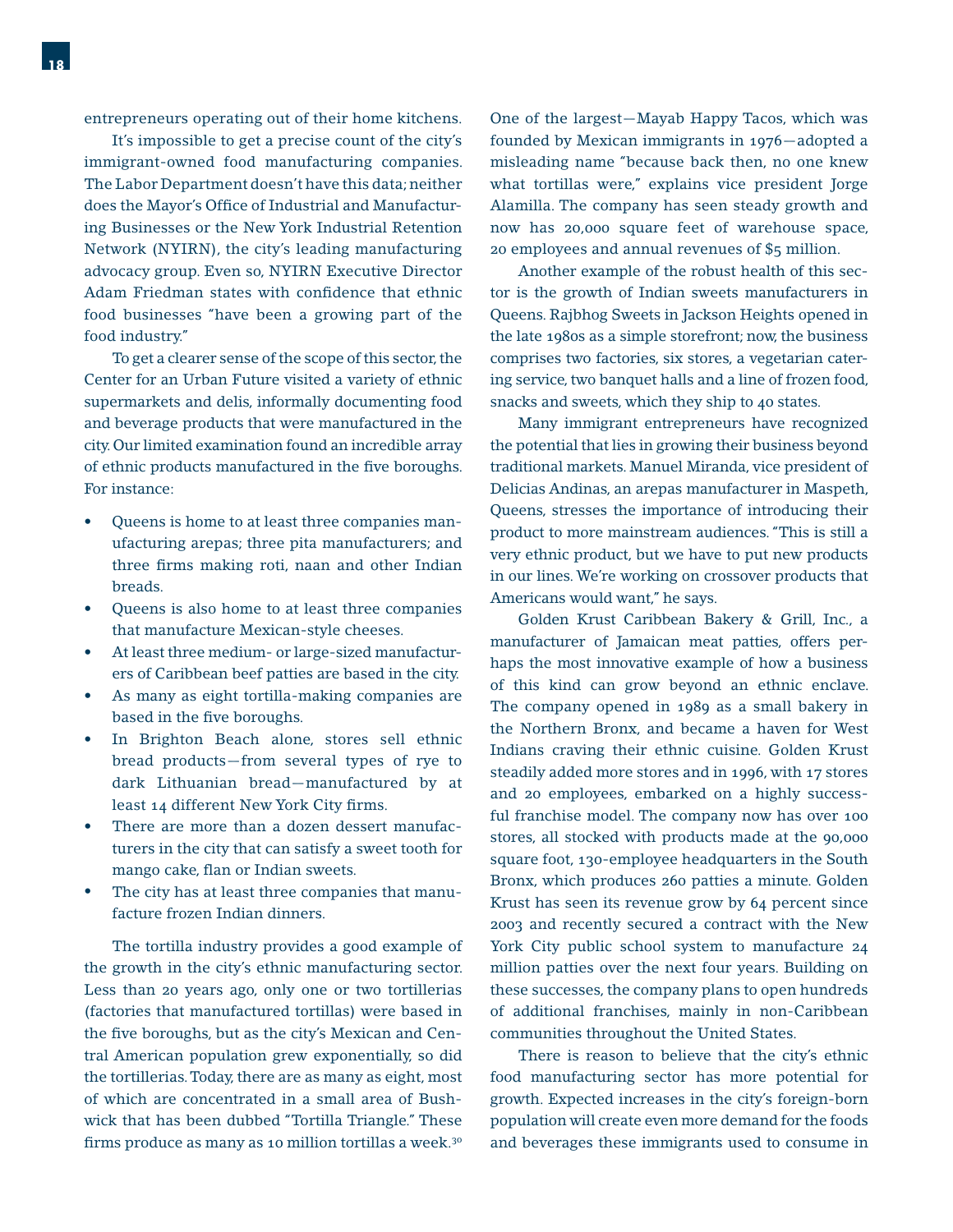their home countries. Meanwhile, it's likely many of the products that are now sold predominantly in immigrant communities will develop crossover appeal in non-immigrant supermarkets and restaurants—for instance, arepas, which still aren't sold at most grocery stores outside of ethnic neighborhoods, have recently become a staple of New York street fairs. A 1999 report noted that ethnic food sales were projected to grow by 50 percent this decade, compared to growth of two percent a year for food sales overall.31

 Unfortunately, it's no lock that successful immigrant-run manufacturers will be able to grow in the five boroughs. Many of the business owners in this sector with whom we spoke have had increasing difficulty finding affordable factory and warehousing space. Others have gotten blitzed with parking and traffic tickets. Not surprisingly, several ethnic food manufacturers have opted to grow outside the city, while many immigrant entrepreneurs in this sector have simply started their business in New Jersey or Westchester. This can be seen in grocery stores throughout the city's immigrant neighborhoods while the shelves are full of locally-made products, nearly as many are manufactured in Paterson, NJ, Jersey City and other parts of the region.

#### CHILD CARE

With immigrants and the children of immigrants now accounting for roughly 60 percent of the city's population, it's not surprising that there has been a substantial increase in immigrant-run child care businesses.32

 The child care sector has been expanding citywide. In 2005, according to the nonprofit Citizens Committee for Children, the city was home to roughly 8,800 family and group family day care providers serving 61,000 children (in addition to the 1,900 larger day care centers serving 102,000 kids). But industry experts say that the most dramatic increases in the past 10 to 15 years have occurred in immigrant communities, where hundreds of Trinidadians, Dominicans, West Africans, Haitians, Chinese and other immigrants—mostly women—have started small and medium-sized day care businesses.

Child care is a natural field for many immigrant entrepreneurs. It requires little formal education and, for many immigrants, draws upon previous work experience as home health aides, teachers, nurses or

#### **CHART 7:**

#### **GROUPS IN NYC WITH HIGHER SELF-EMPLOYMENT RATES THAN THE NATIVE-BORN POPULATION**

Self-Employment Rate by Country of Origin

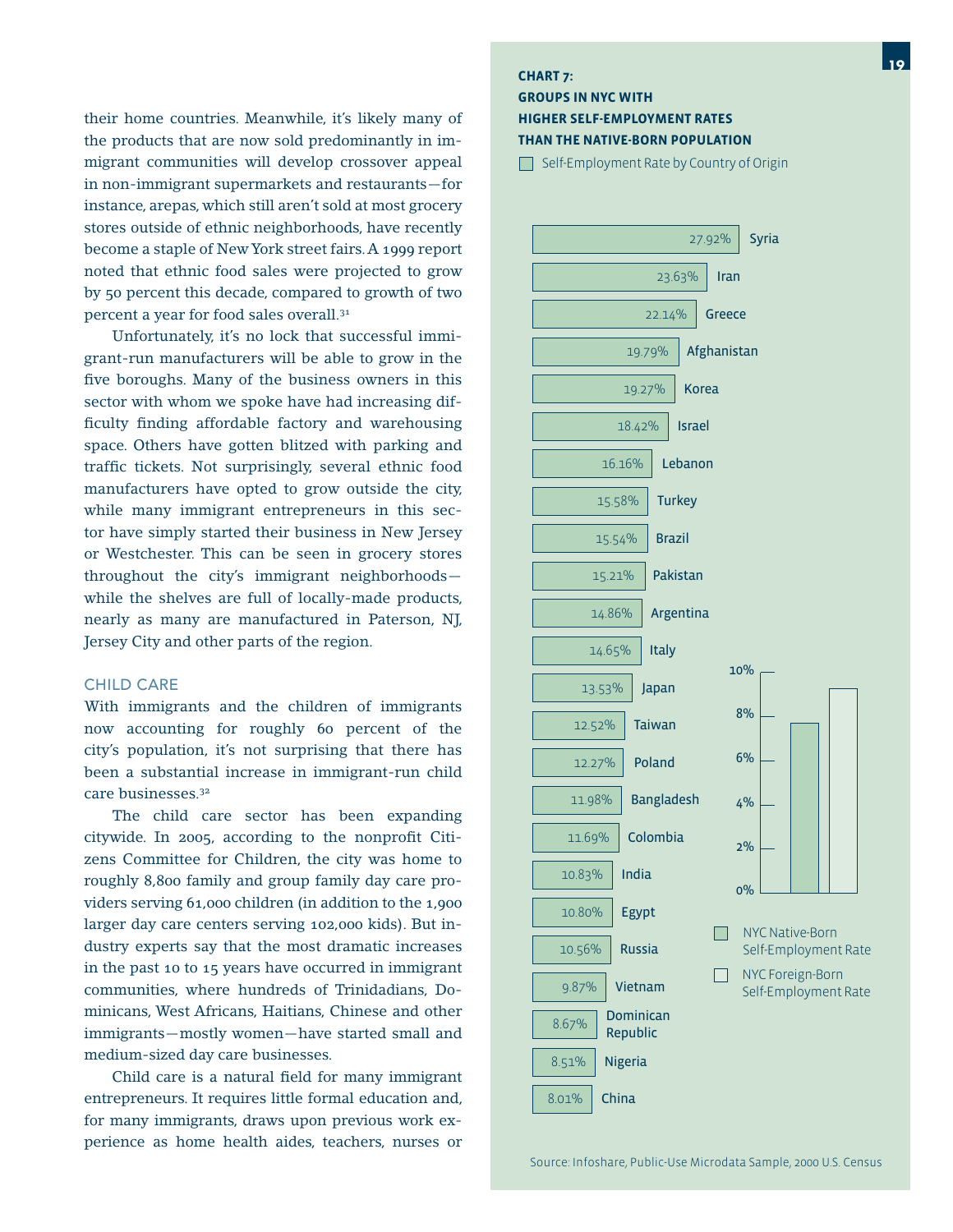### An Uphill Push for Immigrant Vendors

Immigrants today make up an estimated 90 percent of New York's 12,000 street vendors, continuing a long tradition where the city's new arrivals have turned to this form of entrepreneurship.33 These vendors aren't exactly a major engine of growth for New York's economy—indeed, most are just scraping by. Yet, as was the case in the early part of the 20th century, street vending provides a crucial outlet for immigrants with limited skills and language abilities to earn enough money to survive.

 "It provides jobs for at least 10,000 of the most vulnerable people, many of whom would not have jobs otherwise," says Sean Basinski, director of the Street Vendor Project, an offshoot of the Urban Justice Center that advocates for vendors. "People are vendors because that's all they can do."

 Hailing from Bangladesh, Senegal, Cambodia, Mexico and a host of other countries, New York's street vendors typically earn just \$7,000 to \$15,000 a year, selling everything from coffee and falafel to dosas and handbags.34 Some of these immigrant entrepreneurs have hired additional workers or expanded from one small pushcart into a fleet. For instance, Pakistan native Samiul Haque Noor, the winner of last year's "Vendy" award for New York's best street food vendor, employs four "partners" at his halal food stand in Jackson Heights and recently opened a second cart in Manhattan.35

 In the past, New York companies like D'Agostino, Cohen Fashion Optical and Odd Job Trading got their start as street vendors. But today, Basinski and other vendor advocates say that it's becoming increasingly difficult for peddlers in New York to grow into a larger business. "Occasionally we'll hear about someone opening a small store, but that's rare," says Basinski, himself a former vendor. "Most of them don't have the skills to navigate [the system], to reach that next level, to find other items to sell."

 Clearly, the potential exists for more vendors to expand beyond their small pushcarts. But Basinski says that the city's small business agency—the Department of Small Business Services—hardly reaches out to vendors when promoting its business assistance programs and training seminars. Meanwhile, vendors get an average of 6.7 tickets every year, often for minor infractions, and the maximum fine has quadrupled from \$250 in 2003 to \$1,000 today.<sup>36</sup>

nannies. It also allows for a moderately easy transition from informal care into licensed child care. "It's one of the big growth industries," says Dennis Reeder, executive director of the Washington Heights Inwood Development Corporation (WHIDC). "There's a tremendous need for child care services. It's also a business that you don't need a master's degree or college degree to get into. It's something where language is not an impediment. It's an excellent opportunity for starting a small business and it's a ticket to the middle class."

 In 2004, 44 percent of the foreign-born entrepreneurs in New York who received seed grants from Trickle Up, a microenterprise organization, were in the child care field. In Washington Heights, two community-based organizations—WHIDC and the Audubon Partnership for Economic Development both have waiting lists to get into the classes they offer to would-be child care entrepreneurs, and most or all of those participating are foreign-born.

 Similarly, just two years after the Business Outreach Center Network launched its Child Care Business Development Project, a training program for individuals interested in opening child care businesses, nearly 200 people were participating in the initiative, most of them immigrants. Other community-based organizations that work with child care providers note similar trends. Diana Perez, director of home-based child care services for the Women's Health and Economic Development Corporation (WHEDCO), a Bronx-based nonprofit, says immigrants account for a "a significant portion" of the 600 child care providers WHEDCO trains each year. "I don't think we serviced even half that amount in training services five years ago," says Perez.

 The industry has produced openings for entrepreneurs like Dhanwattie Persaud, who came to New York from Guyana in 1995 and worked as a nurse's aide for five years before opening up D's Family Day Care. Persaud's health care experience made for an easy transition, but she also appreciated that opening a day care business would allow her to care for her own children while earning income. "I decided that I would be home taking care of my grandchild and other children, and I would have income," says Persaud, who along with an assistant now cares for 14 kids, all of them children of immigrants.

 Some open child care businesses on the side, as a way to supplement their earnings. For instance,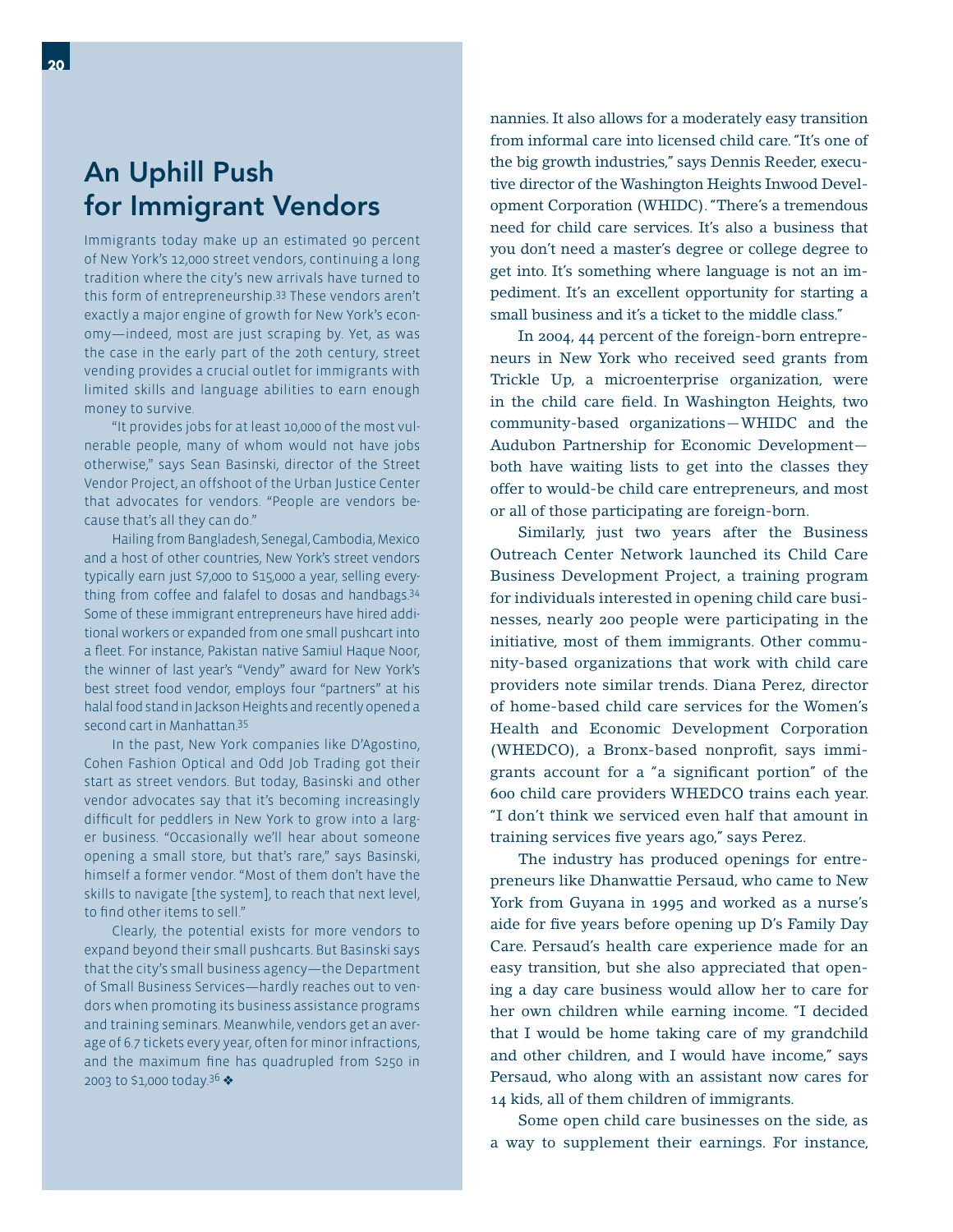Rosemond Boakye-Adaye, who previously worked as a teacher in Ghana, started a child care business in her Bronx home in 2004 but still works a second job at a nursing home.

Many immigrants who enter the field have experience working with children, but are unfamiliar with New York State's complex regulatory environment and lack basic business skills.

 Misinformation and language barriers are additional hurdles, but the confusing and protracted licensing process elicits the most complaints. Child care entrepreneurs also face major difficulties in expanding their business from the group family level, which is legally capped at 14 children, to operating a child care center, which can accommodate up to 60 kids. The amount of capital and planning required can be staggering for fledgling businesses. "The minute you start talking about a day care center, it's a whole other picture and the financial picture looks a lot different," says Jonah Gensler, U.S. program director for Trickle Up.

#### TRANSPORTATION SECTOR

The transportation sector has been another fastgrowing area for immigrant entrepreneurs over the past decade. Immigrants from Jamaica, China, Bangladesh and other countries have started transportation businesses that range from the more than a half-dozen bus companies that connect New York's Chinatown with other Northeastern cities to the roughly 300 licensed commuter vans serving neighborhoods around the five boroughs.

 One of the best examples of immigrant entrepreneurship in the city's transportation sector is undoubtedly the often-feuding Chinatown bus companies that charge inexpensive fares to carry passengers throughout the Northeast corridor. Initially aimed at serving the Chinese communities in New York and Boston, the companies soon began to attract American college students and other riders who were just looking for a cheaper alternative to Greyhound and Amtrak. The largest company, Fung Wah Transportation, began in 1997 with four vans shuttling passengers between Manhattan's Chinatown and Sunset Park, Brooklyn. The next year, Fung Wah started offering cheap fares to Boston; today, the company boasts 21 buses and 18 daily roundtrips.37 The success of Fung Wah and

other pioneers spawned several more discount bus companies, primarily serving New York, Boston and Washington—all of which are now commonly referred to as the "Chinatown bus." Some of the companies have added routes to Rochester, State College, Pennsylvania, and other cities along the Eastern seaboard.

 Additionally, immigrants in Washington Heights, Flushing and other city neighborhoods have started buses and vans that transport workers to jobs at casinos in Connecticut and warehouses in Northern New Jersey.

 The commuter van industry represents another immigrant success story. According to industry experts, there were just a handful of commuter vans also commonly known as "dollar vans"—two decades ago. But today, the city now has almost 70 van companies that operate roughly 300 vehicles. At least another 100 unlicensed vans operate in the city.

Industry officials estimate that as many as 95 percent of the owners and drivers of these vans are immigrants. The majority of the entrepreneurs are Jamaican, though several of the companies are run by Haitian, Chinese, and West African immigrants, according to Hector Ricketts, a Jamaican immigrant who owns a van company that operates 35 vans and transports over 6,000 riders daily.

 Modeled on jitneys that are ubiquitous throughout the Caribbean, these vans—which, despite their nickname, generally charge \$1.50—have successfully targeted specific areas of the city that are underserved (or irregularly served) by public transit. "There were four companies in all of Queens [in the early 1990s]," says Ricketts. "Today there are maybe about 30, and people who were drivers have now become company owners. While I began as a driver, an independent contractor, I now own my own company."

 Finally, 91 percent of the city's cab drivers are immigrants, almost a third of which own their vehicle, essentially making them entrepreneurs. Immigrants also own numerous car service and limousine companies around the five boroughs. In many neighborhoods, such as Washington Heights, this is one of the more common forms of self-employment. "In this neighborhood alone, we have 16 livery cab companies that provide 'employment' to about 3,000 people, although they are technically all self-employed," says Walther Delgado of the Washington Heights-based Audubon Partnership for Economic Development.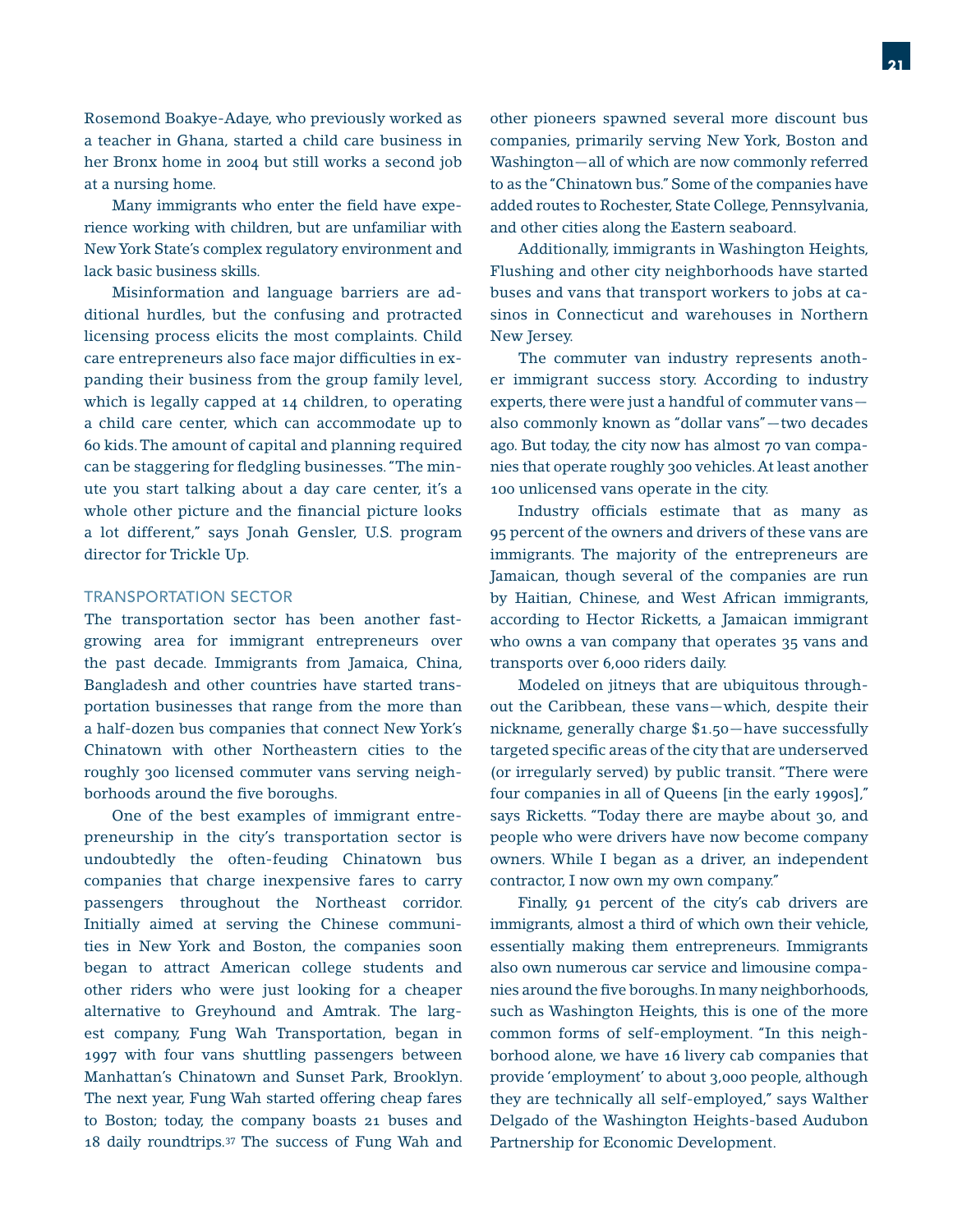#### DIAMOND AND JEWELRY INDUSTRY

A stroll down 47th Street in Manhattan, between Fifth and Sixth Avenues, shows that immigrants play a pivotal role in the city's diamond and jewelry industry. By many estimates, well over half of the 2,300 merchants who operate retail, wholesale and manufacturing businesses along 47th Street—the city's famous diamond and jewelry district—were born outside the U.S.38

 Immigrant entrepreneurs long have been at the heart of New York's diamond and jewelry trade, with Jewish merchants from Eastern Europe and Israel making up the largest share of the industry through much of the 20th century. While Jews still own a considerable share of the businesses in the district, entrepreneurs from India, Russia, Iran, Lebanon and China have started the overwhelming majority of new businesses during the past two decades. "There are a lot more people from different parts of the world today," says Doreen Greenidge, executive director of the 47th Street Business Improvement District.

 Indian entrepreneurs account for much of the industry's growth in recent years. Basant Johari, president of the Indian Diamond and Colorstone Association (IDCA), says that at least 500 Indianowned diamond and jewelry businesses operate in New York. Other diamond wholesalers interviewed for this report assert that Indians now account for half of all diamond and jewelry businesses in the city. Membership in IDCA alone has surpassed 300, a huge leap from the roughly 50 merchants who started the association in 1984. "In the last five years, it has grown from about 200 to 300," says Johari. "[Indians] are a very important part of the industry now."

 The growing presence of Indian entrepreneurs in New York's diamond and jewelry trade is largely due to the fact that India is now the world's largest manufacturing center for cut and polished diamonds, accounting for about 60 percent of the world's supply of diamonds by value, 85 percent by volume and 92 percent in terms of pieces. Perhaps not surprising in this global economy, many of the Indian merchants operating in New York have ties to diamond manufacturing companies based in their country of origin.

 "Practically every major Indian diamond company is represented here [in New York]," says Johari, whose father—along with three brothers and a sister—is still active in the industry in India. Johari came here 25 years ago and, with family support, opened a

company to tap into the significant U.S. market for diamonds. His firm, Kuber Manufacturing, now has five employees. "We are here to market our product. We support them back home," he says.

#### IMPORT AND WHOLESALE SECTOR

Immigrant entrepreneurs have accounted for most of the growth of Midtown Manhattan's wholesale district, the stretch along Broadway between 25th and 35th Streets, where buyers from across the city and all over the East Coast come to order large quantities of inexpensive consumer goods and tourist souvenirs imported primarily from Asia. The district has expanded considerably over the past 20 to 30 years and now boasts several hundred firms that import and distribute wholesale items ranging from handbags and hats to hair accessories and "I Love New York" T-shirts.

 Jay Chung, the owner of Jay Joshua Inc., an import company based on 27th Street, says that there are at least 600 Korean-owned importers and wholesalers in the district, along with hundreds of additional businesses owned by individuals from India and China. "They contribute to the city's economy tremendously," says Chung, speaking of the immigrant entrepreneurs operating in the district. "They work hard, pay taxes and create jobs."

 Chung himself has been an emblem of the district's success. Born in Korea, he came to the U.S. in the early 1980s to get a master's degree in graphic design from Brooklyn's Pratt Institute. Soon afterward, in an attempt to provide his fledgling family with more financial security, he started a business designing souvenir T-shirts with a Japanese colleague from Pratt. The company was an immediate hit, and Chung has never looked back. His firm, which now employs 12 people, imports key chains, snow globes, T-shirts and other gift items that it designs and has manufactured in Korea, Taiwan, China or India.

 His business is currently located on 27th Street, but with rising real estate prices putting pressure on many firms in the district, Chung has been leading a group of Korean importers and wholesalers that hope to move into a new wholesale center that has been proposed for Jamaica, Queens.

#### GARMENT INDUSTRY

Historically, perhaps no sector in New York has seen as many new immigrants advance from entry-level work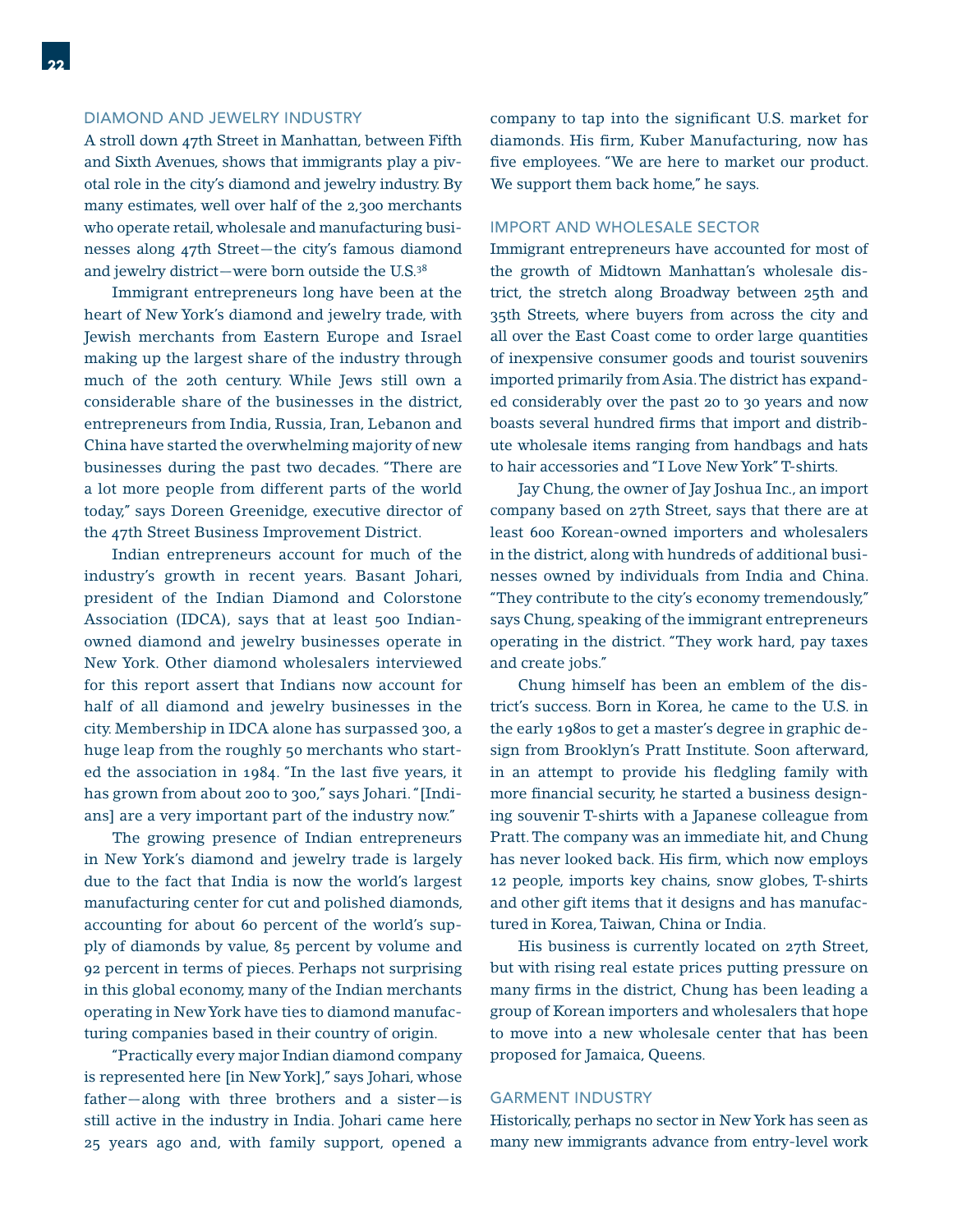to business ownership as the apparel industry. For more than 100 years, immigrants from Europe, Russia, the Caribbean and Latin America have played a vital role in the formation and operation of the city's numerous garment factories—and this remains true today.

 In 2004, there were slightly more than 2,000 apparel contractors in the five boroughs that cut, sew and assemble garments, according to the state's Apparel Industry Task Force.39 Task Force Chief Investigator Charles DeSiervo states that "the vast majority of those are owned by recent immigrants."

 Industry experts say that immigrants today own the lion's share of garment production companies in the Midtown Garment Center, Chinatown, Sunset Park and other parts of the city. Immigrants are also starting most of the new apparel contracting companies, as well as several of the new design companies and fashion boutiques.

Immigrants continue to open apparel firms because overhead costs are low and they have easy access to a large pool of inexpensive workers from their communities. Many have spent time working on the factory floor and are familiar with the ins and outs of the business. "Getting into apparel manufacturing is still relatively cheap," says Sarah Crean, executive director of the Garment Industry Development Corporation (GIDC). "You need a factory floor. You need sewing machines, which are relatively cheap today. You need a desk and a phone."

 Undoubtedly, entrepreneurs in the apparel industry face extraordinarily stiff challenges. Increasing global competition has caused dozens of firms to go out of business in recent years, and the city has lost nearly 70,000 apparel manufacturing jobs since 1990.40 Other factors, including technological advances and changes in how the industry operates, pose special problems for immigrant entrepreneurs in the industry, particularly those who lack strong English skills and have limited experience running a business.

#### ETHNIC PRESS

In recent years, many of the city's traditional newspapers and magazines have scaled back staff as circulation has declined and online news sources have emerged as competitors. But publications catering to the multitude of ethnic communities around the five boroughs have bucked this trend, sharply increasing

### Understanding Immigrant Entrepreneurship

There is no single explanation for the "entrepreneurial spirit" that's often ascribed to immigrants. Academics who have studied the subject suggest that one possible explanation is that individuals who immigrate to the U.S. are more likely to be risk-takers, an important trait for people starting their own businesses. After all, those who summon the will and resources to leave their homeland in favor of starting a new life from scratch aren't exactly playing it safe.

 "It takes a lot of guts for people to have the courage to leave families, friends and culture," says Jerry Villacres, editor of *El Planeta*, Boston's largest Spanish-language weekly newspaper. "There is already an entrepreneurial gene in people who are willing to do that."

 Another explanation is that many immigrants encounter endless frustrations and barriers working for other people or organizations in this country, and turn to entrepreneurship because it seems a more likely way to guarantee a fair shot at improving their circumstances. For instance, immigrants who were highly educated professionals in their home country often start businesses here after years working in low-paying jobs for which they are overqualified, due to language barriers, discrimination or other factors.

 Others who arrive in this country with little education and limited skills sometimes go into business for themselves after growing tired of working in minimum-wage jobs and seeing scant opportunity for advancement. "If you're an immigrant, often you don't find the job of your dreams. The best thing you can do is start a business," says Liliana Henao, a native of Colombia who has launched several businesses in Queens.

 Of course, some immigrants start businesses to supplement their families' income, or because they have no other viable options to earn a living. One recent study that focused on Latino immigrants in the New York City region noted that as recent downsizings and plant closings cut into the number of factory jobs in the area, many who previously might have pursued those positions instead started informal businesses.41

 The sheer number of immigrants in cities like New York and Los Angeles also undoubtedly contributes to the high concentration of foreign-born entrepreneurs. After all, a large ethnic community provides a considerable market for small businesses that cater to that community—whether they are restaurants, law firms, manufacturers that make ethnic products or businesses that provide specialized wedding services. Additionally, many immigrants are emboldened to start a business after seeing so many of their compatriots succeed with businesses of their own.  $\clubsuit$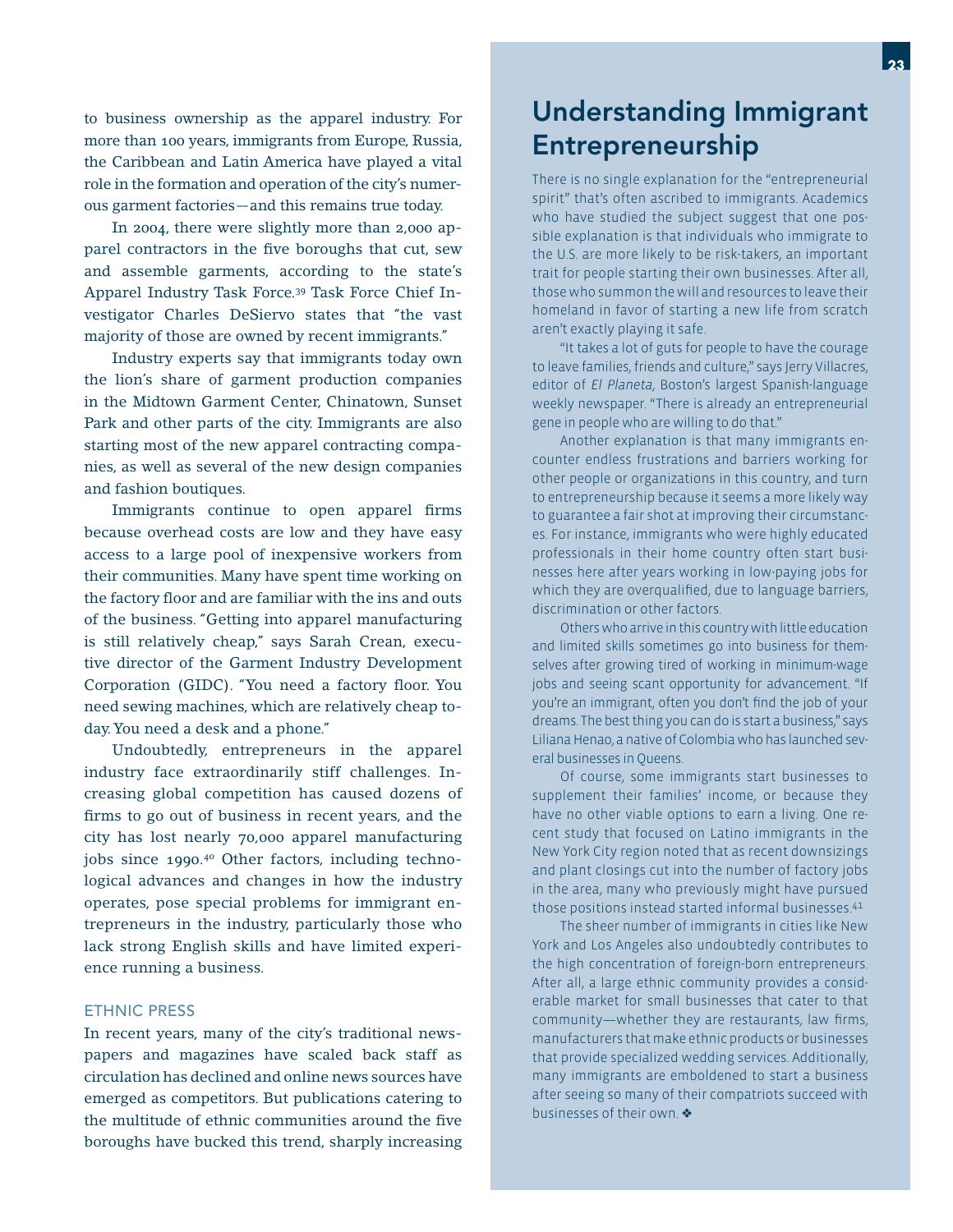### Why Some Immigrants Are More Entrepreneurial Than Others

As this report documents, immigrants as a group tend to be highly entrepreneurial—but immigrants are far from monolithic, and the impulse to launch a business varies greatly from one ethnic community to another. While new arrivals from every part of the globe have been starting businesses and contributing to the economic vibrancy of cities like New York and LA, data show that individuals from some countries have dramatically higher rates of self-employment than those from others.

 In New York City, for instance, Syrian-born individuals in the workforce start businesses at an astonishingly high rate (27.92 percent). Those from Iran (23.63 percent), Greece (22.14), Afghanistan (19.79), Korea (19.27), Israel (18.42 percent), Lebanon (16.16 percent), Turkey (15.58 percent) and Brazil (15.54 percent) also start businesses at more than twice the rate of American-born New Yorkers (7.71 percent). At the other end of the spectrum, New York City residents who were born in Haiti (4.83 percent), Guyana (4.90 percent) and Jamaica (5.41 percent) have comparatively low rates of self-employment.43 (See Chart 7 , page 19)

 One major reason for the wide variation in entrepreneurial appetite is that individuals who emigrate from some countries tend to arrive with financial assets, high levels of educational attainment and professional experience, while those who move here from other countries are more likely to be poor, uneducated and inexperienced in business matters. A study by researchers Pyong Gap Min and Mehdi Bozorgmehr, focusing on immigrants who came to the U.S. after the 1965 Immigration Act, notes that "the majority of Asian, Middle Eastern and African immigrants have professional and middle-class backgrounds, while the majority of Latino and Caribbean immigrants come from working-class and farming backgrounds."44

 Cultural experiences also explain some of the differences in self-employment rates. For instance, scholars have found that some immigrant groups were particularly successful in starting businesses because they brought with them a tradition of using rotating credit associations to overcome financing obstacles. In contrast, other cultures frown upon taking loans and going into debt.

 Another factor that might help to explain why some immigrant communities start businesses at higher rates than others is that some countries from which immigrants hail have stronger or weaker traditions of entrepreneurship. "There's no role model [for entrepreneurs in our country]," says one New York-based urban affairs expert, speaking about her native country. "In our culture, money is dirty and business is not looked upon highly."

in both number and circulation. The majority of them were started by immigrants.

 "This is the growth area for media," says Juana Ponce de Leon, director of the Independent Press Association of New York (IPA-NY). "Unlike the mainstream press, the ethnic media is a very robust industry."

 A 2002 study by the IPA-NY found that there were 270 ethnic magazines and newspapers published in the city, several times as many as a decade earlier.42 Ponce de Leon estimates that there are now more than 350 ethnic publications in New York, including 26 foreign language dailies. At least five daily Chinese-language papers are published here. Meanwhile, the number of Polish- and Russian- language papers grew by a third in the past decade, and the number of publications targeting New York's Indian community increased from one to eight during the past 25 years.

 Tomas Deptula, executive editor of *Nowy Dziennik*, one of the city's three Polish-language daily papers, says that his staff increased significantly during the past decade to keep pace with the fast-growing Polish community. "When I came to the paper in 1991, we had about 20 people [on staff] and only a very few reporters. Now we have about 45 people," Deptula says.

 Many of the ethnic publications struggle to attract advertising revenue and access loans that could help them grow, and most operate with limited staff. But several experts in the field see potential for further growth given the rising number of immigrants in the region. "There's a real chance for growth," says Ponce de Leon, noting that ethnic media outlets already reach about 40 percent of the city's population.

#### WEDDING SERVICES

One little-noticed but growing sector of the city's economy involves the dozens of companies and sole proprietors that offer a vast array of wedding services. Though hardly a major part of New York's economy, this sector has been a source of modest growth during the past decade, almost solely because of the increasing demand for these services from immigrant New Yorkers. And many of the entrepreneurs providing these services are themselves immigrants.

Weddings are definitive social events for many immigrant communities. Indeed, for some ethnic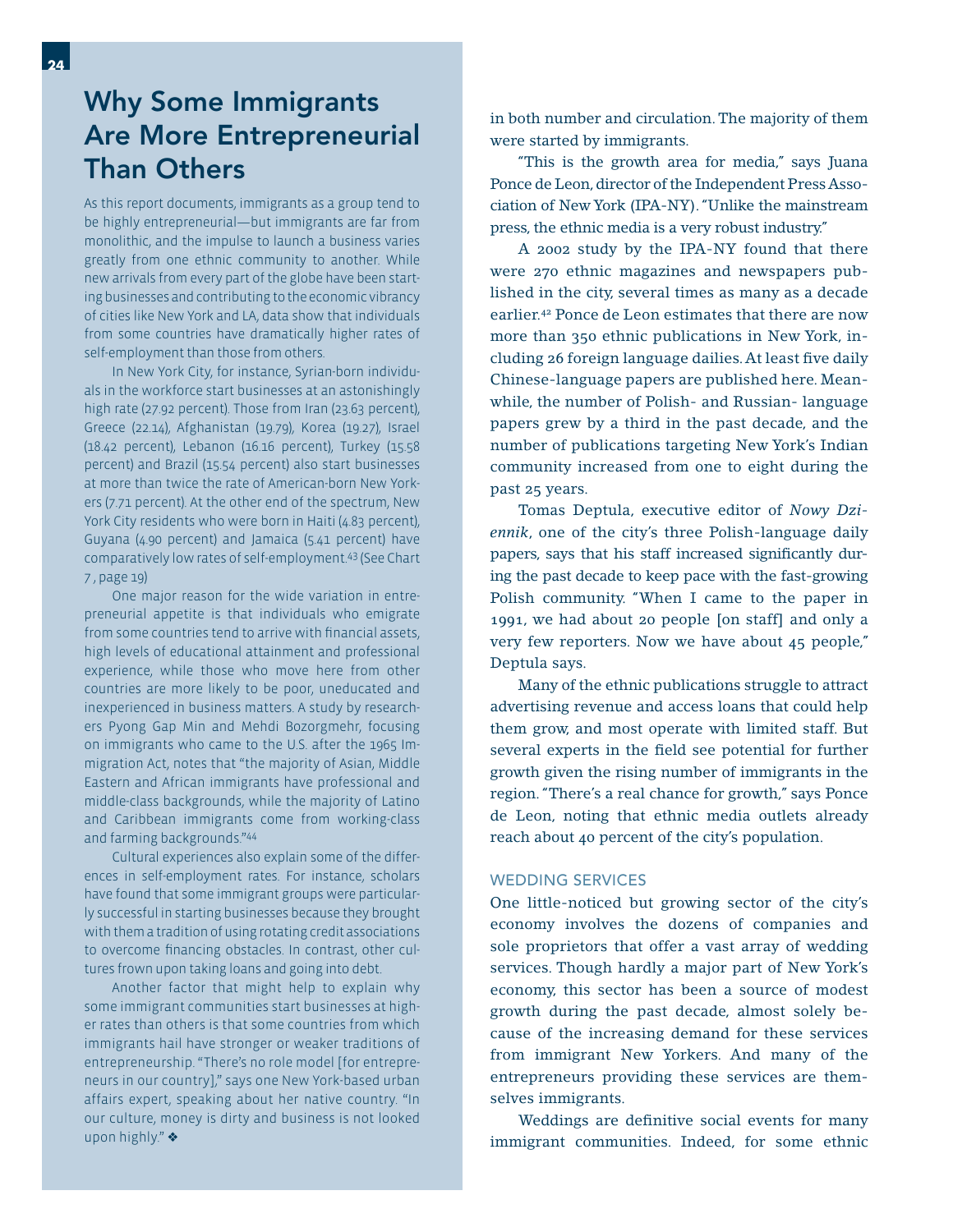groups, it isn't surprising for wedding receptions to include more than 500 guests and a week's worth of parties. Companies are tapping into this demand in many ethnic communities, providing a long list of wedding services geared to the customs and traditions of each ethnic group—including catering, music, clothing, invitations, photography and decorations.

 Robert Weber, director of policy development for Asian Americans for Equality, a Chinatownbased nonprofit, has seen a tremendous growth of companies in Chinatown that provide full package wedding services, including about a dozen of them on East Broadway alone. While most target the large Chinese community, Weber points out that many of these firms also serve Latinos and other New Yorkers seeking a memorable wedding experience on a limited budget.

 "The wedding industry [in Chinatown] has grown from five or six centers three or four years ago to about two dozen today," says Weber. "These companies are able to accommodate the needs of a lot of people getting married. They do makeup, the hair, the whole package. It's one-stop shopping for weddings. They have staff that speak the language and understand the customs."

#### PROFESSIONAL SERVICES

Go to any ethnic community across the five boroughs and you're likely to find more professional services companies than any other type of business. From Coney Island Avenue in Midwood to 181st Street in Washington Heights, accountants, law firms, insurance companies, immigration services businesses, medical offices and other professional services are thriving in large numbers in these neighborhoods.

 Eduardo Giraldo, president of the Hispanic Chamber of Commerce of Queens, notes that Jackson Heights alone now boasts hundreds of attorneys, mortgage brokers, accountants and other financial services firms catering to the Hispanic community. "This area is the financial district for Hispanics," says Giraldo, who also owns an insurance company on 37th Avenue in Jackson Heights.

Immigrant-owned firms offer customers an array of different services, from providing legal advice on immigration issues and notarizing documents to filing income tax returns and selling life insurance. Many of these multi-service companies also help clients

send remittances to family in their home countries, while several provide phone booths where people can make international calls. Multi-service firms are everywhere in Jackson Heights. "In Spanish, we have a saying about these firms: 'We offer everything but abortions,'" says Olga Djam, who owns an insurance business in Jackson Heights.

#### TRAVEL AGENCIES

It isn't uncommon to find two or three travel agencies on a single block in densely populated ethnic neighborhoods like Washington Heights, Brighton Beach and Astoria. As the city's immigrant population has swelled in recent years, a market has emerged of immigrants looking to travel back to their home countries or arrange for family members to visit them in New York, and businesses have proliferated to meet that demand. Many of these agencies also allow people to send money to relatives back home.

 Walther Delgado, executive director of the Audubon Partnership for Economic Development, says there are more than 100 travel agencies in Washington Heights alone. "We probably have the largest concentration of travel agencies in the entire city," says Delgado. This isn't too surprising given that a recent Columbia University study found that half of all Dominicans living in the U.S. travel home to visit at least once a year. Delgado adds that most of these travel firms also provide remittance services: approximately 500,000 New York-based Dominicans send nearly \$1 billion to relatives in the Dominican Republic each year.45

 At least one immigrant entrepreneur in New York has built his neighborhood-based travel agency into a mini-empire of travel service businesses. Hector Delgado (no relation to Walther Delgado), who immigrated to New York from Ecuador when he was 17, started a real estate brokerage firm in Queens after a few years working in restaurants and factories. He soon converted that into a basic travel agency called Delgado Travel. Over the years, Delgado expanded the business to allow customers to send packages, wire money and phone relatives in Ecuador as well as purchase plane tickets. Delgado Travel now boasts 19 locations across the five boroughs and a half-dozen more in New Jersey, and the company does \$1 billion in annual business. More recently, Delgado has opened a radio station that broadcasts both here and in Ecuador.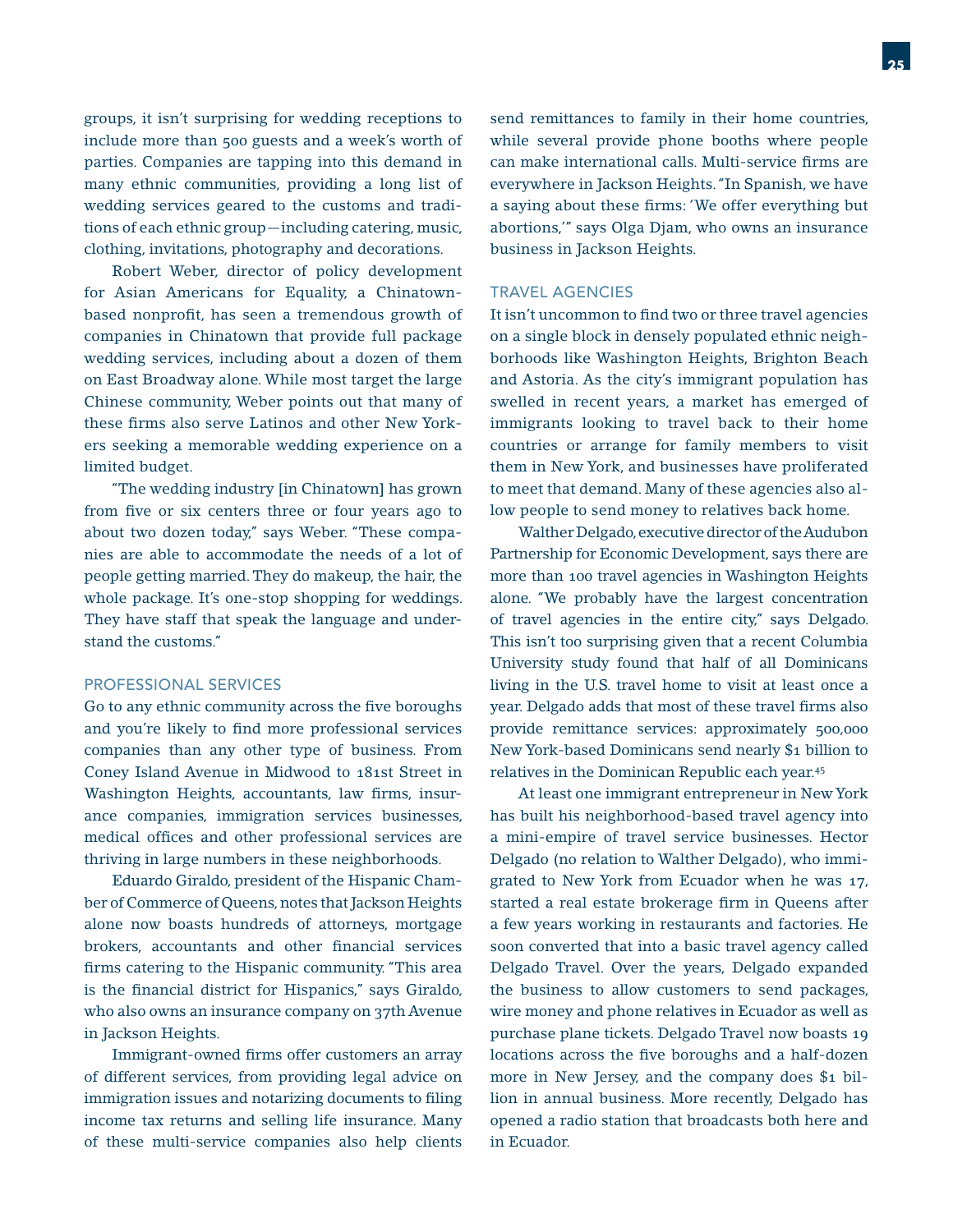# TAPPING IMMIGRANT ENTREPRENEURS FOR ECONOMIC GROWTH

Immigrant entrepreneurs could be an even more powerful economic driver for New York City in the years ahead. But unlocking their potential will require addressing the many obstacles immigrants face as they attempt to start and grow businesses in the five boroughs

#### IMMIGRANT ENTREPRENEURS HAVE BEEN AN EXTRAORDINARY CATALYST FOR ECONOMIC GROWTH IN

New York City during the past decade. But with the right planning and support, immigrant entrepreneurs could provide an even bigger boost to the city's economy in the years ahead.

It doesn't take a wild imagination to see that immigrant-run firms are likely to become even more integral to New York's economy in the future. Immigrants now make up 36.6 percent of the city's population, accounting for 115 percent of the city's population gain during the 1990s and 130 percent from 2000 to 2005.46 (See Charts 8 and 9, page 27) Demographers project that immigrants will continue to drive the city's population growth over the next 25 years. These trends bode well for the local economy, since immigrants have been starting businesses at a significantly higher rate than native-born New Yorkers.

The stakes are high: with the city expected to add as many as 900,000 new residents by 2030, New York undoubtedly needs new job generators.47 And in today's global economy, many of the city's traditional sources of employment growth, such as the securities industry, haven't been creating large numbers of new jobs. In fact, several of the largest corporations based in New York have been creating the bulk of their new jobs elsewhere.

What will it take for New York City to tap the full potential of its growing population of immigrant entrepreneurs?

First, policymakers and community leaders will have to find ways to address the formidable obstacles immigrants encounter when attempting to establish or expand businesses in New York.

Some of these factors, like the skyrocketing cost of real estate and insurance, are common to all entrepreneurs but pose particular difficulties for small businesses with limited profit margins. These costs drive many immigrant-owned enterprises in New York out of business and constrain countless others from ever growing beyond mom-and-pop size. They've also prompted numerous successful immigrant entrepreneurs to relocate out of New York City to less expensive locales like Florida, North Carolina and Georgia—states that have fast-rising immigrant populations.

Immigrant entrepreneurs, however, face a number of additional problems that most other fledgling businesses do not, from a lack of understanding about the rules and regulations businesses in New York must obey, to difficulty accessing financing for lack of a credit history.

Language and cultural barriers exacerbate these problems. Unable to communicate effectively, immigrant entrepreneurs are less likely to attempt to sell goods and services in markets beyond their own ethnic communities, or to seek help from government agencies and nonprofit economic development organizations. Without such help, many immigrant business owners take bad advice from friends, family or accountants, and make costly mistakes. Others turn to professionals who speak their language but take advantage of them.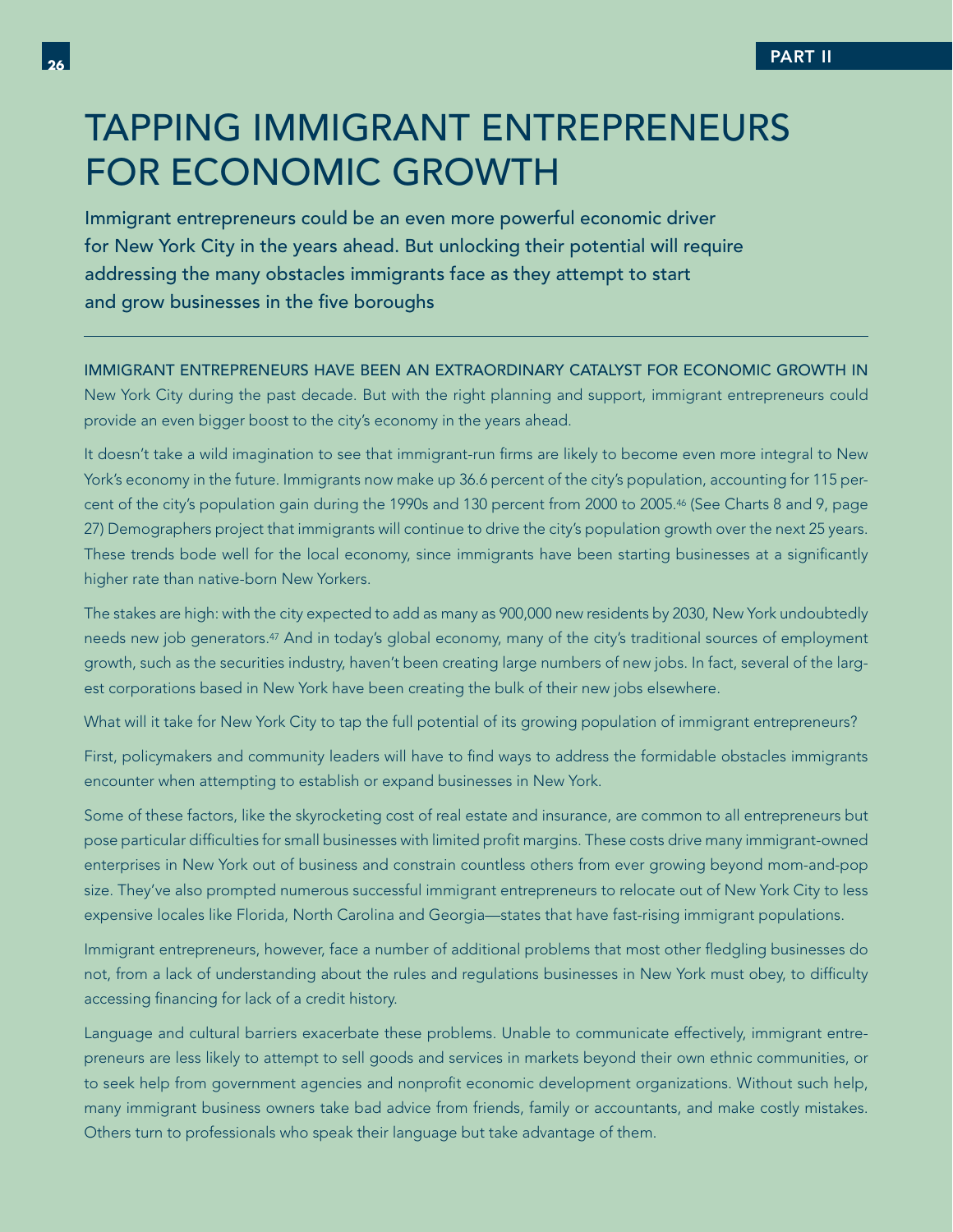#### **CHART 8: IMMIGRATION POPULATION GROWTH IN NYC, 1990-2000**

|               | Overall Population Change<br>1990-2000 | Foreign-Born Population<br>Change 1990-2000 | Foreign-Born Share of<br>Population Growth 1990-2000 |
|---------------|----------------------------------------|---------------------------------------------|------------------------------------------------------|
| <b>Bronx</b>  | 128,861                                | 111,034                                     | $86.2\%$                                             |
| Brooklyn      | 164,662                                | 259,200                                     | 157.4%                                               |
| Manhattan     | 49,659                                 | 68,574                                      | 138.1%                                               |
| Queens        | 277,781                                | 321,186                                     | 115.6%                                               |
| Staten Island | 64,751                                 | 28,107                                      | 43.4%                                                |
| New York City | 685,714                                | 788,101                                     | 114.9%                                               |

Source: 1990 and 2000 U.S. Census

#### **CHART 9: IMMIGRATION POPULATION GROWTH IN NYC, 2000-2005**

|               | Overall Population Change<br>2000-2005 | Foreign-Born Population<br>Change 2000-2005 | Foreign-Born Share of<br>Population Growth 2000-2005 |
|---------------|----------------------------------------|---------------------------------------------|------------------------------------------------------|
| <b>Bronx</b>  | 24,225                                 | 51,829                                      | 213.9%                                               |
| Brooklyn      | 19,989                                 | 27,776                                      | 139.0%                                               |
| Manhattan     | 52,416                                 | 3,920                                       | 7.5%                                                 |
| Queens        | 12,833                                 | 66,018                                      | 514.4%                                               |
| Staten Island | 20,802                                 | 19,404                                      | 93.3%                                                |
| New York City | 130,265                                | 168,947                                     | 129.7%                                               |

Source: 2000 American Community Survey, Supplementary Survey and 2005 American Community Survey

Harnessing the potential of immigrant entrepreneurs will also require greater attention and support from city economic development officials and the many nonprofit community organizations, chambers of commerce and business assistance groups that work with small businesses around the five boroughs. These entities should be well positioned to help immigrant entrepreneurs overcome these challenges and develop systems that enable them to grow. Unfortunately, too few of the city's established economic development entities have effectively connected with immigrant populations. Meanwhile, immigrant entrepreneurs remain mostly detached from the city's overall economic development strategy.

The sections that follow detail the specific challenges facing immigrant entrepreneurs in New York and analyze what government agencies and nonprofit business assistance groups currently are and are not doing to support this part of the city's economy.  $\clubsuit$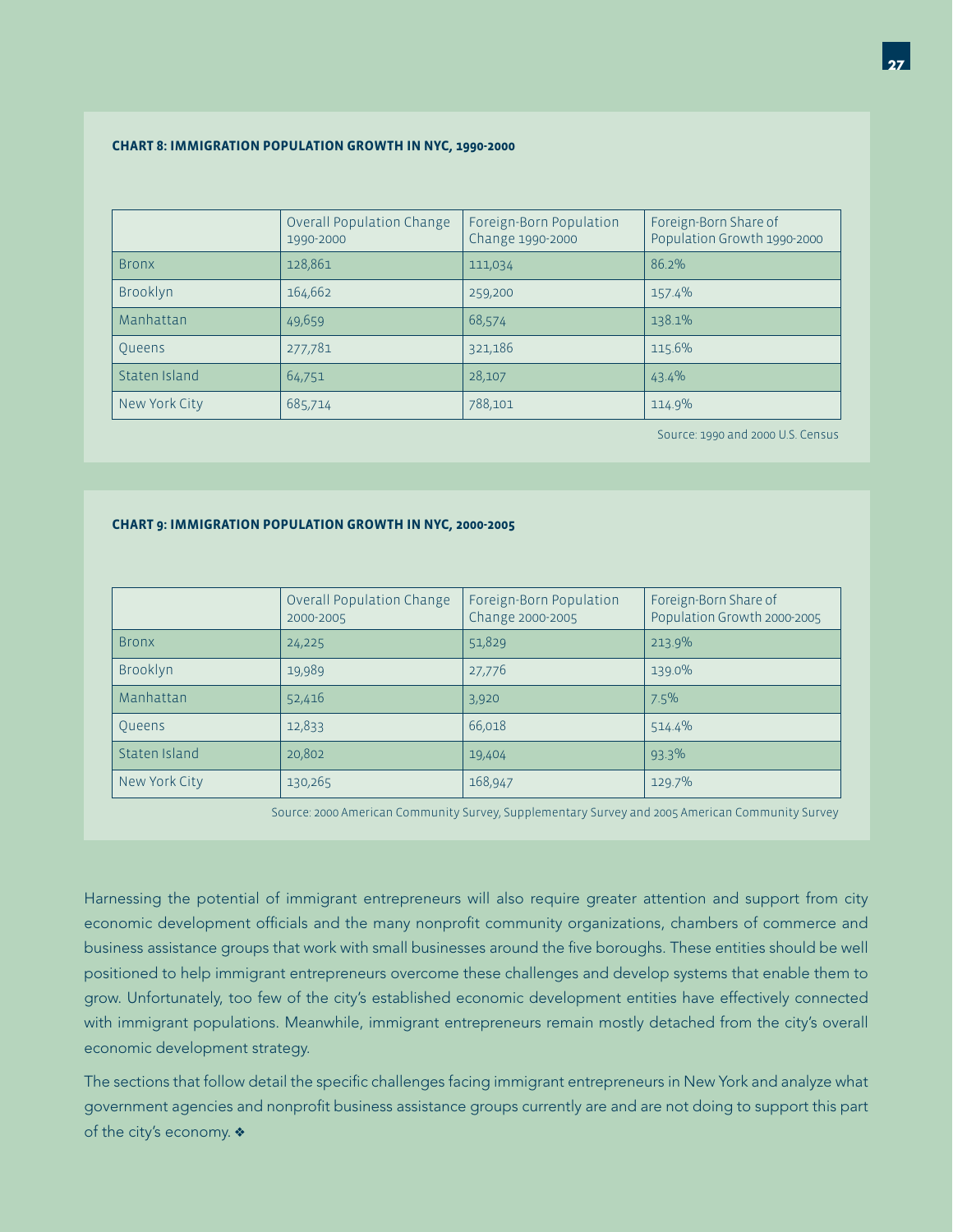# SMALL BUSINESS BLUES

In a town with high costs and fierce competition, immigrant businesses in New York often have no margin for error

IN NEW YORK TODAY, THE MOST DIFFICULT challenge for nearly every small business is staying afloat amid rising costs for real estate, health care, energy and insurance. But according to microenterprise experts, immigrant-owned firms are more likely to operate with razor-thin profit margins and less apt to set up accounting and management systems to help them deal with these costs.

 Of course, New York has always been a relatively expensive place to do business. But small firms today are feeling particularly squeezed by a series of cost increases that have hit in recent years, from the 18.5 percent property tax increase enacted by the city in 2002 to sharply higher heating bills and insurance rates. Many immigrant entrepreneurs report that the greatest single obstacle has been the stratospheric rise in real estate costs.

 Not long ago, entrepreneurs in ethnic neighborhoods like Flushing, Jackson Heights and Brighton Beach had little trouble finding relatively affordable retail and office space. In a sense, though, new entrants into these local markets are the victims of the successes their predecessors have enjoyed: today, real estate prices in these and other immigrant neighborhoods aren't far off from what businesses located in midtown Manhattan are paying. Firms located along these strips that signed long-term leases five or ten years ago might have been able to lock in moderatelypriced rents, but newer firms are paying top dollar and often struggle mightily just to break even.

 These sky-high real estate prices are a big reason why so many immigrant-owned firms go out of business. "The rents are so expensive that some of our guys are deciding not to renew their leases," says Luis Salcedo, executive director of the National Supermarket Association, a group predominantly made up of Dominican entrepreneurs.

 According to neighborhood leaders, high real estate costs also explain why some immigrant entrepreneurs are relocating to cheaper locations in other states. For instance, Vasantrai Gandhi, who owns a jewelry store in Jackson Heights, says that rents along 74th Street are now as high as \$125 to \$150 per square foot and are forcing some business owners to consider relocating out of the city. "Landlords are asking for higher and higher rents," says Gandhi. "When the time for renewal comes up, sometimes those rents are so high that immigrants or any small business have very limited options. Many have gone out of business. Some say it's better to do business somewhere else. One jewelry store closed recently and is moving to Los Angeles, where the rents are quite low."

 Olga Djam, a Colombian-born entrepreneur, adds that a number of Spanish-speaking entrepreneurs have left the city in the last year or two for Florida, North Carolina, Georgia and other places where immigrant populations are growing and real estate is more affordable. "Many of my clients have moved out of New York in the past year or two," says Djam, who owns an insurance company in Jackson Heights and advises a number of immigrant entrepreneurs. "They can't keep up with the costs of New York. They've decided to move out and try a place like Florida. Quite a few people have moved."

 The high cost of real estate has had an even bigger impact in industries such as food manufacturing, where companies hoping to grow require significantly more space. Even as many ethnic food manufacturers are thriving, several have been forced to relocate to the surrounding region. "I know of a bakery where they started off by importing goods and now they are building a factory in New Jersey," says Walther Delgado, executive director of the Audubon Partnership for Economic Development, a Washington Heightsbased local development group. "They can't expand here because it's too costly."

 Other costs have gone up as well. For instance, insurance prices are now so expensive that some immigrant-owned firms are taking their chances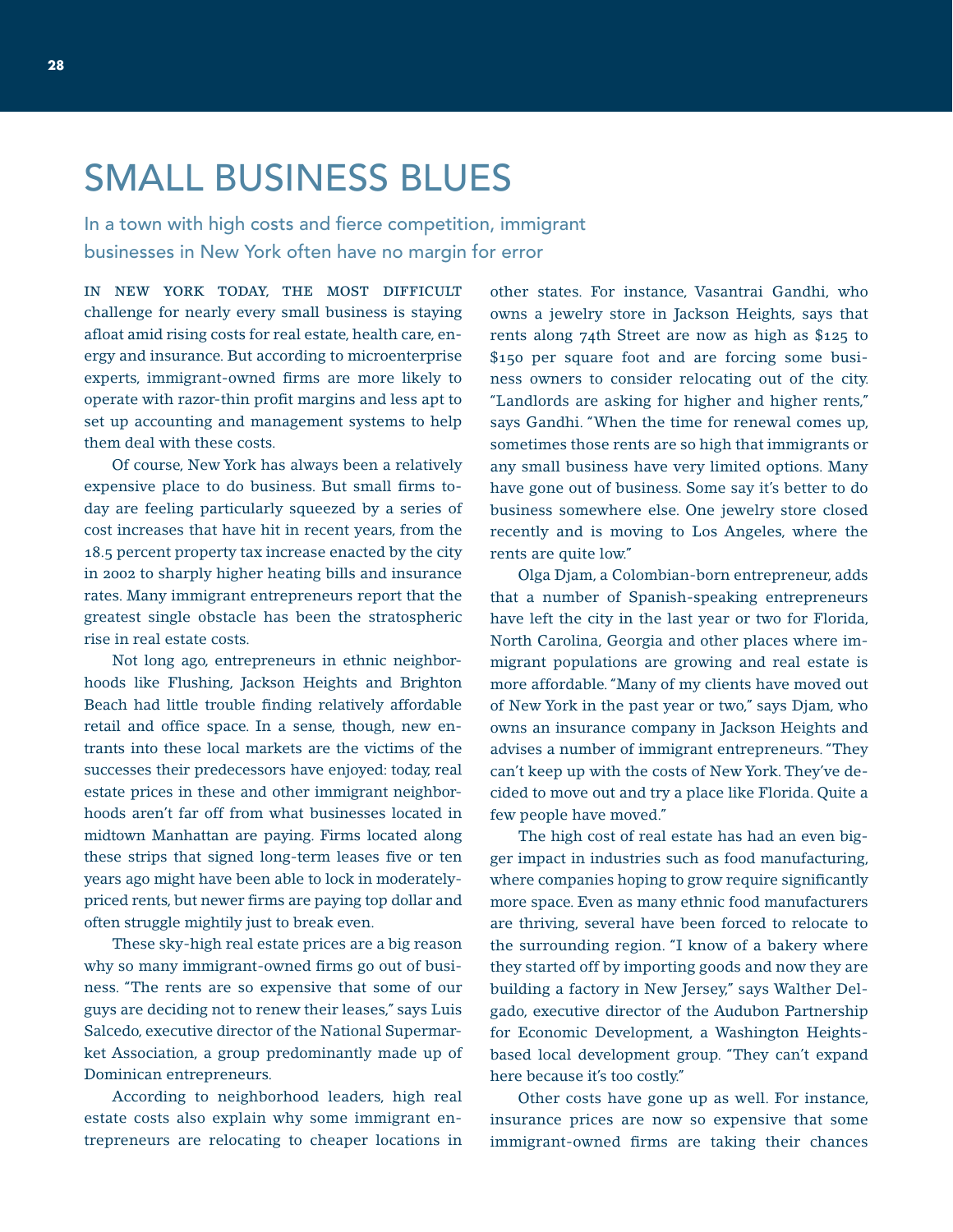without it. "There's this whole population of uninsured business people," says Joyce Moy. "They either do without it or it's the first thing to go when business costs go up. There was this fire in Sunnyside. The first thing the owner had cut was insurance. Their store burned down the next day."

 Similarly, local business leaders say a shockingly high share of immigrant entrepreneurs can't afford health insurance for themselves or their employees. "Eight out of 10 of the businesses I see would probably not have health insurance," says Djam. "A lot of them

will go back to their home country, to Colombia in my case, and that's when they'll go see the dentist or get a checkup from a doctor. It turns out to be cheaper."

 The state's Healthy New York program is designed to make health insurance more affordable for small businesses, but observers say that few firms are taking advantage of it. "Most business owners don't know about it," says Diane Baillergeon, CEO of Seedco. "For some, it's still beyond their reach financially. And sometimes the application process is beyond what they're able or comfortable to do."

# UNDERSTANDING RULES AND REGULATIONS

New York's regulatory environment is a headache for most entrepreneurs, but language and cultural barriers make it particularly difficult for many immigrants

MANY IMMIGRANT-OWNED BUSINESSES THAT manage to generate enough revenue to survive New York's high-cost environment get tripped up navigating the city's complex system of rules and regulations. Others must put so much effort into staying in compliance with the city's myriad laws that they are unable to take advantage of opportunities to grow.

 New York's tough regulatory environment poses a daunting challenge to nearly every business owner, but it creates far deeper problems for immigrant entrepreneurs since large numbers of them—mainly due to language and cultural barriers—aren't aware of local regulations or are unfamiliar with the basics of running a business. Many immigrant entrepreneurs end up getting penalized for failing to comply with rules they didn't even know about, from the need to incorporate with the state to paying a specific business tax or applying for a permit that enables them to have a sign.

 Cristina Alvanos, a Colombia native, says it's all too common for immigrants to start businesses without finding out about the laws they need to comply with. When she started a money transfer business a few years ago, she knew that she had to register the company, get a tax ID number, purchase liability insurance and apply for unemployment insurance and workers' compensation because she had worked for another firm for 11 years. "A lot of people don't know this," she says. "I get calls from people telling me they got fined because they didn't know they needed workers' compensation. They don't know that when you have a sign, you have to have a permit and make it visible."

 Brian Singer, program manager for business and community economic development at CAMBA (formerly known as the Church Avenue Merchants Block Association), adds that a number of the immigrants he's worked with have had no idea what a credit report is, or how bad credit can impact their ability to get financing down the road. But an even more common problem, Singer says, is a failure to understand which taxes need to be filed. Undoubtedly, numerous immigrant-owned businesses knowingly evade or under-report taxes. But as Singer and other small business experts point out, immigrants generally have a more difficult time than other entrepreneurs getting all the facts about taxes.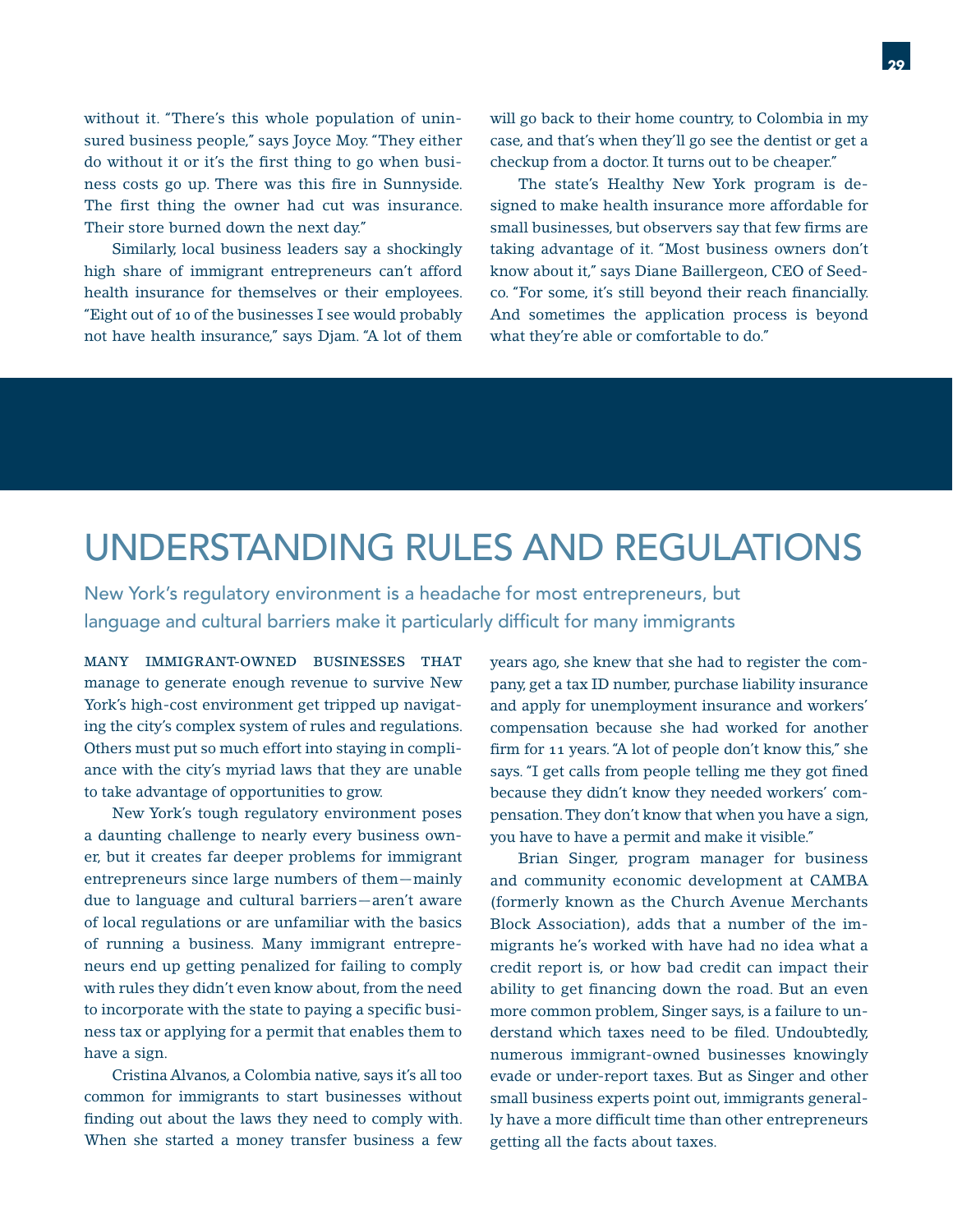### No Place to Park

Major ethnic shopping districts like Jackson Heights, Richmond Hill, Flushing, Brighton Beach and Washington Heights have become incredible assets for the city's economy and undoubtedly have potential for additional growth. Yet these rising commercial centers also face significant challenges to their continued success. The biggest problem has to do with convenience and accessibility.

 Every one of these shopping districts depends on a large number of shoppers to arrive by car from Long Island, New Jersey, Westchester and Connecticut. Yet they all have a serious shortage of metered parking spaces and only some of them have municipal parking lots nearby. Not surprisingly, most are also plagued by intense traffic congestion.

"There's not enough parking and traffic here is horrendous," says Raymond Ally, speaking about the bustling commercial strip on Liberty Avenue in Richmond Hill.

 The situation is just as bad in Jackson Heights, according to Vasantrai Gandhi, chair of Queens Community Board 3, which represents Jackson Heights, East Elmhurst and North Corona. "There is no affordable parking lot or municipal parking lot, not only on 74th Street but in the entire Community Board 3 area," says Gandhi, himself a longtime entrepreneur on 74th Street. "There are as many as 23 municipal parking lots in Queens, but not one in [this] area. We convinced one landlord to convert his vacant lot on 75th Street into a parking lot, and that has provided some relief. But it is a small parking lot, and cannot accommodate more than 56 cars. And when customers come here to buy bulkier items, like groceries, they cannot carry all their purchases with them."

 Compounding the problem, some of these neighborhood retail strips are beginning to face competition from malls as well as emerging ethnic shopping areas in the suburbs that are typically less congested and more convenient for suburban shoppers than their counterparts in the five boroughs. Ally, for instance, worries that people who in recent years have done much of their shopping on Liberty Avenue eventually will get fed up with having to drive around in search of a parking space and go to one of the newly built malls off the Belt Parkway. In a similar vein, South Asian immigrants today can find many of the ethnic goods they need in Hicksville, Long Island and Edison, New Jersey.

 "About 10 or 15 years ago, there were businesses [on 74th Street] who would tell you that their customers were coming from all over the tri-state area and they would travel quite a bit to shop in Jackson Heights to buy their bulk groceries or buy their gifts if they were going to India," adds Madhulika Khandelwal, a Queens College professor and director of the school's Asian/American Center. "That has changed somewhat since there are now more ethnic shopping areas. [Among] the reasons why customers don't want to come to Jackson Heights are the parking problems and the crowded streets. They would rather go to New Jersey or a place on Long Island where parking is not a problem. New York City should think about how to make these places more welcome and user friendly," she says.  $\bullet$ 

 One immigrant Singer worked with recently had run a deli for seven years but hadn't realized that he wasn't filing taxes properly. "He came to us because he needed to renew his cigarette license, but the government wouldn't do it because his corporation was inactivated because he hadn't paid a franchise tax," says Singer. "I'm sure he would have paid the \$200 a year if someone had told him this. His accountant obviously didn't do it. Now, he has to pay the franchise tax and all these penalties. For this guy, it was a franchise tax. The next one, it'll be something else."

 To a large extent, problems like these stem from the fact that many immigrant business owners have been in the United States for only a short time and are not completely familiar with local laws. Additionally, many immigrants plunge into starting a business after seeing a friend or relative do so without bothering to learn about the regulations with which they must comply.

 Cultural barriers also contribute to the problem. In some cases, for instance, entrepreneurs make mistakes here because they hail from countries where they sought to avoid any contact with the government from fear of harassment and exploitation. "In the majority of the cases the reason [immigrants] left their country is because of non-trust of the government," says Maria Castro, chief executive of the Manhattan Hispanic Chamber of Commerce and a longtime business owner. "Therefore, they're not used to paying taxes and they now have to. And that stumps them for growth, in terms of banking and procurement opportunities."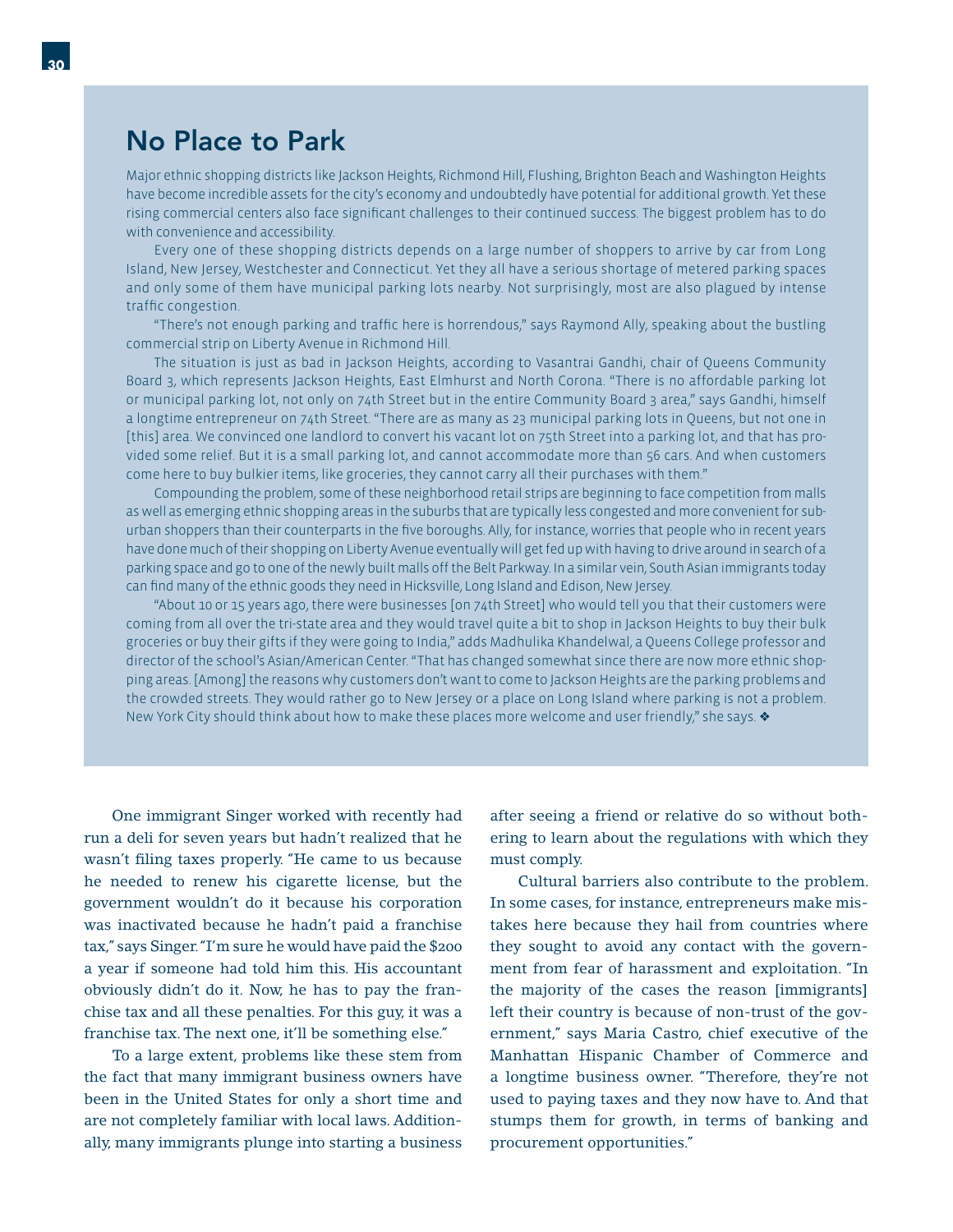For many immigrants, however, the biggest obstacle is a limited ability to speak and understand English. To be sure, scores of immigrants are able to operate successful businesses without having a strong command of English, serving a customer base predominantly made up of immigrants who speak their native tongue. Yet, limited language skills prevent many from fully understanding local requirements, make it near impossible for others to correctly file applications for loans or contracts and intimidate some from seeking help from government agencies or nonprofit service providers.

 The language gap is a big reason why so many immigrants end up relying on friends, relatives and improperly equipped professionals for advice on running a business. Too often, this ends badly. Most commonly, immigrant entrepreneurs get faulty information about how to file their taxes, advice that frequently hurts them down the line when they're ready to grow. But in some instances, immigrants get taken for a ride.

 "I had a client who owned a good Colombian restaurant," says Olga Djam, a Queens-based entrepreneur. "Because she didn't know how to write it out, she would pay taxes every quarter to her accountant and he would file for her. But it turned out the accountant was [using] her money] to file taxes for another business instead. It took years for her to correct this. These things happen because of the language barriers. Unfortunately, they will be taken advantage of."

 Language barriers also deter numerous immigrant-owned businesses from marketing their goods and services to a larger audience, thereby stifling their growth potential. For instance, Djam points to a friend who's been hugely successful selling traditional Colombian cakes and other desserts that she makes out of her home. The woman, however, has never learned English and probably never will. While there's nothing wrong with this, Djam says, it also puts a pretty low ceiling on the baker's potential for growth.

 Wellington Chen sees the same thing occurring in downtown Flushing, where many Chinese-owned businesses near the Main Street subway station in Flushing only attempt to sell to people from the Chinese community, even though a majority of those passing by the storefronts there aren't Chinese. "No businessman would deliberately chase away 67 percent of customers, but that's exactly what's happening," says Chen. "Over 100,000 people pass through every day, but if you only cater to yourselves, you lose many customers."

### Bursting the Bubble on Coney Island Avenue

Several dozen immigrant entrepreneurs from Pakistan and the Middle East had to contend with a problem far more serious than gaining access to financing or learning city regulations: the economic consequences of the deportation and detention of hundreds of local residents shortly after the tragic events of September 11, 2001.

Pakistani-owned firms were instrumental in helping revitalize a several-block stretch of Coney Island Avenue in Brooklyn during the late 1990s. But many of the entrepreneurs lost a significant chunk of business when the U.S. Immigration and Naturalization Service (INS) implemented the Special Registration program following 9/11, as several hundred neighborhood residents were deported and thousands more fled the city voluntarily.

 Mohammed Razvi, an entrepreneur and community leader who is originally from Pakistan, estimates that 30 firms along Coney Island Avenue shut down in the months after 9/11, sometimes because the business owner was deported, but more often because of the huge drop in customers. "The people who used to come every day to these stores packed up and left," says Razvi. "20,000 people left Brooklyn because of fear of Special Registration. It caused these immigrants to flee to other states, like Maryland and Massachusetts."

 The repercussions have been felt by a number of businesses across the city. For example, Shaheen Sweets, the city's oldest Indian and Pakistani sweets company, laid off about half of its 42 employees and closed its Brooklyn manufacturing operations, in part because of the loss of Pakistani customers after 9/11. "What happened after September 11th is that a lot of people started leaving, especially businesses that we were supplying—Indian, Pakistani and Bangladeshi grocery stores and restaurants," says Tariq Hamid, the owner of Shaheen Sweets, which now does all of its manufacturing at a Jackson Heights facility.

 Razvi says he understood the need to investigate terrorist threats after 9/11, but believes that federal and local law enforcement agents overreacted, deporting—or threatening to deport—large numbers of immigrants for minor immigration violations. He argues that New York is worse off as a result. "These people have given legs to these neighborhoods and the city abandoned them," he says.  $\diamondsuit$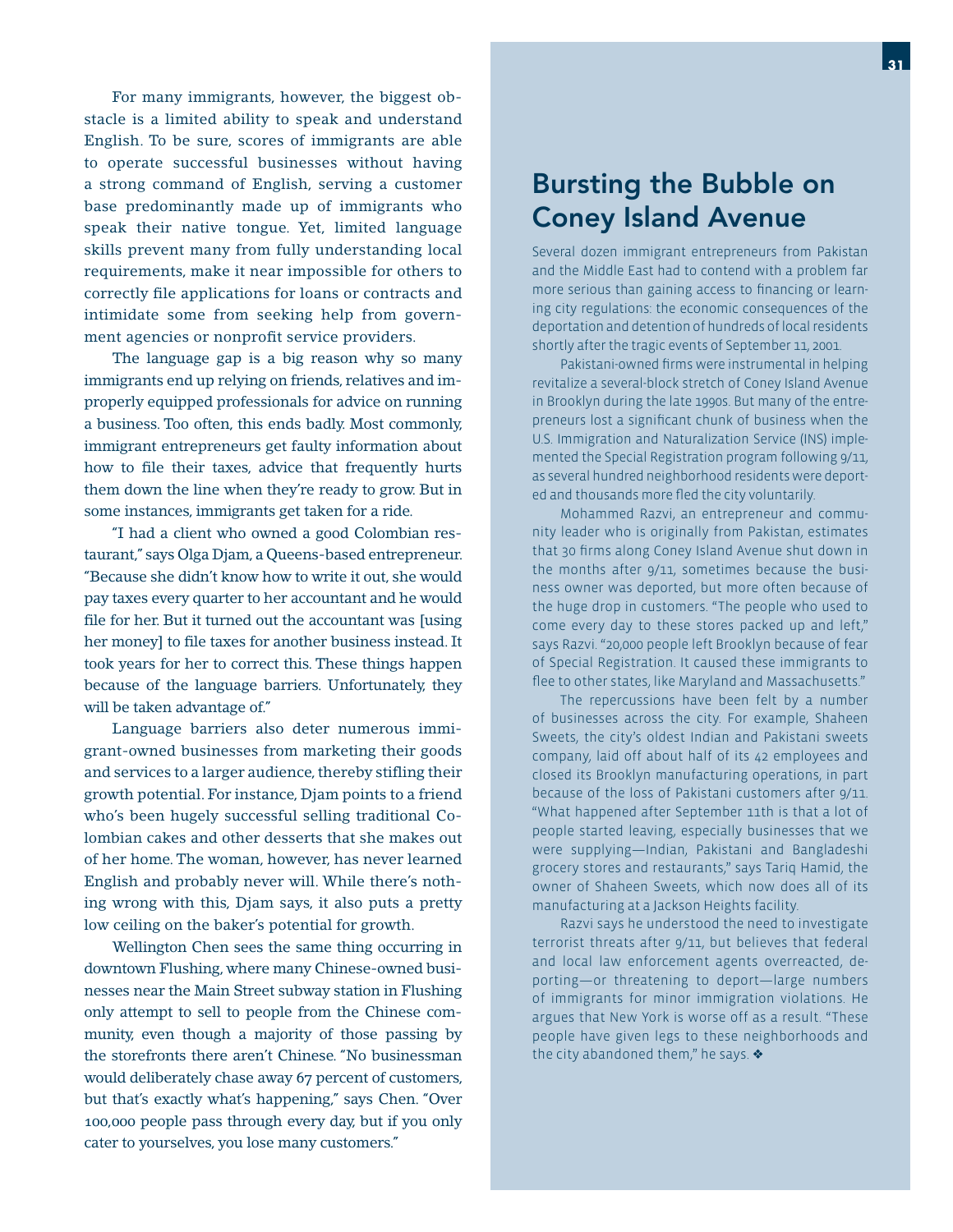# DISCONNECTED

Lacking credibility in immigrant communities, established business development organizations struggle to reach foreign-born entrepreneurs

NEW YORK CITY HAS NO SHORTAGE OF organizations that work to educate entrepreneurs about how to start a business and overcome obstacles to growth. But only a small share of these local development corporations, business improvement districts, chambers of commerce and other nonprofit business assistance organizations have managed to effectively connect with immigrants.

 Too often, immigrants looking to start or grow a business in New York either don't hear about existing programs, don't trust the established organizations that offer seminars and one-on-one technical help or encounter language and cultural barriers when attempting to access services from these entities. "There are so many nonprofits which don't have the trust," say Mohammed Razvi, a Pakistan-born entrepreneur who now runs the Brooklyn-based Council of People's Organizations. "Some of the nonprofits, they never realize that all of a sudden the whole community has changed."

 Entrepreneurs and community leaders interviewed for this report say that too few of the city's mainstream economic development organizations have made genuine attempts to reach out to immigrant entrepreneurs. For instance, large business organizations around the five boroughs rarely hold their events and meetings in immigrant communities, opting instead to use the same catering halls they've used for generations. One elected official in Queens, who wished to remain anonymous, says that 99 percent of Hispanic business owners there have never heard of the borough's major economic development organizations. Meanwhile, many community-based development groups target their services primarily at businesses that have been around for decades without simultaneously trying to make connections with immigrant-run firms that have arrived on the scene more recently.

 Undoubtedly, it isn't always easy for established business assistance organizations to deliver services to new immigrant communities. It requires

leadership and a willingness to expand programs and membership. It also necessitates building trust by getting to know community leaders, hiring multilingual staff, offering seminars and other programs in languages other than English, marketing programs in ethnic newspapers and partnering with community-based entities that have more credibility among immigrants. "You can't expect these business owners to come to you. You need to get out to these businesses," says Queens College professor Tarry Hum, whose extensive research about Chinese-owned firms in Sunset Park found that very few immigrant business owners in the neighborhood were members of the local business organizations.

Many nonprofits have limited resources to take on these new challenges, especially since federal, state and city governments have reduced funding for these groups in recent years. A number of others don't even know where to begin.

 Of course, immigrants themselves are often ambivalent about working with these organizations. "Even when we refer clients out to outside organizations, they are hesitant to go," says Jacob Massaquoi, a Liberia native and founder of African Refuge, a Staten Island-based organization that provides social services to the borough's large Liberian refugee community. "One of the reasons is trust. People who have suffered trauma are mistrustful of others. Another reason is language barriers. We speak English, but have an accent. If you have an accent, you have a very difficult time of articulating and negotiating your needs."

 Since some immigrants will always have this insular mentality, it's important that New York's ethnic communities develop strong nonprofit institutions of their own to assist foreign-born entrepreneurs. In some cases, this has already happened (See "Empresarias," page 33). For the most part, however, the immigrant-run nonprofits around the five boroughs have neither the expertise nor the capacity to provide needed services to entrepreneurs and small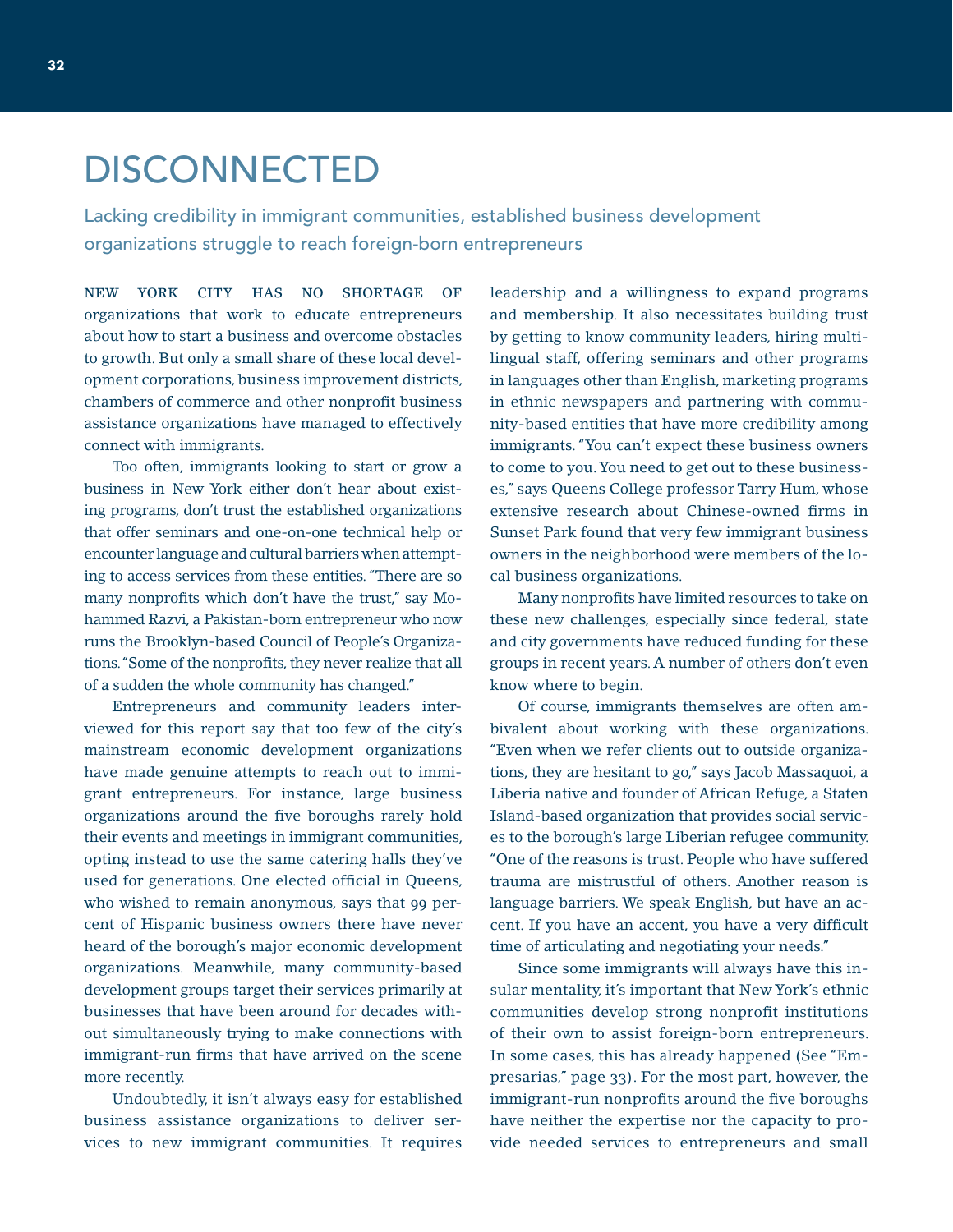### Empresarias Helping Empresarias

Liliana Carrillo owned a clothing company and a marketing business in her native Colombia. But today, Carrillo puts her entrepreneurial skills to work as the head of Empresarias Hispanas en Liderazgo (Hispanic Women Entrepreneurs in Leadership), a Jackson Heights-based organization devoted to helping Hispanic women in Queens launch and grow businesses. Carrillo co-founded the organization in 2004 with three other seasoned entrepreneurs after seeing that many of the South and Central American immigrants living in Jackson Heights, Elmhurst, Corona and other parts of Queens didn't have a place where they could access Spanish-language information about running a business.

 At the time, several other Queens organizations were offering workshops and other support services to entrepreneurs and small business owners, including some in Spanish. But Carrillo says that many immigrants living in the area were unaware of these programs, and numerous others didn't feel comfortable going to them. "[Many Hispanic immigrants] feel more comfortable going to small local organizations that are run by Hispanics who speak their language and have been going through the same problems as them," Carrillo says, through an interpreter. "Whether it's because of language, lack of self-esteem or documentation issues, they feel more comfortable with their own people.

Carrillo's group appears to be filling a need: overall membership has climbed to more than 400, and the organization's monthly breakfast meetings now routinely attract between 70 and 100 women—up from 20 when the group first met in October 2004. Importantly, they seem to be reaching foreign-born entrepreneurs and business owners that, for a variety of reasons, never sought assistance from government agencies or higher profile economic development organizations. Attendees of recent meetings include owners of restaurants, beauty parlors and spas; a woman who bakes cakes out of her home and sells them to local stores; a jewelry designer; individuals who import food, clothing and other products from their home country; and several Mary Kay Cosmetics saleswomen.

 The organization's monthly breakfast meetings are conducted in Spanish and feature a mix of networking and education. At each meeting, a few entrepreneurs make brief presentations about the businesses they own or are planning to open, and receive feedback from those in attendance. At some meetings, representatives from ACCION New York, NYANA, the Queens Economic Development Corporation (QEDC), and other local organizations speak about their programs or upcoming workshops. Veteran entrepreneurs often share insights about lessons they have learned or minefields to avoid.  $\bullet$ 

businesses. Most concentrate on providing social services and legal assistance.

 Microenterprise organizations like the Business Outreach Center (BOC) Network and the New York Association of New Americans (NYANA) and some of the city's federally-funded small business development centers—such as the one at LaGuardia Community College—have been aggressive in trying to work with immigrant entrepreneurs. Yet, these groups generally aren't as well-funded as the more mainstream business assistance organizations. Many immigrant communities aren't served by these organizations at all. In Queens, the city's most diverse borough, there is only one certified Community Development Financial Institution (CDFI), a designation given to credit unions, groups that operate microenterprise loan funds and other specialized financial institutions that promote community and economic development. There are 27 in Manhattan, 11 in Brooklyn and 4 in the Bronx.

Going forward, it's critical for groups with sufficient expertise and funding to assist business owners in figuring out ways to penetrate immigrant communities. On this front, the last few years have seen some progress: for example, classes offered by the Queens Economic Development Corporation (QEDC) on how to start a business, formerly offered only in English, are now held in Spanish and Chinese, and they are usually overbooked. Similarly, Seedco, one of the city's largest economic and workforce development organizations, recently hired an account executive who speaks Mandarin, Fukienese and Cantonese to work with entrepreneurs in Manhattan's Chinatown. "It made a huge difference in our ability to engage that business community," says Diane Baillergeon, Seedco's CEO. "The issues of cultural competence are big."

 While hiring culturally competent staff and offering multi-lingual classes are helpful steps, immigrant experts say that the best thing traditional nonprofits can do is partner with grass-roots groups that are run by or have the trust of immigrants. "That is crucial because community organizations serve as a bridge between mainstream outside organizations and the people in need of services," says Massaquoi.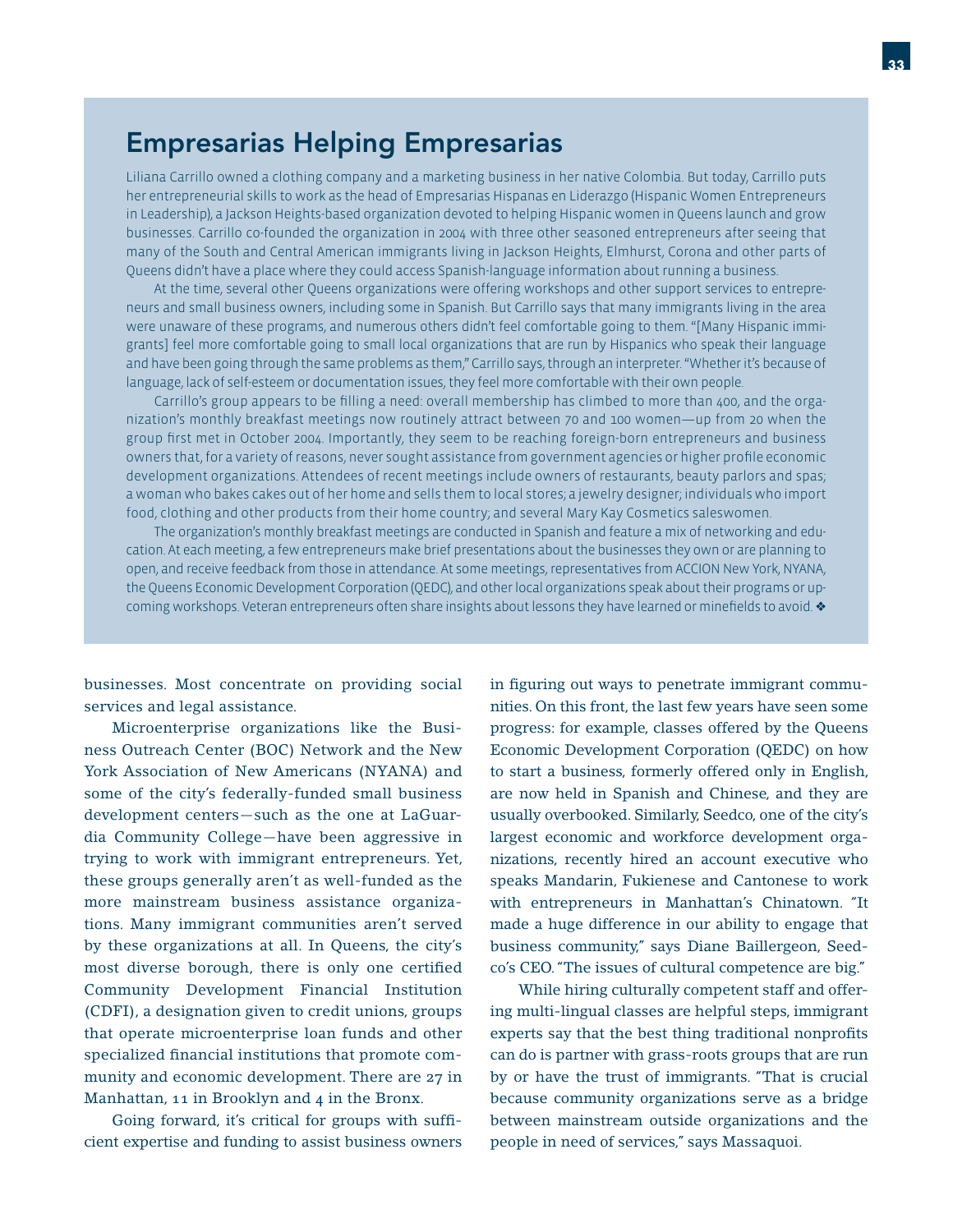# CAPITAL CRUNCH

Unable to secure financing from banks, a large share of immigrant entrepreneurs struggle to access financing to start and grow their businesses

FOR GENERATIONS, NO ISSUE HAS PROVEN MORE frustrating to would-be entrepreneurs and small businesses than gaining access to the capital needed to pay for salaries, rent, equipment, raw materials and other basic expenses. But while nearly every entrepreneur has a difficult time obtaining sufficient financing to start and grow a business, the hurdles are often far higher for immigrant entrepreneurs.

 The core of the problem for every entrepreneur, including immigrants, is that most banks have never been especially receptive to making loans to start-ups

 Immigrant entrepreneurs confront all the challenges of other small business owners when seeking bank financing, but they often face additional obstacles that make obtaining a loan even more difficult. "It's virtually impossible to get start-up capital for anybody at the local level," says one community development expert. "But it's certainly almost out of the question for immigrants."

Microenterprise experts and banking officials say that immigrants are less likely than other entrepreneurs to have the collateral necessary to secure a loan.

Industry experts say that large banks tend to avoid the small business marketplace, a problem for cities like New York since recent bank mergers have resulted in fewer banks overall and a higher percentage of very large banks.

or small firms. Banks have long shied away from these loans because new ventures have a high rate of failure, something anathema to risk-averse financial institutions. Banks also earn smaller profit margins on small loans, even though making a \$50,000 loan is often as much work for banks as handing out \$5 million.

 Many industry experts say that large banks in particular tend to avoid the small business marketplace, a problem for cities like New York since the flurry of recent bank mergers has resulted in fewer banks overall and a higher percentage of very large banks (See "Declining Number of Banks," page 36). "Big banks don't think they can make money there, because it's time-consuming and costly to do small business lending," says John Tear, a former senior vice president of Brooklyn's Community Capital Bank. "Your margins are a little smaller, because there is a lot of work that goes into [making small business loans]. The borrowers are a little less sophisticated, so there is more hand-holding. And a lot of banks don't want to be bothered with hand-holding."

They're also significantly less likely to have established a credit history. Indeed, many foreign-born individuals—including numerous longtime U.S. residents and business owners—simply never bother to open a checking or savings account or otherwise develop a banking relationship. Having no credit record doesn't carry the same stigma of having bad credit, but it nevertheless precludes them from being considered for virtually all bank loans. "There are Liberians trying to open businesses on Staten Island, but they have problems getting loans and credit, because they have nothing to show," says Jacob Massaquoi of African Refuge. "They don't have bank accounts. They are used to the old way of doing things in Africa."

Worse, a significant number of immigrant entrepreneurs have developed bad credit, often as a result of maxing out credit cards, unaware that doing so affects their ability to get loans down the road. Additionally, scores of immigrant business owners operate off the books and don't keep the detailed accounting records that banks require.

Part of the problem is that many immigrants are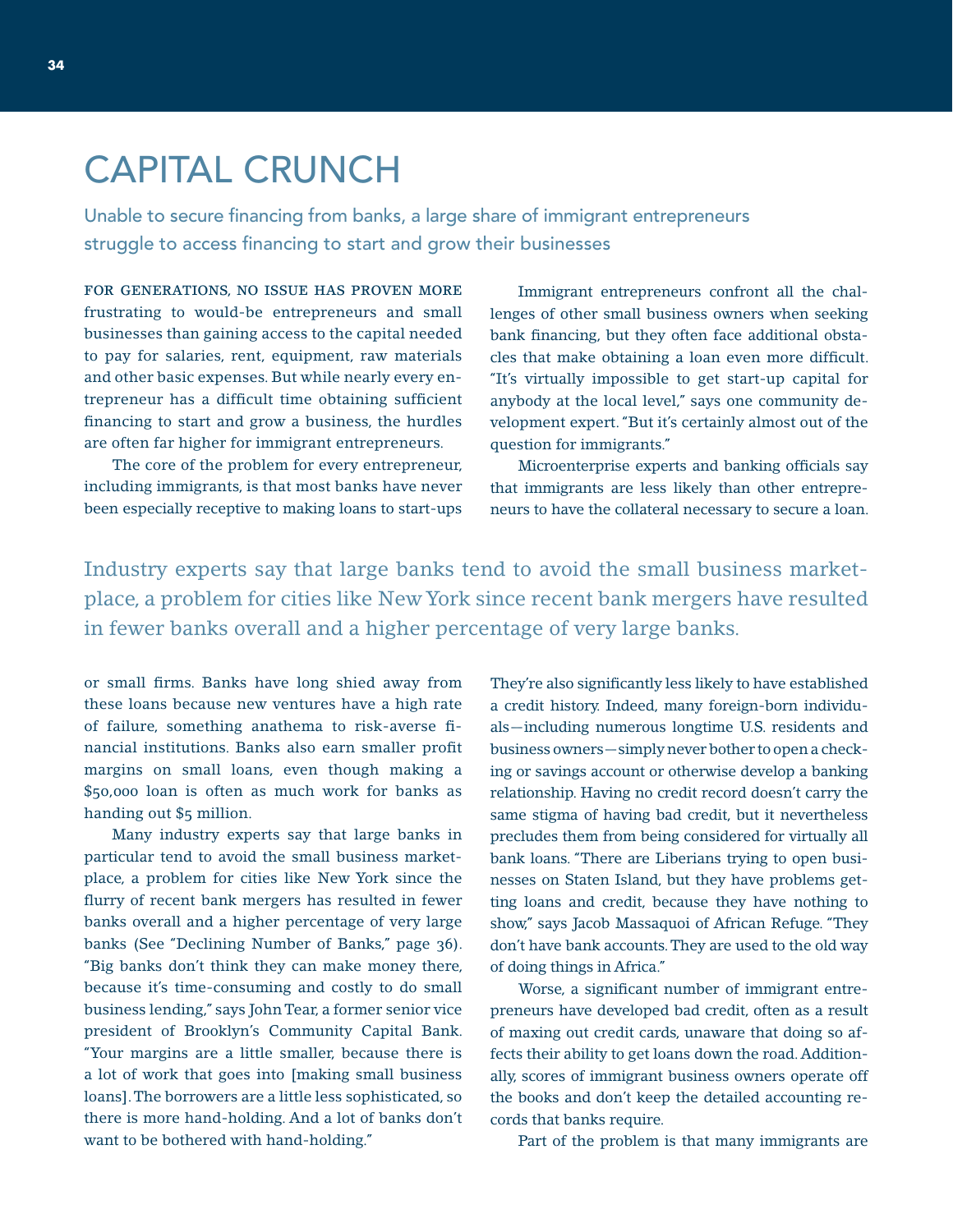#### **CHART 10: DECLINING NUMBER OF BANKS**

Number of Banks in NYC



Source: SBA Office of Advocacy, Office of Economic Research, from Call Report Data Collected by the Federal Reserve



intimidated by banks, either because they're not financially literate or because they had bad experiences with banks in their native countries. Indeed, in some countries, banks are notoriously corrupt or completely inaccessible for low-income people. Language barriers undoubtedly contribute to this problem; even some immigrants who speak English relatively well may not feel confident in their ability to discuss-or understand—detailed financial issues with loan officers.

Whatever the case, large numbers of foreign-born entrepreneurs avoid the banking system, and many of them end up taking bad advice from accountants, friends and other contacts.

 "Most of my clients did not have savings or checking accounts," says Doug Sudell, the former small business development manager for St. Nicholas Neighborhood Preservation Corporation, a North Brooklyn-based community development organization. "They are unfamiliar with [the banking system]. They think it's expensive. And they're scared of banks."

It doesn't help that banks' lending officers almost always come from different backgrounds and live in different neighborhoods than the immigrants applying for business loans. Far more often than not, they are unfamiliar with buying patterns in immigrant neighborhoods and underestimate the profit potential of businesses—and this often leads them to reject loan applications from these firms.

 Joyce Moy, director of economic development at LaGuardia Community College, says that a Chinese entrepreneur once came into the college's Small Business Development Center frustrated because no bank would lend him money to import bear gall bladders. While seemingly an odd request, bear gall bladders are a critical ingredient in some Chinese herbal medicine and something many in the city's growing Chinese community would pay money for. "He had gone to some of the other conventional banks and they said 'What, are you crazy?'" Moy says. "Well, we took him to an Asian bank who understood that there was a market for this in the medicinal/herbal area and it's legal. They lent him the money."

 Ecuadorian immigrant Jose Trinidad had similar trouble securing a bank loan for a bakery he wanted to open in Corona. Trinidad had years of experience working in bakeries, both in his native country and in New York. He had also been a successful entrepreneur, selling empanadas on the street in Queens. But the banks he visited didn't find him a risk worth taking. "He went to banks, but they just take a quick look at your credit score," says Laura Kozien, communications manager for ACCION New York, a microlender that eventually gave Trinidad a small loan. "He had years of experience, but none of it showed up on paper."

 Trinidad has proved the banks wrong. His bakery, which opened in 2003, is still going strong and now has five employees. He's also purchased a Mexican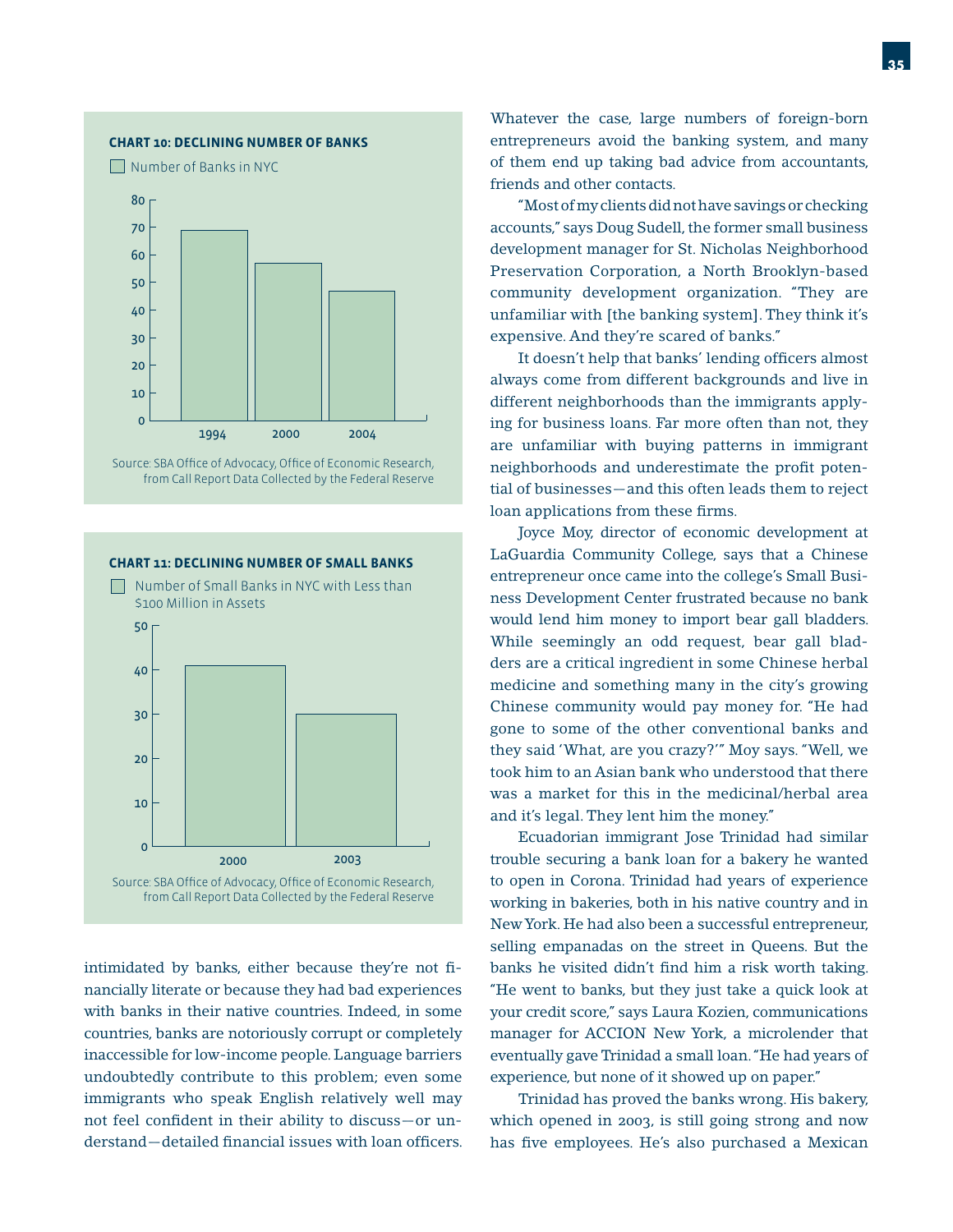### Declining Number of Banks

Small businesses and entrepreneurs usually benefit when a number of banks are engaged in fierce competition to win slivers of the market. Unfortunately, the reverse has been happening in New York: a series of mergers has shrunk the overall number of banks, and the ones that remain tend to be behemoths with little motivation to serve fledgling businesses, which generally look to borrow smaller sums and often involve greater risk.

 The number of banks in New York City has been shrinking for at least a decade, declining from 69 in 1994 to 57 in 2000 and 47 in 2004—a 32 percent drop over the 10-year period.48 Many of the casualties have been small- and mid-sized banks, the types of institutions most likely to target the small business market. Statewide, there were 41 banks with less than \$100 million in assets in 2000; three years later, only 30 remained.49

 The dominance of mega-banks in the city undoubtedly has had an impact on small business lending. In 2004, only  $5$  of the top 20 (and  $7$  of the top 30) smallbusiness-friendly banks in the state were based in the five boroughs, according to an annual Small Business Administration analysis using data collected by the Federal Reserve Board.50 Similarly, only three New York City institutions were among the 29 best banks for "microbusiness lending."

 The seven city banks with good records of lending to small firms were all small- or medium-sized: Woori American Bank (#5); Great Eastern Bank (#6); Community Capital Bank (#10); Banco Popular North America (#15); Marathon National Bank of New York (#18); Atlantic Bank of New York (#23); and First American International Bank (#26).<sup>51</sup>  $\clubsuit$ 

### The Unbanked

Nationwide, only 63 percent of immigrant household heads have a checking account, compared to 76 percent of native-born household heads, according to a May 2006 report by the Brookings Institution and the Federal Reserve Bank of Chicago. The share of those with a checking account varies widely by country of origin: 65 percent of immigrants from India have a checking account, versus 56 percent of those from Korea, 48 percent from China and 27 percent from Mexico.

restaurant in Astoria, which employs many additional New Yorkers.

 Adding to the problem, a growing number of banks in New York now underwrite most of their business loan applications in other states. As a result, a significant number of loan applications are now judged by officials hundreds of miles away, who often don't know the first thing about immigrant communities in New York City. If loan applications don't meet banks' preset criteria, there's virtually no room for flexibility.

"Banking is one-size-fits-all, and that is a problem with the immigrant community," says Walther Delgado, executive director of the Audubon Partnership for Economic Development. "Often, the underwriting criteria is being made by someone out in Texas, so there is no local input. They don't understand the context of a travel agency that has been around for 20 years, has three or four stores, but still, 20 years later, is having cash flow problems."

A final problem is that many of the city's immigrant neighborhoods are underserved by mainstream financial institutions. While there is no shortage of banks in several of the busiest ethnic business hubs, bank branches are noticeably absent from many other immigrant communities. A 2006 report by the Neighborhood Economic Development Advocacy Project (NEDAP), a Manhattan-based economic justice organization, found that bank branches were in short supply in 33 of 41 city neighborhoods in which at least 40 percent of residents are foreign-born.52 According to the report, nine ZIP codes averaged fewer than 0.5 branches per 10,000 residents while 24 other ZIP codes averaged just one branch per 10,000 residents. In contrast, Manhattan's Upper East Side has a branch for every 3,000 residents in the blocks below 80th Street.

 Large numbers of immigrants handle their basic financial transactions at check-cashing establishments, money transfer shops and rent-to-own stores—all of which charge higher fees than banks and do not help individuals develop credit histories.

 Despite all these concerns, however, community development experts point to a few positive signs. For one, several banks in New York recently have begun to target the small business market, in many cases focusing on opportunities in immigrant communities. "I think banks are starting to reach down a little further and do more [small business lending] and be more flexible in their underwriting," says one banking expert.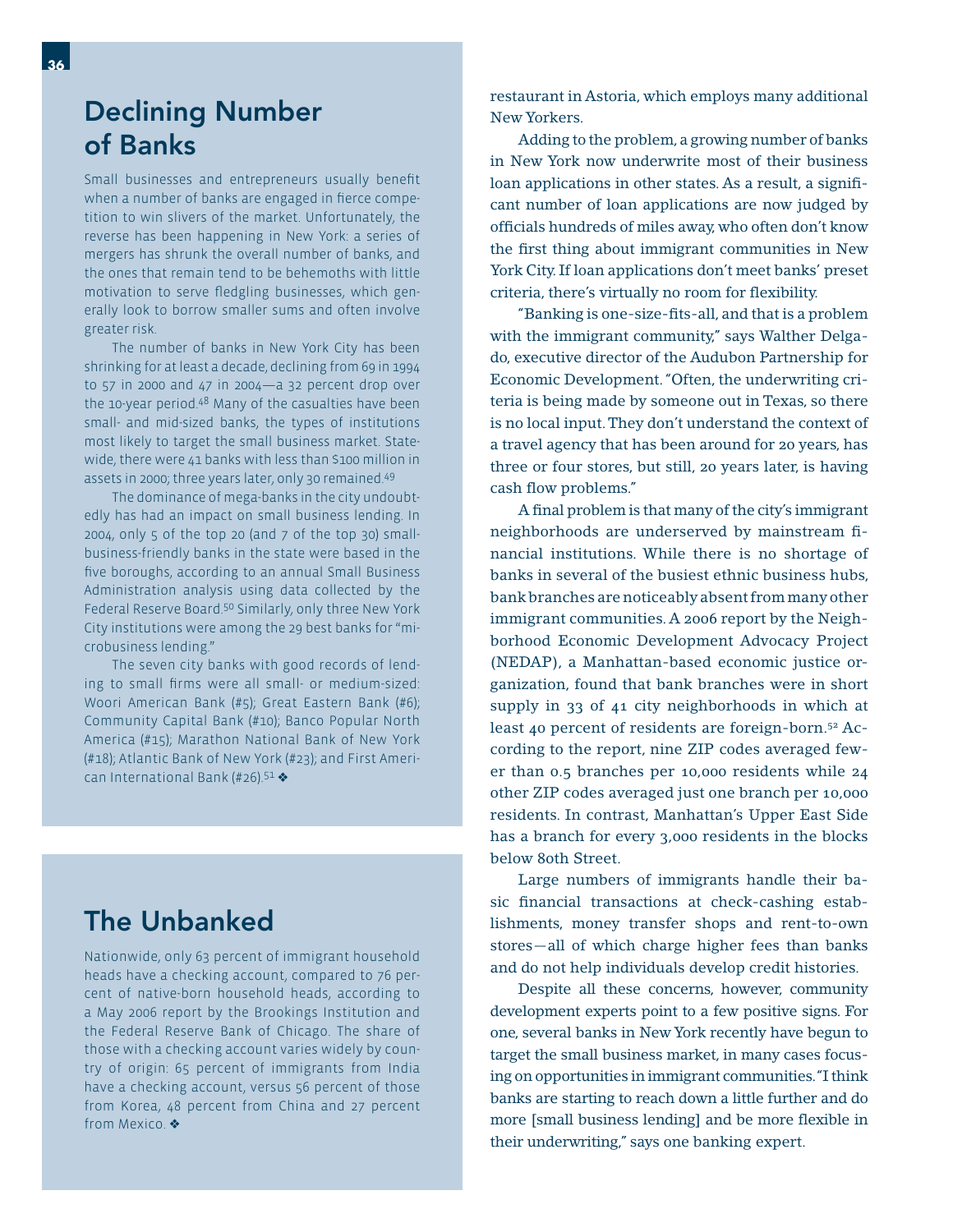### SMALL LOANS, BIG DREAMS

A handful of "microlenders" are helping New York City's immigrant businesses survive and flourish—but demand far outstrips supply

NONPROFIT MICROFINANCE ORGANIZATIONS have become an indispensable source of capital for thousands of foreign-born entrepreneurs in New York who haven't been able to secure traditional bank financing. These groups, ranging from giants like ACCION to small credit unions and community development organizations, have sharply increased the number of microloans made to immigrant business owners over the past 5 to 10 years. Yet despite the gains, even the most prolific microlenders are still barely tapping into the enormous demand for capital from immigrant-owned businesses. In addition, there is evidence that some of New York's microenterprise organizations may have reached a ceiling in the number of microloans they are able to make each year $-a$  cap caused not by insufficient demand but because they lack the capacity to serve additional clients.

Microlending first achieved prominence abroad, as a tool to spur self-sufficiency and economic growth in the developing world. But in recent years it has become an essential way to get seed capital into the hands of immigrants, refugees and others in the U.S. who are seeking to start or grow a business but don't meet banks' strict lending requirements. And by helping individuals start and grow businesses, it's also provided a big boost to the economies of neighborhoods and cities.

 Although the loans are typically very small ranging from a few hundred dollars to \$50,000—they furnish immigrants with both needed resources and valuable financial experience, helping to prepare them to seek traditional bank financing down the road. Microloans also offer a much cheaper alternative to loan sharks, which still serve as the primary source of loans in some ethnic neighborhoods despite charging astronomical interest rates.

 Clearly, microlenders have found a receptive audience. In the past five to ten years, the number of microloans has increased significantly. For instance:

- ACCION New York, the nation's largest microfinance institution, increased its loan portfolio by more than 150 percent between 2001 and 2005, from \$5.2 million in 2001 to \$13 million in 2005.53 The number of loans it made each year jumped from 754 to 1,440 during the same period. •
- In 2000, the New York Association of New Americans' (NYANA) served just 11 clients through its microloan program, lending a modest \$178,000 overall. By 2005, NYANA was making 85 microloans in a year, totaling \$848,000.<sup>54</sup> •
- The number of individuals in New York City receiving seed capital grants from Trickle Up, a microenterprise organization that works with low-income entrepreneurs across the world and in the U.S., has increased from 55 in 1997 to 186 in 2005.55 •

A significant portion of microlending in New York goes to immigrant entrepreneurs. For example, in 2005, all of the microloans made by NYANA went to foreign-born individuals—42 to immigrants and 43 to refugees.56 Similarly, 67 percent of the microloans handed out by ACCION New York in 2004 went to Latinos/Hispanics and 11 percent to Africans. Meanwhile, 57 percent of those receiving Trickle Up grants between 2004 and 2005 were born outside of the U.S.57

 Microlending has been on the rise in cities across the country, in large part because microfinance organizations have aggressively targeted fast-growing immigrant communities and tailored their services accordingly. They typically have offices in ethnic communities and employ loan officers who speak multiple languages and understand the cultural backgrounds of their borrowers. For instance, NYANA can provide services to loan applicants in Spanish, Russian, Bosnian, French, Creole, Tibetan, Nepali, Arabic, and Hindi. The Business Outreach Center (BOC) Network, another source for microloans, has offices in Corona, Flatbush, Hunts Point, Chinatown,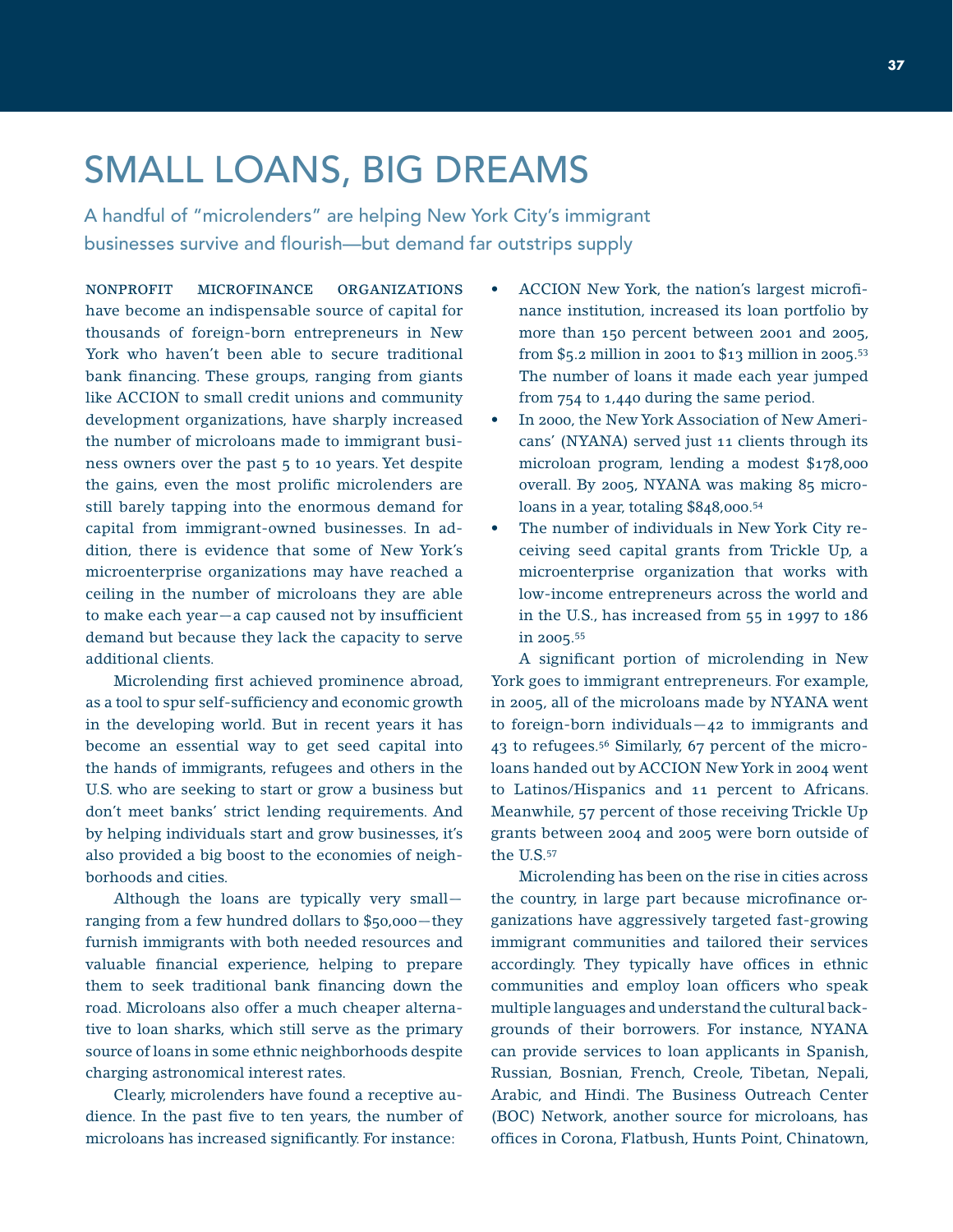### Giving Immigrant Entrepreneurs a "Second Look"

Small businesses and entrepreneurs weren't a major focus of New York State's economic development strategy during the 12 years of Governor George Pataki's administration. Under Governor Pataki's watch, however, the State Banking Department launched a small-scale initiative that could have big-time benefits for immigrant and minority entrepreneurs.

 Initiated by the late State Banking Superintendent Neil Levin, the effort started off by simply assembling a mix of bankers, microlending officials and technical assistance providers into a networking group. It then included a series of meetings in neighborhoods across the city, bringing together front-line lending officers from banks located in those areas with leaders of local nonprofits that were making microloans and providing technical assistance to entrepreneurs. Given the large untapped market for credit in many New York neighborhoods, the goal was to get banks comfortable enough with microlenders that they would regularly refer them their clients—the ones who had solid prospects, but either didn't have a credit history, hadn't been in business for two years or otherwise failed to meet their strict lending criteria.

 These "second look" referrals, as they are commonly known, were rarely made in New York prior to the Banking Department's initiative. That has started to change, as the walls begin to come down between banks and microfinance organizations. George Gardes, director of small business banking for Atlantic Bank of New York, says the networking group was his first introduction to groups doing microlending in the city. "We didn't know they existed, the microlenders," says Gardes. "Now, if I can't make a loan, I'm calling either NYANA or ACCION and I refer the customer to them."

What helped hook Gardes and officials at several other institutions is that it's in banks' interest to make these referrals. After all, if they help a client get a microloan, the client is likely to set up various accounts with the bank. There's also a good chance the client will be in good shape to come back for a traditional bank loan in a year or two, after developing a good credit history with the microlending organization. "It makes good business sense," says Darlyne Bratton, vice president of HSBC Bank USA and one of the early supporters of the department's effort to increase "second look" referrals. "Since we are able to refer them [to a microlender], hopefully when they need a checking account or other financial services, they would come to us. And in years to come, ideally they'll be bank ready. Whatever reasons they were declined [for a bank loan], those things would have been resolved by getting the [loan with the] alternative financial lender."  $\triangleleft$ 

Washington Heights, Fort Greene, Harlem and West Brighton on Staten Island.

Microfinance organizations also generally aren't as rigid with their lending guidelines as banks. Like banks, most microfinance organizations are focused on lending to individuals who have the capacity to repay. Yet, they do not automatically reject applicants who haven't lived in the U.S. for a long time, have no credit history or haven't been in business for a couple years. And they allow borrowers to use untraditional sources of collateral, like stereo equipment or a television, which is key since many immigrants don't own homes or other typical sources of collateral.

 "Banks won't lend to a person who has been in the country for less than a year; we will," says Robert Espaillat, president and CEO of ACCION New York. "We have limits on risks we can take, but we have very creative underwriting guidelines." According to Espaillat, ACCION New York receives about 400 inquiries each month from individuals looking for financing and ends up making loans to roughly 20 percent of them.

Another critical factor is that microfinance organizations usually put as much or more emphasis on providing technical assistance as they do with lending money. They help foreign-born business owners and would-be entrepreneurs—many of whom have limited financial literacy—to write business plans, develop marketing plans and understand everything from commercial leasing agreements and contracts to government regulations. Nearly as important, many microenterprise groups continue to mentor and advise their clients after providing a loan.

 Banks simply don't have the time or incentive to work with potential borrowers in this way. Yet, this individual coaching and hand-holding is critical in preparing many foreign-born entrepreneurs to qualify for a microloan. "We work on business plans for relatively recent immigrants, and we virtually have to hold them by the hand and walk them through the process, right up to the desk of the loan officer," says Walther Delgado of the Audubon Partnership for Economic Development.

Finally, microfinance organizations got a huge boost from the federal government during the mid-1990s, when the Clinton administration created critical funding streams to support their microlending programs—particularly the Community Development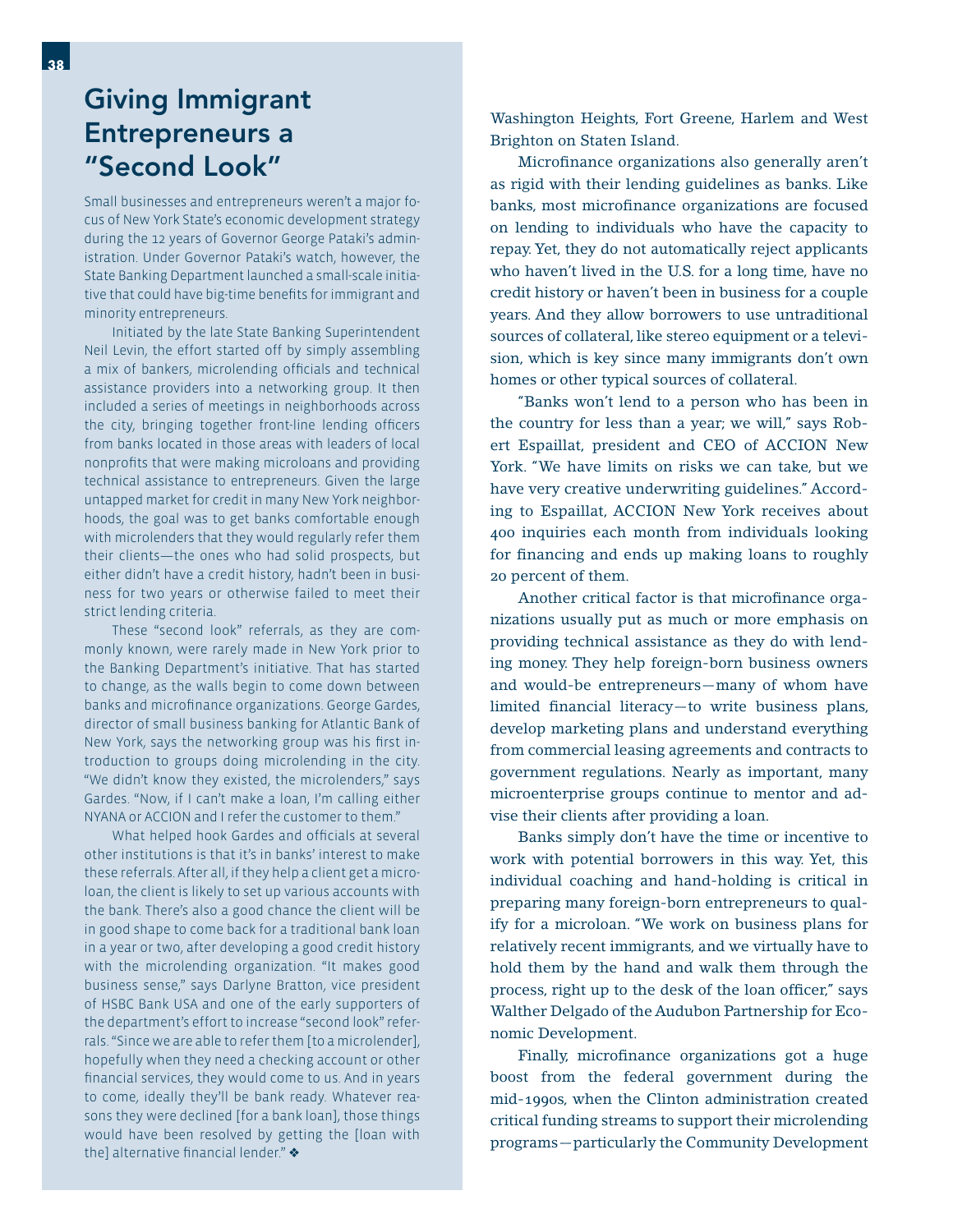Financial Institutions (CDFI) Fund, administered by the Treasury Department, and the Microloan program run by the Small Business Administration (SBA).

Microfinance organizations undoubtedly fill a need by providing financing and technical assistance to underserved entrepreneurs. And there is evidence that they are achieving impressive results. For instance, 69 percent of ACCION New York borrowers who responded to a 2004 survey said that they would not have been able to expand their business, or would have had to pay higher interest rates to expand, without their microloan. Of equal note, the pro*per month*. Microenterprise experts have suggested that loan sharks account for about \$10 million in financing deals each year in Washington Heights and as much as \$15 million in the Queens neighborhoods of Corona, Jackson Heights and Elmhurst.

 Part of the problem is that large numbers of immigrant entrepreneurs simply don't know about microfinance organizations or the services they offer. With limited resources even to do their core work, microfinance organizations have little or no money in their budget for marketing or advertising, and thus remain unknown to most immigrant entrepreneurs.

President Bush has dramatically scaled back funding to the Community Development Financial Institutions (CDFI) Fund and the SBA's Microloan program, both of which provide key support to microenterprise organizations in New York and other cities, and help fund hundreds of small loans to entrepreneurs. The CDFI Fund's budget has shrunk from \$118 million to \$55 million, while the annual allocation for SBA's Microloan program has declined from \$19 million to \$13 million.

portion of ACCION New York borrowers who sought financing from loan sharks and other informal lenders decreased from 26 percent to 3 percent after receiving an ACCION loan.58

Unfortunately, microfinance organizations still serve only a relatively small share of immigrants who own or want to start a business. "It's no stretch to say that there's a huge untapped market for credit," says Dan Delehanty, economic and community development officer for North Fork Bank and former director of the community affairs unit at the New York State Banking Department. "The volume [of microloans] is still pretty low."

 ACCION New York is far and away the largest microlender in New York. Yet, according to Espaillat, ACCION's entire outstanding loan portfolio—about \$14 million—is not quite as large as that of a typical small bank branch in Queens. Microlending at some of the smaller microfinance groups in the city has actually declined slightly in the last year or two. At the same time, thousands of immigrants still turn to loan sharks—or prestamistas, as they are commonly known in Latino communities—for loans, even though they often must pay about 25 percent interest

Since banks typically decline about 40 percent of the applications they receive for small business loans, they could provide a pipeline of clients to microfinance groups. Unfortunately very few banks in New York regularly refer the loan applicants they turn down to microlenders (See "Second Look," page 38). Indeed, only seven percent of ACCION New York's microloan clients found out about the organization from a bank; 37 percent were referred by other microborrowers.

 The larger issue is that many of the groups that offer microloans are understaffed and lack the resources to expand upon the work they do with mentoring, pre- and post-loan counseling and other technical assistance. Instead, most of their funds are dedicated for loan pools. This is certainly understandable, since the banks, foundations and government agencies that support microenterprise organizations obviously want to keep overhead low and maximize the amount of money flowing to entrepreneurs. But these funders sometimes fail to grasp a fundamental tenet of microlending: the upfront hand-holding and technical assistance is critical to making loans. "The loan funds can't grow beyond a certain point if the capacity of the organization to work with borrowers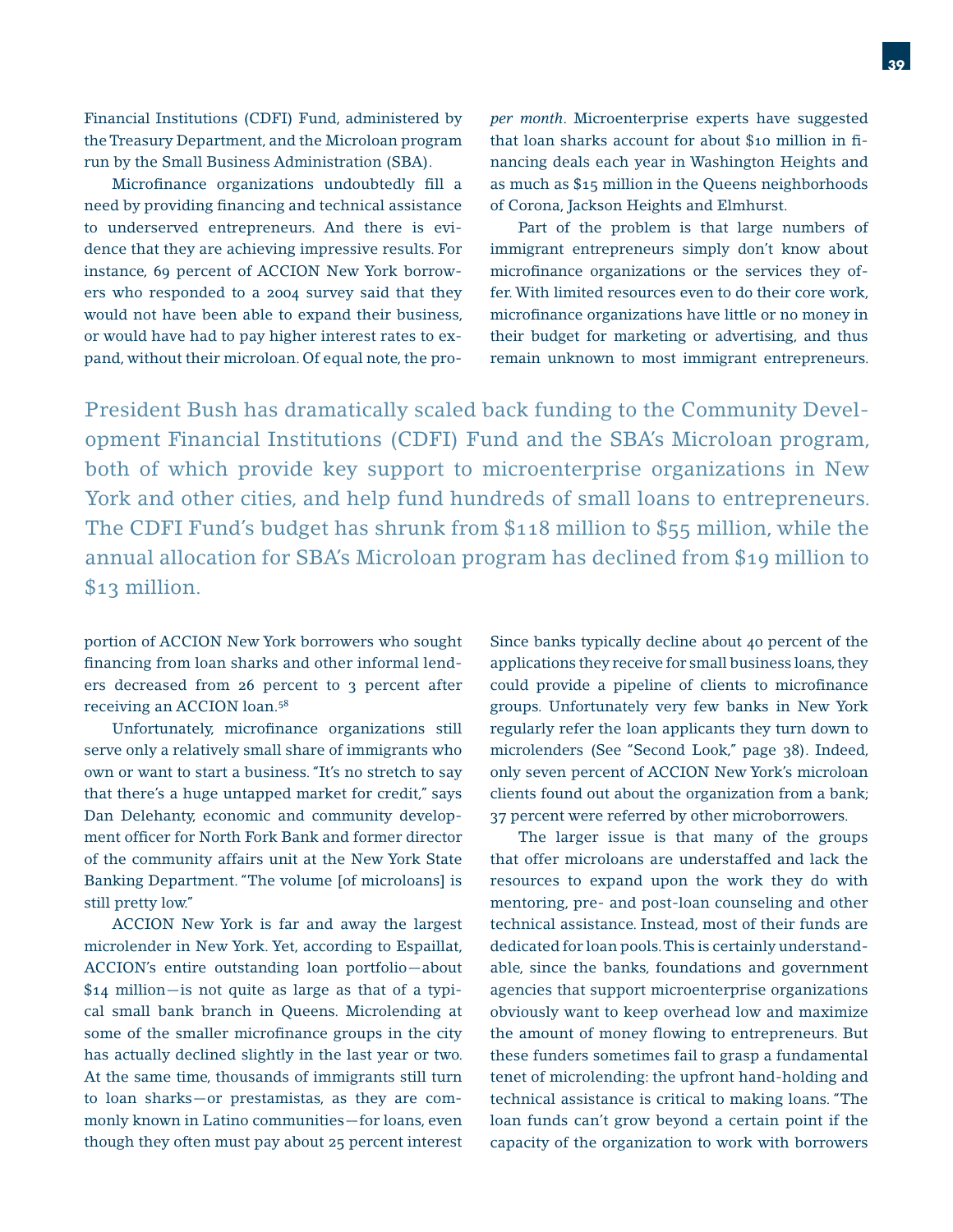Several microfinance groups actually leave money sitting on the table, because they lack the capacity to get loans out the door. According to Carin, the BOC Network has about \$100,000 that they could still deploy. The problem is that BOC's sole loan officer also provides technical assistance to business owners and manages a portfolio of about 40 outstanding loans; he can't easily take on many new clients. Carin asks, "How many more loans can one person manage?"

 Banks, philanthropic foundations and the government could help allay these problems by increasing operating support or allowing microenterprise lenders to spend a larger share of their existing funds on technical assistance, staff training and marketing. Unfortunately, key sources of funding for microenterprise groups are actually being reduced.

 Most notably, President Bush has dramatically scaled back funding to the Community Development Financial Institutions (CDFI) Fund and the SBA's Microloan program, both of which provide key support to microenterprise organizations in New York and other cities, and help fund hundreds of small loans to entrepreneurs. The CDFI Fund, which had an annual budget of \$118 million as recently as 2001, was allocated just \$55 million in the 2006 fiscal year. Meanwhile, federal funding for the SBA's Microloan program dropped from \$19 million in fiscal year 2000 to  $$13$ million in 2006. Last year, in his budget proposal for fiscal year 2007, President Bush proposed eliminating the Microloan program altogether and slashing the CDFI Fund's annual allocation to just \$8 million.59

 The Microloan program provides relatively small loans to start-up or growing small businesses, and has been particularly useful to small business owners who cannot access the SBA's traditional loan program—the 7(a) loan—due to the small scale of their operations. According to the SBA, the program funded 159 small loans in the New York City region in 2005. The CDFI Fund program, which helps coordinate commercial banks' partnerships with low-income communities by providing training and private sector matching loans to foster community development, has been useful in addressing the market failures that exist in commercial lending in low-income neighborhoods.

 Given the increasing importance of immigrant entrepreneurs to the economy of New York and so many other cities, many microenterprise experts argue that funding for these two programs should be increased, not cut. "The only other source of lending other than the Microloan and CDFI programs for [most immigrant entrepreneurs] are loan sharks, as many of them do not bank," says Dennis Reeder, executive director of the Washington Heights and Inwood Development Corporation.

 New York State has a valuable CDFI program of its own, dispersing about 25 grants each year to community development financial institutions around the state that offer microloans to minority- and women-owned businesses. The grants, typically between \$25,000 and \$100,000 each, primarily help cover the cost of providing technical assistance to loan applicants but also can fund organizations' loan pools or loan loss reserves. The state funds are a lifesaver for several microenterprise groups, but the program's meager annual budget of just \$1.5 million limits its impact. "The state program has enabled a number of CDFI's in the city to significantly increase what they are able to do, but it's still a drop in the bucket," says Cathie Mahon, an advisor to the New York CDFI Coalition, which advocates on behalf of community development financial institutions around the state.

 Over the years, microenterprise groups have also received critical financial support from a number of banks. But experts say that some of the banks that traditionally funded microenterprise development in New York have reduced their support in recent years, sometimes simply because a bank merged and adopted the other institution's community development priorities. Meanwhile, community development officials assert that the foundation community overall has been relatively slow to support microlending in the U.S., even though several foundations support overseas microloan programs. "The banking foundations and the corporate foundations were the major way that microenterprise programs got some discretionary funds in the past," says the head of one microfinance group. "It wasn't, for us, the mainstream foundations, which were more focused toward a lot of social issues that didn't always include small business. I would encourage the foundation community and the corporate funders to look at the social and community development impact of microenterprise [programs]. Microenterprise is the place where wealth is created and where assets are created in communities."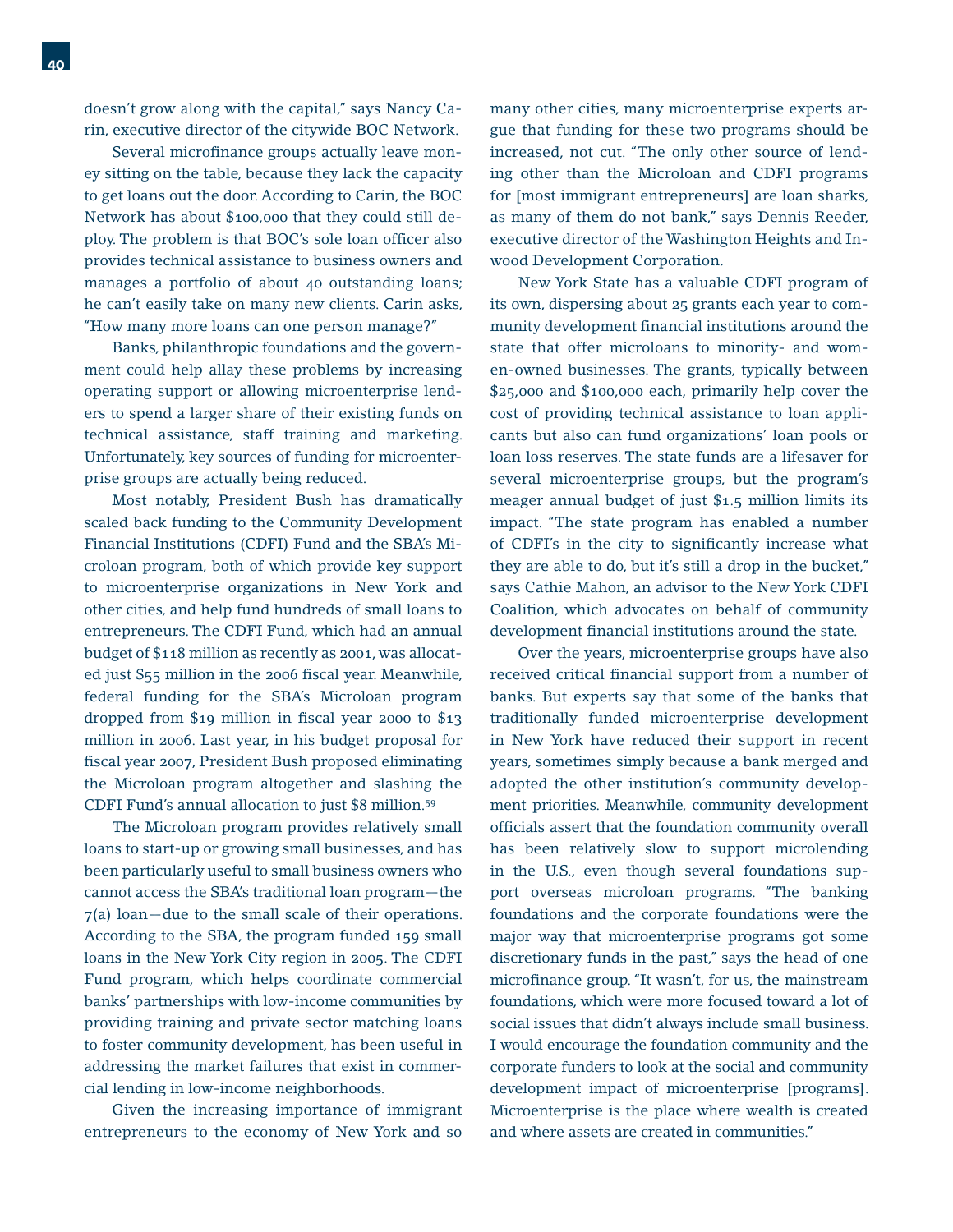# CITY LIMITED

The Bloomberg administration has taken some important steps to support small businesses, but hasn't done enough to integrate immigrant-run firms into its overall economic agenda

MAYOR BLOOMBERG HAS CONSISTENTLY championed immigrants as a positive force for New York and has been a vocal critic of national proposals to impose significantly more restrictive immigration policies. His administration has also put in place a number of valuable new initiatives to support small businesses, some of which clearly have benefited immigrant-run firms. But while the mayor deserves credit for these stances and actions, immigrant entrepreneurs remain little more than a footnote in the city's overall economic development strategy.

 Few if any of the administration's signature economic development initiatives are focused on supporting immigrant entrepreneurs or boosting ethnic shopping districts around the five boroughs. At the same time, those programs the administration has put in place to aid small businesses too often aren't connecting with immigrant communities. Indeed, city economic development officials have demonstrated little understanding of the unique obstacles facing immigrant entrepreneurs and haven't quite grasped how to effectively deliver business assistance services to people who speak limited English or are predisposed to distrust government agencies. "They don't get how immigrant entrepreneurs need help," says Flushing-based City Council Member John Liu.

 Nobody questions the city's intentions in this area: if anything, the mayor has indicated that he understands the economic importance of immigrants. "Today, more than ever, immigrant entrepreneurs are central to New York City's cultural, civic, and economic life," said Mayor Bloomberg, through a statement. "Our administration is committed to doing everything possible to help them succeed—and to encourage even more entrepreneurial activity in immigrant communities in all five boroughs."

 The administration has taken a few positive steps that back up those sentiments. Most notably, the administration transformed the previously moribund and unfocused Department of Business Services into a much more robust agency with a clear mission to provide services to small businesses and support neighborhood development. Aptly renamed the Department of Small Business Services (SBS), the agency has opened NYC Business Solutions centers in each of the five boroughs, $60$  in an effort to provide entrepreneurs with easier access to support services.

 SBS now offers numerous free microenterprise workshops offering guidance around "business basics," accounting, licensing and other issues important to small-scale entrepreneurs—one class is a "boot camp" for those planning to open a restaurant. Most of the classes are taught in English, but several are offered in Spanish and some are available in Mandarin or Korean. The workshops are generally offered at SBS offices in lower Manhattan and at NYC Business Solutions centers across the five boroughs, though a handful are held in collaboration with community-based organizations that enjoy high credibility among immigrant communities such as CAMBA and the New York Association for New Americans. "To the extent we can, we're trying to drive those resources into communities where people live and work," said SBS Commissioner Robert Walsh in a 2005 interview with the Center.

 The agency also periodically sends business outreach teams into neighborhoods around the city, offering advice on how to comply with regulations and licensing laws and providing information about other services to business owners who may not be aware of government services or have a difficult time accessing them. In some cases, these teams have visited neighborhoods where foreign-born entrepreneurs are concentrated. For instance, earlier this year the outreach teams visited 12 immigrant-run businesses in Corona that were impacted by a building fire, helping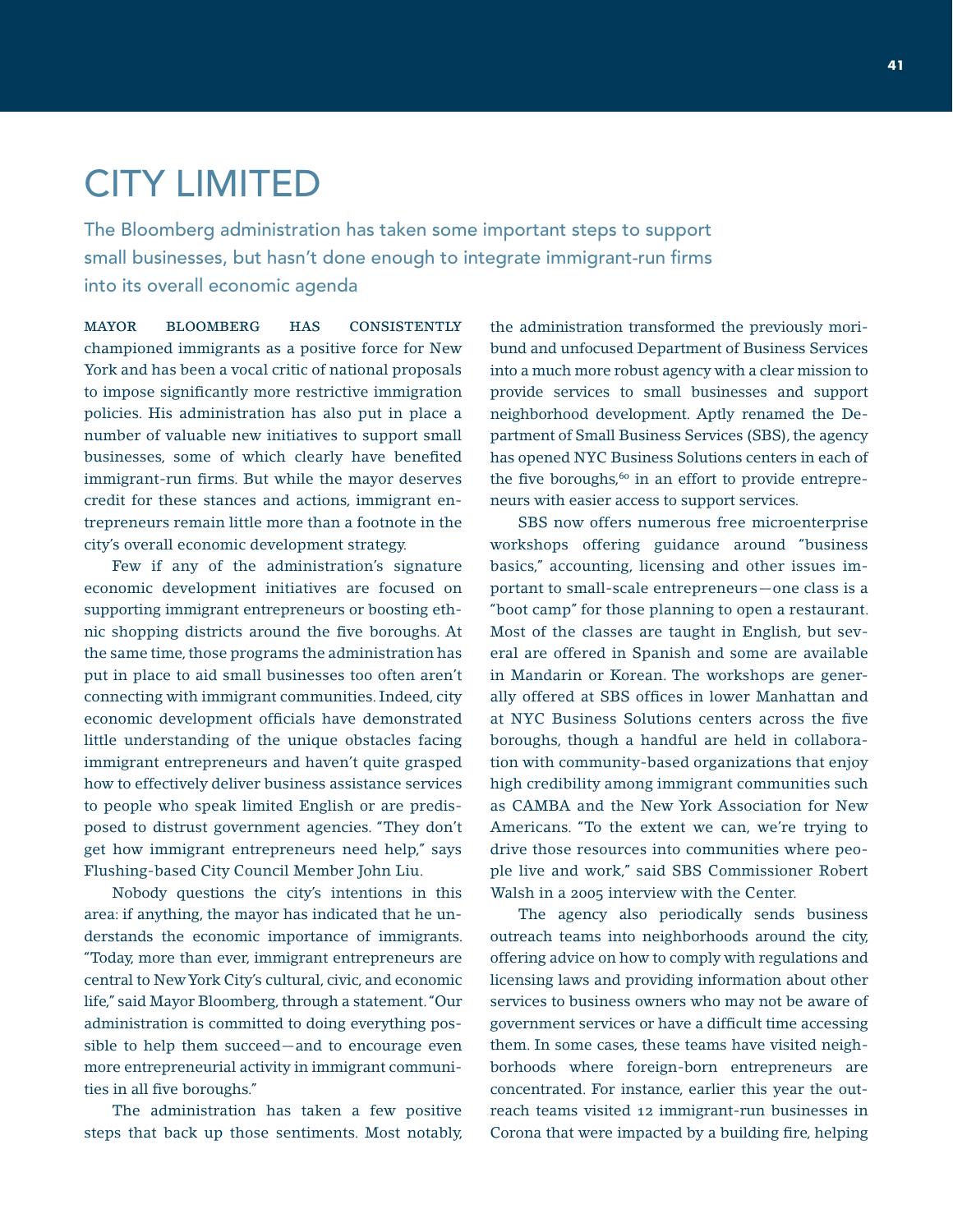them to apply for emergency grants and connect with the State Insurance Department for damage claims.

Additionally, the Mayor's Office for Industrial and Manufacturing Businesses, established in early 2005, has provided tax incentives and other assistance to a number of medium-sized manufacturing companies owned by immigrants—including Wonton Food, Brass Masters and United Knitwear. Also important to many immigrant-owned firms, in 2005 Mayor Bloomberg signed into law Executive Orders 36 and 71, committing the city to taking a number of steps to increase city contracting opportunities for minorityand women-owned businesses.

 Even the Economic Development Corporation (EDC), the city's primary development agency, has gotten into the act. Despite its general focus on larger-scale projects and businesses, EDC has been instrumental in creating a new import and distribution center for 200 to 300 wholesale businesses, led by a consortium of several dozen Korean-owned firms that were at risk of being displaced from their longtime homes in Midtown Manhattan. While details of the project have yet to be finalized, the wholesalers are close to inking a deal to relocate to an 890,000 square foot warehouse in Jamaica, Queens that will be carved up into small units owned by different wholesaling firms.

 Perhaps most encouraging, EDC remained engaged with the project despite some choppy waters: in October 2004, eight months after proposing to build the wholesale center in College Point, the mayor pulled the plug on the initiative following a torrent of opposition from local residents and politicians that city officials say smacked of racism. Several of the Korean business owners who had invested in the College Point development lost money and felt betrayed by the mayor. But insiders who've worked with the Korean wholesalers salute EDC for its perseverance and commitment to finding alternative locations. "[EDC officials] really wanted to make this project work," said one person involved in the development.

 Despite these positive changes, however, New York City's commitment to its ever-expanding population of immigrant entrepreneurs has yet to register within the city's overall economic development strategy in any meaningful way.

 The administration's top priorities over the last five years have included the construction of new sports stadiums, redevelopment of Manhattan's far west side, rezoning of the East River waterfront and expansion of the city's biotechnology sector. But EDC's five-borough development agenda has largely bypassed the city's major ethnic business districts, and there has been no major city effort to market ethnic neighborhoods like Flushing, Brighton Beach and Washington Heights as destinations for shopping, dining or tourism. Though SBS has made real progress in working with small firms and aiding community revitalization efforts, the agency hasn't effectively penetrated many of the city's immigrant communities and, according to many in those communities, often fails to grasp the complexities of delivering business assistance services to immigrants.

 Take the NYC Business Solutions centers. SBS created at least one center in each borough to make it easier for business owners and entrepreneurs to access a range of city services and information. In many respects, the centers have been a success. But while they might be an ideal way for SBS to reach more entrepreneurs and small business owners around the five boroughs, they don't have the same kind of appeal to many immigrants whose life experiences have left them wary of the government or uncomfortable seeking assistance from people outside their community. "The city is not the place immigrants typically go for services," says one Brooklyn nonprofit leader who frequently works with foreign-born entrepreneurs.

 Although the solutions centers aim to offer "one-stop shopping" for business owners looking for assistance, most are not well-equipped to deal with entrepreneurs walking through the door who don't speak English well. For instance, the sole solutions center in Queens, located on 91st Avenue in Jamaica, has no full-time staff member who is fluent in Spanish—a huge oversight for a borough with so many new immigrants from South and Central America. Volunteers who speak Spanish and Mandarin come into the Queens center periodically to teach workshops.

 "SBS [under Mayor Bloomberg] has been more pro-business than in other administrations, but the language capacity isn't there," says one Queensbased small business expert. "And it's really hard to serve the immigrant population if they're not really integrated into the community and located in the community. They have a lot more trust in local leaders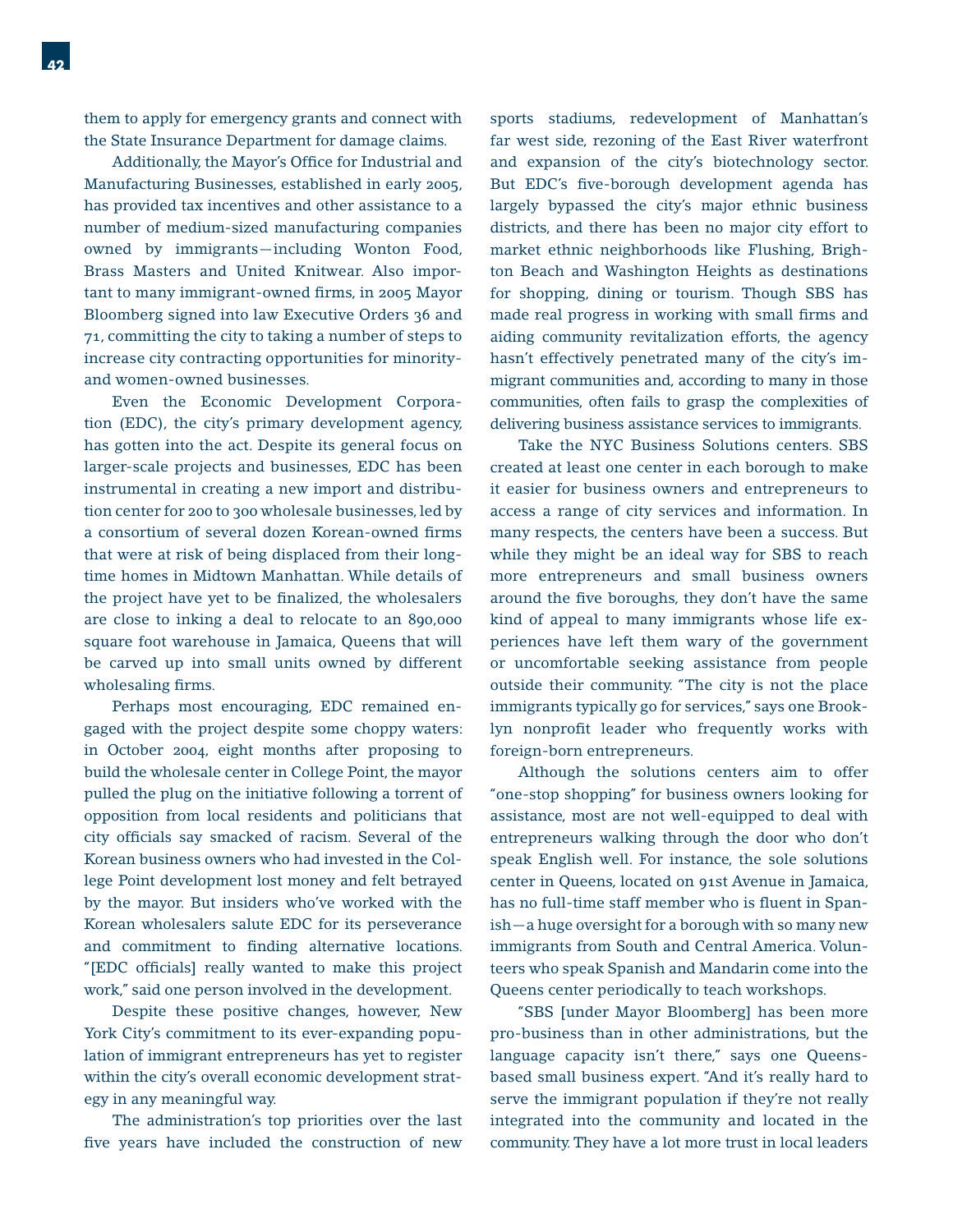who look and speak like they do."

Officials at the solutions centers regularly refer clients to microenterprise organizations located in immigrant communities that are more adept at providing technical assistance and other business services to foreign-born entrepreneurs. But some community development experts say that despite their willingness to refer entrepreneurs to those organizations, SBS reduced funding for these microenterprise entities after opening their centers. Since many of these groups already were operating on a shoestring, the combination of funding cuts and a higher volume of referrals has left them to do more work with less money.

 "They've totally disinvested in community organizations that have highly developed microenterprise programs," says one microenterprise expert. "[SBS] will not fund [nonprofit groups to provide] technical assistance, because they're doing that through the Business Solutions centers."

 Others argue that SBS has never dedicated a meaningful share of its resources to business assistance organizations that have credibility and trust among immigrant communities—not only microenterprise organizations, but also merchants associations, grassroots service organizations started by immigrants and college-based Small Business Development Centers. It's not that SBS doesn't fund organizations around the city to provide economic development and business assistance services. Rather, according to critics, the agency tends to fund long-established local development corporations and Business Improvement Districts (BIDs) that focus more on commercial revitalization projects and industrial issues than providing technical assistance to entrepreneurs. While many of these groups do vital work and are worthy of the support they receive from SBS, too few of them have connected with immigrant communities or have the cultural and language competencies to effectively serve foreign-born entrepreneurs.

 A related problem is that although BIDs have emerged as a primary vehicle by which SBS promotes community development and supports small businesses, these entities are in several ways ill-positioned to support immigrant-run firms.

 To be sure, BIDs have proven successful in helping to revitalize both small-scale commercial strips and high-profile retail districts, and a number of diverse business centers around the city have embraced the model. The Downtown Flushing Transit Hub BID, established in 2003, has helped to bring together the neighborhood's fractured business community and was critical in getting needed sanitation and traffic improvements that are likely to benefit all sorts of businesses. Citywide, the number of BIDs has grown from 44 to 55 during the Bloomberg administration, a spike that wouldn't have happened without an aggressive push from SBS.

 Yet, some critics argue that BIDs are designed more to increase building owners' property values than to bolster small-scale businesses. In some districts, the establishment of a BID has helped push out microbusinesses in favor of large chain retailers like Jennifer Convertibles, Foot Locker and others that can afford to pay higher rents and the BID assessment fee. "[SBS's] big hype is on BIDs, but by definition BIDs are probably not in the best interest of immigrant small businesses and entrepreneurs," says an economic development expert based in Upper Manhattan. "They are property owner associations." Most immigrant businesses, by contrast, rent their operating space.

 Moreover, no BIDs exist in several of the city's most important ethnic business districts, such as Liberty Avenue in Richmond Hill, 74th Street in Jackson Heights, Eighth Avenue in Sunset Park and Junction Boulevard in Corona. Local merchants in these areas say that the result is that their business communities are left without real access to SBS. Some of these areas have merchants associations, but they are usually bare-bones entities that are run by a business owner in his or her spare time. "I don't see those merchants associations having as much summoning ability for resources as a BID," says one community development expert. "The communities that would like to see more community development know that BIDs are it."

One final concern is that neither SBS nor EDC has forged substantial linkages with the Mayor's Office of Immigrant Affairs. On its own, this small unit generally has de-emphasized working with immigrant entrepreneurs or providing business assistance in favor of a focus on education, human rights and other social issues. Some officials consider this a missed opportunity. "That office should be working closely with the small business office," says City Council Member Hiram Monserrate, who represents Corona, Elmhurst and Jackson Heights.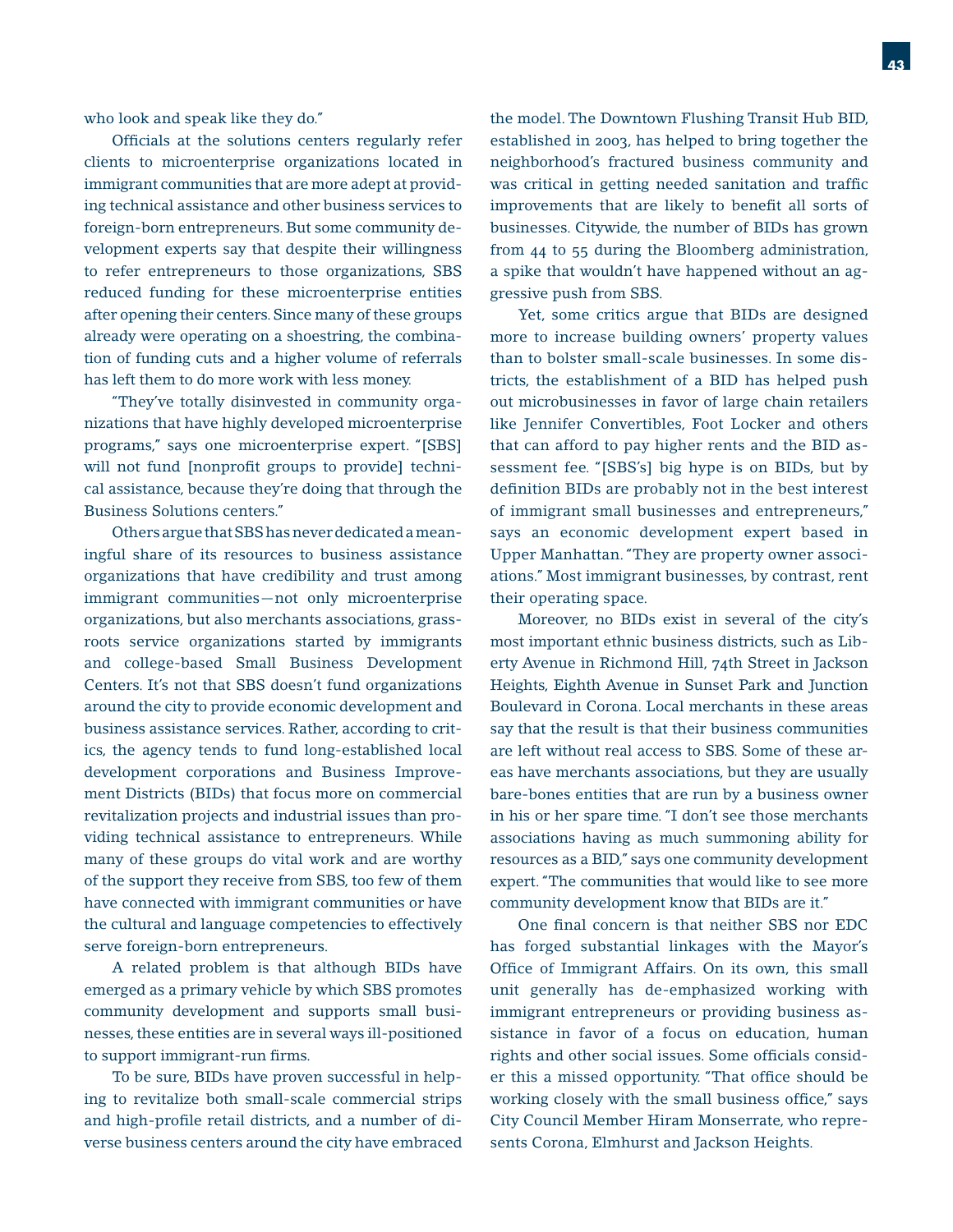## TICKET TIME BOMB

The city's overzealous regulatory enforcement efforts have had a harmful impact on many immigrant entrepreneurs across the five boroughs

IN RECENT YEARS, FEW THINGS HAVE RILED immigrant entrepreneurs across the five boroughs more than the Bloomberg administration's efforts to increase revenues from tickets and fines, a decision born out of the city's once precarious fiscal situation but which has fallen disproportionately on the backs of small businesses.

Administration officials deny there has been a "ticket blitz," but immigrant entrepreneurs and other small business owners avow that enforcement agencies—including the Departments of Sanitation, Consumer Affairs, Transportation, Finance, Health, Fire and Buildings—have been issuing more summons. And while there's no evidence that ticketing agents have singled out businesses owned by immigrants, loads of firms in predominantly immigrant neighborhoods have received summonses.

 "Unfortunately, this city is becoming very hard to have a small business [in]," says Cristina Alvanos, a Colombian-born entrepreneur based in Jackson Heights. "We pay taxes. We employ people. But we're getting a lot of harassment. [The city thinks] we just shake the tree inside the office and the money falls down."

 Alvanos has been ticketed multiple times by the Department of Sanitation (DOS), including once for displaying a faxed copy of a permit instead of the original. Numerous other entrepreneurs interviewed for this report singled out DOS enforcement agents, whose responsibilities include ticketing businesses that have trash on the sidewalk in front of their store during certain hours of the day. "You go outside at 10:29 and everything's fine. Then at  $10:31$ , someone throws something on the [sidewalk] and an inspector comes by and gives you a summons," says Luis Salcedo, executive director of the National Supermarket Association, a group that advocates on behalf of more than 150 supermarket owners in the New York region, most of which are Hispanic. "[The inspectors] all have discretionary power, but they'd rather harass and abuse you. They see immigrant storeowners as successful and they get jealous. They don't know that you owe \$1 million and work 15 hours a day."

According to agency officials, the number of "dirty sidewalk" violations issued by DOS increased by 17 percent between fiscal years 2003 and 2005, from 20,090 to 23,546. The number of violations for "failing to clean 18 inches into the street" increased by 77 percent during the same period, from  $11,277$  to  $19,949$ .<sup>61</sup>

Local development officials note that immigrant entrepreneurs are less likely than other business owners to be aware of every city ordinance, and therefore

|                                               | Number of Violations<br>Issued 2003 | Number of Violations<br>Issued 2005 | Percent Change |
|-----------------------------------------------|-------------------------------------|-------------------------------------|----------------|
| Dirty Sidewalk                                | 20,090                              | 23,546                              | 17%            |
| Failure to Clean<br>18 Inches Into the Street | 11,277                              | 19,949                              | 77%            |

#### **CHART 12: INCREASING NUMBER OF SANITATION FINES HURT SMALL BUSINESSES**

Source: NYC Department of Sanitation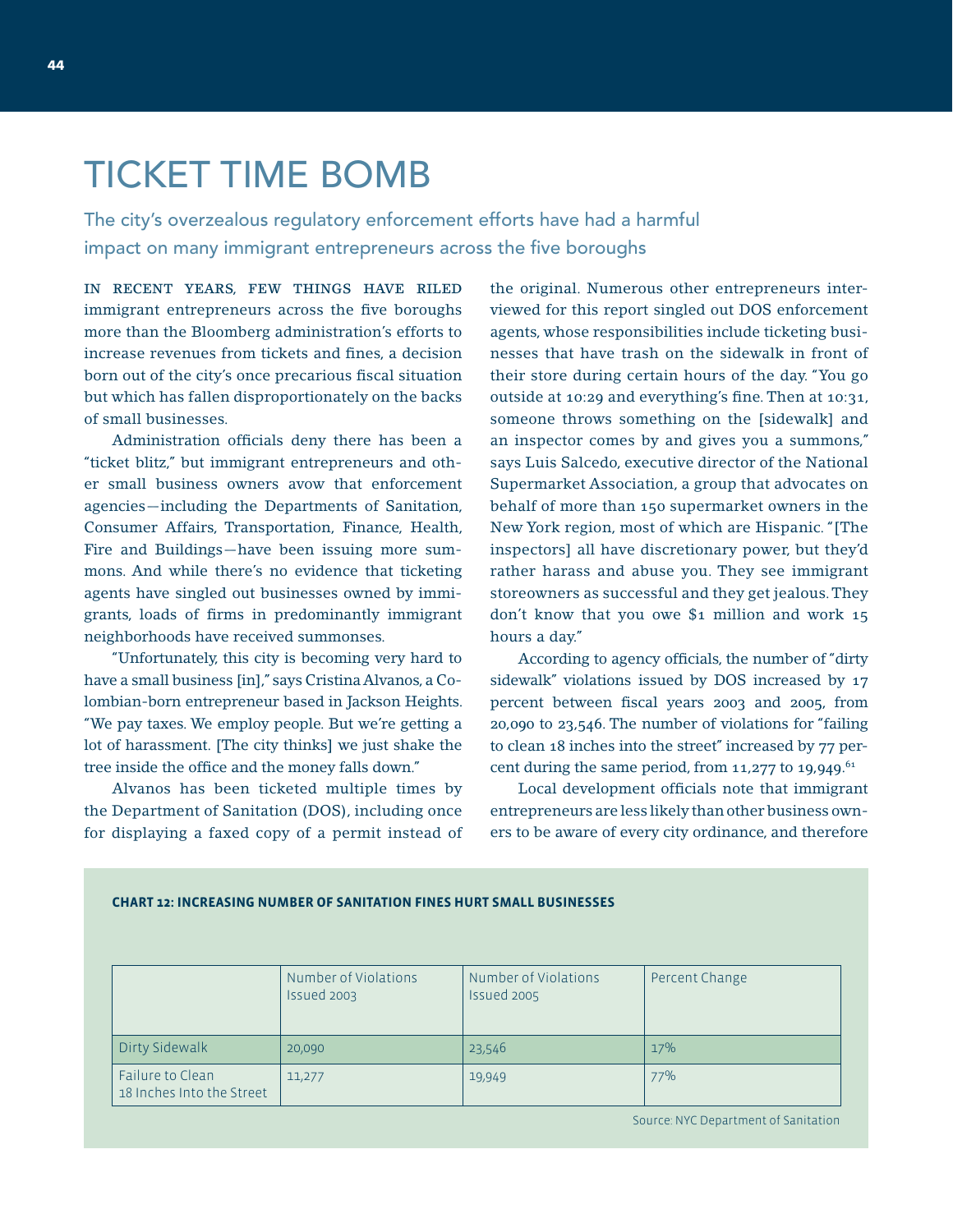more likely to be hit with fines. And entrepreneurs themselves grouse that these enforcement agencies rarely attempt to educate them about the rules and hardly ever show leniency.

 In 2002, for instance, the Department of Buildings issued summonses to more than 100 merchants on Roosevelt Avenue, 103rd Street and other retail areas in Corona for having illegal awnings, violating an ordinance of which most entrepreneurs and business advocates weren't even aware. The businesses, a large number of which were owned by immigrants, faced fines of between  $$250$  and  $$1,000$  and were required to take down their signs or spend hundreds of dollars to replace them.

"It's been devastating. It's probably their profit margin for the month," says City Council Member Hiram Monserrate, who represents parts of Corona, Elmhurst and Jackson Heights. "It says to me that this city has been negligent in informing small businesses, particularly immigrant businesses, about what the rules and regulations are. You have these agencies, each of them with their own separate bureaucracy, each one having very little translation skills, hammering these poor guys and gals who are scratching to make a living. The harassment of small businesses in the city is horrendous."

 The city's overzealous ticketing efforts haven't just impacted storefront businesses. Many immigrants who run manufacturing firms say that the city has sharply increased the number of parking tickets and traffic fines to delivery trucks in recent years, a problem made worse by the fact that fines have in many cases doubled. Lowell Hawthorne, owner of Golden Krust, a manufacturer of Caribbean beef patties, says that "parking tickets are a major factor" in the high cost of doing business in New York.

Hawthorne applauds city officials for providing his firm with tax incentives, which have lowered his overall costs. But other firms haven't been as lucky. Jorge Alamilla, owner of Mayab Happy Tacos, a firm based in Bushwick that manufactures tortillas, says that the city has ticketed his delivery trucks so many  $times$  –with fines of \$300, \$600 and even \$900 – that some out-of-town trucking companies have refused to work with him. "We had been doing business with some companies for 10 years, but after this started they said: 'Sorry, this is your last load, because New York City is unbelievable,'" he says.

### Global Thinking

In recent years, Bloomberg administration officials have circled the globe trying to convince corporations in the United Kingdom, China, Germany and other countries to open branch offices in New York City. The strategy makes a lot of sense in today's global economy. But the administration has missed another big opportunity in its own backyard: to assist small businesses based in New York in exporting their goods and services to new markets, whether across the globe or simply throughout the United States.

 Exporting products and services outside the region is among the surest strategies for small firms to grow to the next level, and offers tremendous promise for a number of immigrant entrepreneurs in New York. After all, the boom in immigration across the country has created a growing demand for ethnic products and, unlike many emerging immigrant communities around the U.S., New York is home to dozens of companies that manufacture, import and distribute goods targeted at immigrants from virtually every corner of the globe.

Several immigrant-run firms in New York already distribute to customers around the country. But many others that easily could reach new markets haven't yet seized the opportunity, often because they don't know how to go about it or find the regulations too daunting.

 Currently, however, neither EDC nor SBS operates an export assistance program. Several small business experts interviewed for this report say that helping small firms export their products isn't even on their radar.

 The good news is that a strong model already exists in the city. Brooklyn Goes Global, a program run by the Brooklyn Chamber of Commerce, helps companies from across the borough promote and export products nationally and overseas. The widely acclaimed program provides one-on-one advice to business owners and also helps local firms enter trade shows, like the International Fancy Food Show and Kosherfest, which could connect them to new customers outside of New York. Unfortunately, the program's small budget allows it to serve just a fraction of the companies in Brooklyn that could benefit from its services. Thus far, for instance, it has only begun to work with immigrant-run firms in Brooklyn that have export potential. Meanwhile, there is no similar program in any of the other boroughs.

 "There is an opportunity to help our companies do better business in America, and in some cases, sell products overseas," says Steve Kaplansky, director of Brooklyn Goes Global. "We need to help them understand what's out there, know what the regulations are, streamline their operations and understand that they don't need to reinvent the wheel."  $\clubsuit$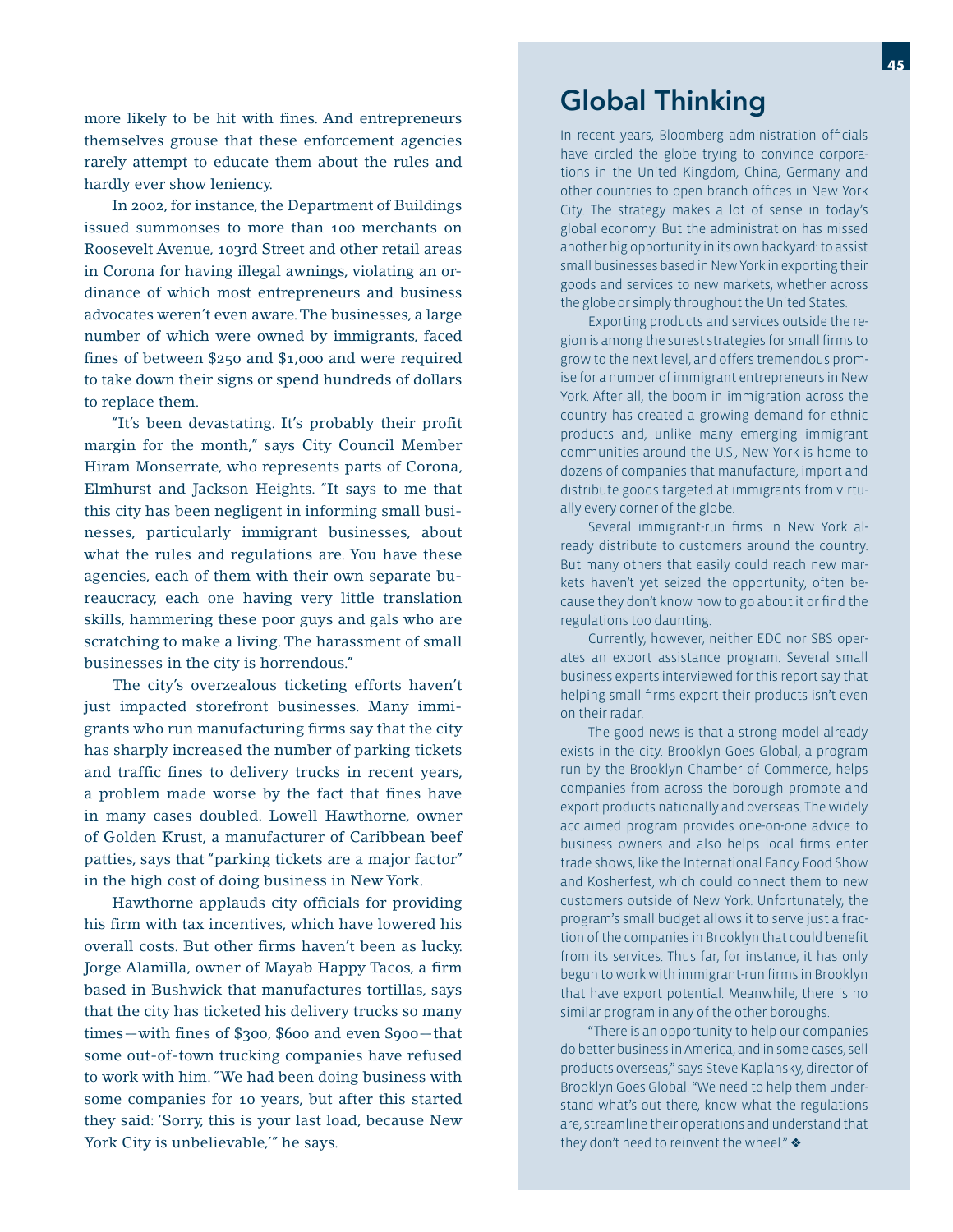# RECOMMENDATIONS

Immigrant entrepreneurs have been indispensable to New York City's economic growth in recent years—and, given that immigration is projected to continue driving the city's population growth and that local policymakers have barely begun to explore the possibilities for strengthening immigrant businesses, it's clear that they could provide an even bigger boost to prosperity in the decade ahead.

 But for the city to take full advantage of this tremendous economic asset, public and private sector leaders will have to show a greater appreciation for the role that immigrant-run firms have come to play in the city's economy and provide more assistance to help immigrant entrepreneurs scale the multitude of unique obstacles they face in their efforts to start and grow businesses in the five boroughs. These recommendations offer an action plan for government, banks, foundations and nonprofit economic development organizations that will help New York City capitalize on this growing but often neglected part of the economy.

### Government

Integrate immigrant entrepreneurs into New York City's overall economic development strategy. Mayor Bloomberg has demonstrated through his statements and some policy actions that he understands and appreciates how much immigrants contribute to New York City's cultural, civic and economic life. But his administration has only begun to incorporate immigrant entrepreneurs into its larger economic development framework. Going forward, the mayor and his top economic aides would be wise to embrace New York's growing population of immigrant entrepreneurs as a powerful engine for future growth, and to pursue policies that place them closer to the heart of the city's economic agenda. As Deputy Mayor Daniel Doctoroff and the heads of the Economic Development Corporation and Department of Small Business Services (SBS) strive to create a master plan for the city's economic development, they should carefully consider how best to support immigrant entrepreneurs and strengthen several of the city's major ethnic business districts.

Develop a new framework for providing business services to immigrant communities. As this report details, too few of the programs overseen by the Department of Small Business Services are reaching immigrant entrepreneurs. Considering the importance of these emerging businesses, the agency should conduct a comprehensive assessment of how it can better serve this growing part of the city's business community. The goal would be both to connect many more immigrant entrepreneurs

with existing SBS programs and also create a new set of specially-tailored mechanisms for serving immigrant communities that take into account the limitations of traditional government-run programs and the different cultural norms and practices of those communities.

Partner with local organizations that have credibility in immigrant communities. Any plan to provide business services to immigrant entrepreneurs must start with the understanding that countless numbers of legal immigrants will never seek assistance from a government-run center-and that many won't set foot into a nonprofit organization they don't trust. Experience shows, however, that many immigrants are eager to work with organizations that are based in their own community, have staff that speak their language and take the time to provide the close and sustained assistance that is often necessary. SBS should identify groups that have credibility in immigrant communities, many of which aren't currently in the agency's orbit. Then, it should make these community-based organizations full-fledged partners in delivering business assistance services, much the way the agency now works closely with a handful of local development corporations to manage the city's Industrial Business Zones and conduct outreach to manufacturing firms. To make it work, SBS will have to provide adequate funding for groups to ramp up their services.

Push for well-established economic development organizations to collaborate with newer groups that have roots in immigrant communities. SBS should also facilitate partnerships between longstanding business intermediaries such as local development corporations and chambers of commerce—and recently founded nonprofits that are rooted in or have closer ties with immigrant communities. By marrying the expertise and resources of the more established groups with the cultural credibility and physical proximity of the newer nonprofits, the agency can quickly and dramatically strengthen the latter without a major expenditure of public resources or the need to build a new set of institutions.

Initiate a major new initiative to help local immigrantrun businesses export their products beyond the five boroughs. A major opportunity for economic growth lies with the scores of businesses throughout the five boroughs that manufacture unique ethnic products, import foreign goods for distribution or provide specialized services to immigrant communities. Many of these firms could easily expand their operations—and create new jobs—by exporting their goods and services to other parts of the country that have emerging immigrant populations but few ethnic businesses of their own. With minimal support, some of the city's small immigrant-run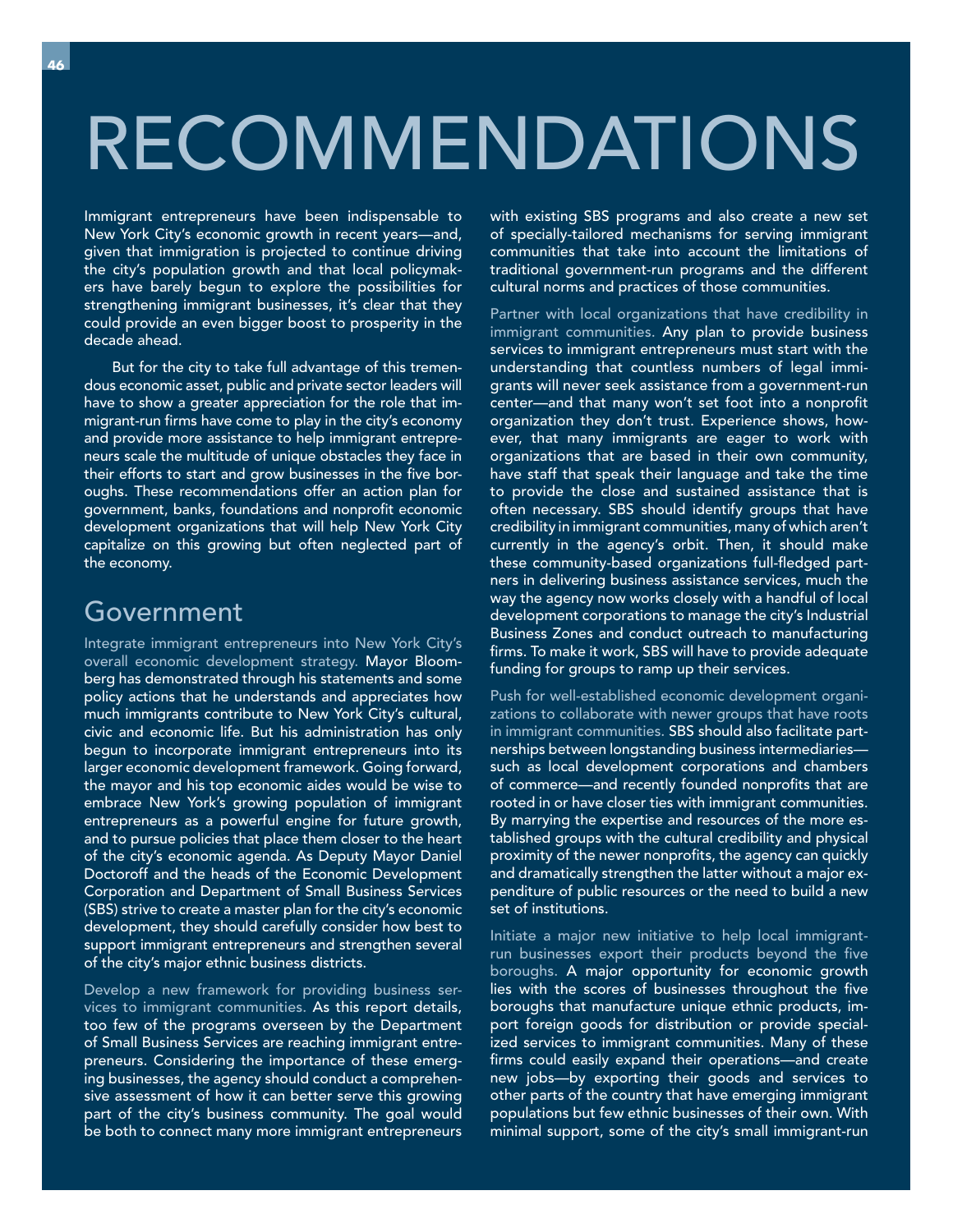firms might become the next Goya or Golden Krust. The city's Economic Development Corporation should create a new initiative to actively target these businesses and provide resources to help them develop the expertise and capacity to export into new markets. As part of any such effort, EDC should support a citywide expansion of Brooklyn Goes Global, a well-regarded export-assistance program run by the Brooklyn Chamber of Commerce.

Create a marketing campaign to promote the city's major ethnic business districts as unique destinations for shoppers from throughout the region. Ethnic business districts like Washington Heights, Flushing and Jackson Heights already attract large numbers of shoppers from throughout the tri-state region. But with additional marketing, these business districts could bring in many more shoppers from throughout the area who are looking for products they can't find at Whole Foods or Wal-Mart and a shopping experience that simply isn't available today on the Upper West Side or in Scarsdale. The city's marketing czar, in collaboration with EDC and local business groups, should initiate a campaign to promote these unique city assets throughout the region.

Advocate against federal cuts to microenterprise programs. Mayor Bloomberg has admirably spoken out against immigration reform proposals in Congress that would hurt New York. Working with the city's newly empowered congressional delegation, he should also add his voice in protest against the Bush administration's repeated attempts to eliminate or drastically cut back federal funding for microenterprise programs—like the CDFI Fund and the SBA's Microloan program—that have been incredibly effective in helping immigrant entrepreneurs get access to seed capital and technical assistance. Indeed, the mayor should lobby Congress and the State Legislature to increase support for microfinance programs, most of which are woefully under-funded and receive only a fraction of the resources that go to assist larger businesses.

Make better use of the Mayor's Office of Immigrant Affairs. SBS and EDC should forge closer ties to the Mayor's Office of Immigrant Affairs, and work with the unit to conduct outreach efforts into immigrant neighborhoods.

Rein in overzealous regulatory enforcement efforts. Every city has a stake in enforcing regulations that protect citizens' safety and health and ensure a reasonably high quality of life. In recent years, however, many of New York's enforcement agencies have gone overboard in issuing tickets to small businesses around the five boroughs and the perception is that the city's motivation in doing so has been more a desire to collect revenue than to prevent egregious violations. The mayor and agency leaders need

to recognize that this has seriously poisoned the business environment in the five boroughs, and they should send a strong message to curb excessive ticketing.

### Banks

Support efforts to get more immigrants into the banking system. Too many immigrants never establish a checking or savings account, and fail to develop a credit history. Not doing so subsequently hurts those who wish to receive bank financing to start a business. Banks can help bring many more immigrants into the banking system by lowering or removing barriers to establish various accounts, opening more branches in immigrant communities, hiring lending officers who come from ethnic communities and speak a mix of languages, and offering products that immigrants want, like money transmission services.

Refer rejected business loan applicants to microlenders. All banks in New York should make it a standard practice to refer immigrants who are turned down for business loans to ACCION, NYANA, the BOC Network or other groups that make microloans. Currently, too few banks are making these referrals, even though doing so may help them get business from that entrepreneur down the road.

Help microfinance organizations with capacity-building efforts. As part of their community development efforts, banks could do much more to help microenterprise organizations build capacity for their lending. Specific actions should include everything from having bank officials serve on the groups' lending committees to giving them input on managing portfolios.

### Foundations

Support microenterprise organizations as part of community development initiatives. Many philanthropic foundations provide financial support to microfinance organizations on an international level, but only a small number of them have embraced microenterprise activities as an effective tool for asset-building and community development in New York and other American cities. Foundations should take a new look at the impact of microenterprise groups in supporting the growth of immigrant and minority entrepreneurs, and the role they play in creating wealth and growing communities. Even a relatively small amount of support from foundations could make a real difference for these organizations, particularly if directed at bolstering and expanding the critical technical assistance services these groups offer.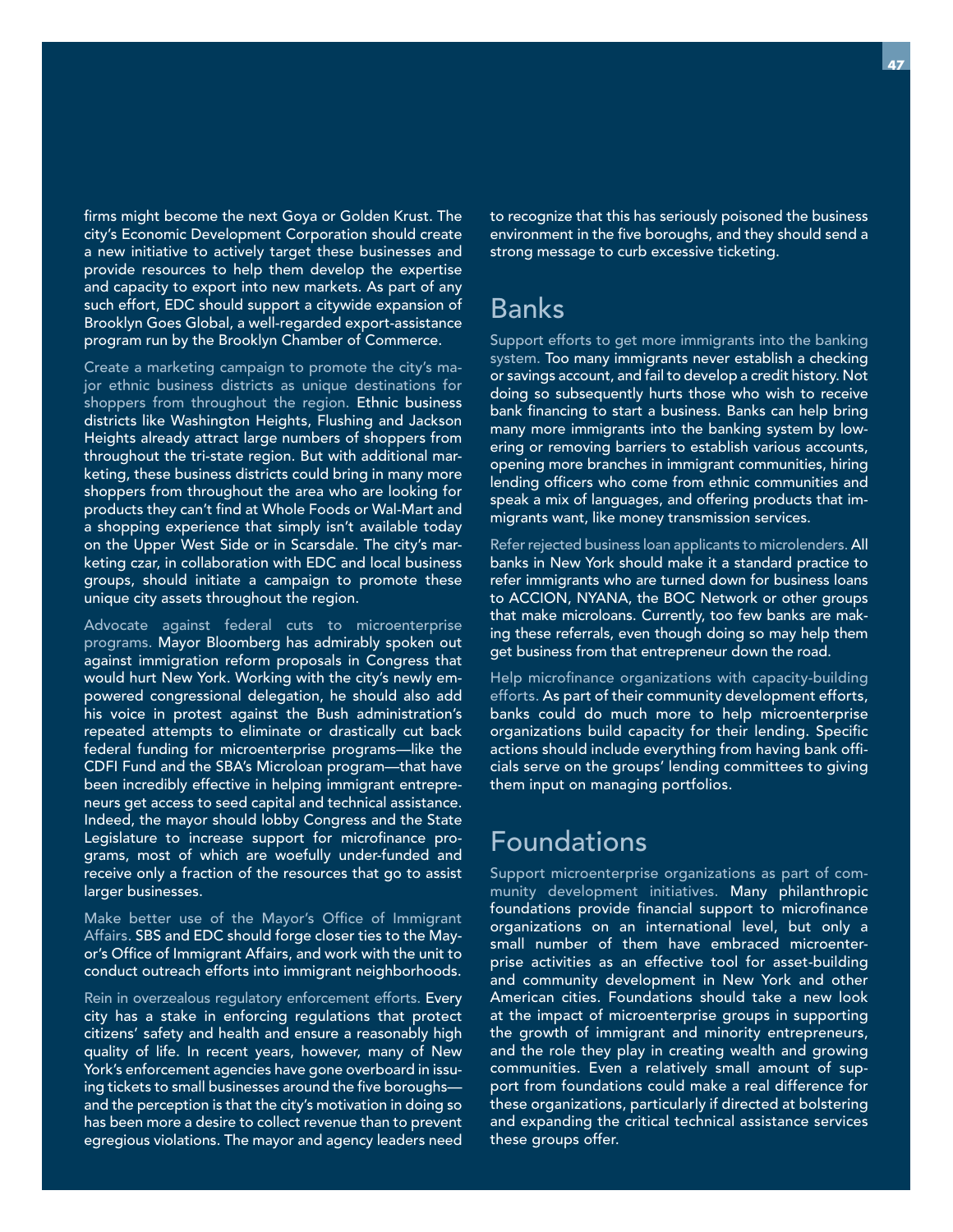## LOS ANGELES

Immigrant entrepreneurs helped kick-start LA's economy after the 1992 riots and have since become a reliable source of economic growth, producing thousands of tiny businesses and a surprisingly high share of the region's fastest growing firms

HOLLYWOOD REMAINS THE MOST VISIBLE SYMBOL of Los Angeles' economy, with the entertainment industry providing thousands of jobs. Other high-profile sectors like aerospace, international trade and tourism continue to play a key role in the economic health of the region. But in recent years, a new economic engine has emerged in LA: the thousands of immigrant entrepreneurs hailing from Mexico, China, El Salvador, Armenia, Vietnam and many other points on the map.

 Foreign-born entrepreneurs gave Los Angeles a shot of adrenaline in the early and mid 1990s, acting as a catalyst for growth at a time when the city's economy was reeling from the riots in South Central, a devastating earthquake and downsizing in the defense industry following the end of the Cold War. Since then, immigrant entrepreneurs have become an even more potent force in the local economy. They are creating an ever-growing share of the new businesses in Los Angeles, from mom-and-pop carnicerías and nail salons to ethnic food manufacturers that ship products around the country and restaurants that have grown into national chains. They have also aided in the revival of once-depressed neighborhoods, like Pico Union, and triggered phenomenal growth along previously quiet strips such as Valley Boulevard in Monterey Park and Pioneer Boulevard in the "Little India" section of Artesia.

 "Immigrant entrepreneurs really changed the landscape of the LA area," says Yusa Chang, vice president and chief operating officer of the Pacific Asian Consortium in Employment (PACE). "They've created a lot of jobs and opportunities. It's phenomenal."

 With foreign-born individuals accounting for 94 percent of the city's population growth between 1980 and 2000, it's not surprising that businesses started by immigrants have become a vital component of LA's economy. Although government data doesn't measure what share of all LA businesses are owned by immigrants, the number of firms in the region with less than five employees increased by 67 percent between 1994 and 2004, from 155,808 enterprises to  $260,196.^{62}$  This net gain of 104,388 firms accounted for an astounding 94 percent of the overall growth in the number of businesses during this period (111,597).

 Immigrants clearly helped spark this explosion of microbusinesses. Roberto Barragan, president of the Van Nuys-based Valley Economic Development Center, estimates that about 80 percent of the new entrepreneurs in Los Angeles are immigrants. "The economy in LA is defined by different sectors, but entrepreneurship in LA is being defined by the immigrant population," says Barragan.

 Los Angeles County, which includes the cities of Los Angeles, Long Beach, Glendale and others, leads the nation in the number of Hispanic- and Asian-owned firms; it has more Hispanic businesses (188,472) than even Dade County (Miami) and three times as many Asian-owned firms  $(140, 411)$  as any other county in the U.S.<sup>63</sup> Among cities, LA is second in both categories only to New York City.

 As in other cities, the majority of enterprises owned by immigrants in LA are small mom-and-pop operations. Yet, an analysis done for this report found that in 2005, at least 22 of LA's 100 fastest-growing companies were founded by first-generation immigrants.<sup>64</sup>

 In fact, LA has produced some of the largest and most successful ethnic firms in the country. In 2006, 36 of the 500 largest Hispanic-owned businesses in the U.S. were based in Los Angeles County.<sup>65</sup> Meanwhile, the average Asian-owned firm had higher receipts in LA than in nine of the ten other cities with the most Asian-owned businesses.<sup>66</sup>

 National restaurant chains like Panda Express and El Pollo Loco got their start in LA County, as did clothing retailer Forever 21 and fashion designer BCBG Max Azria. LA was the birthplace of East West Bank,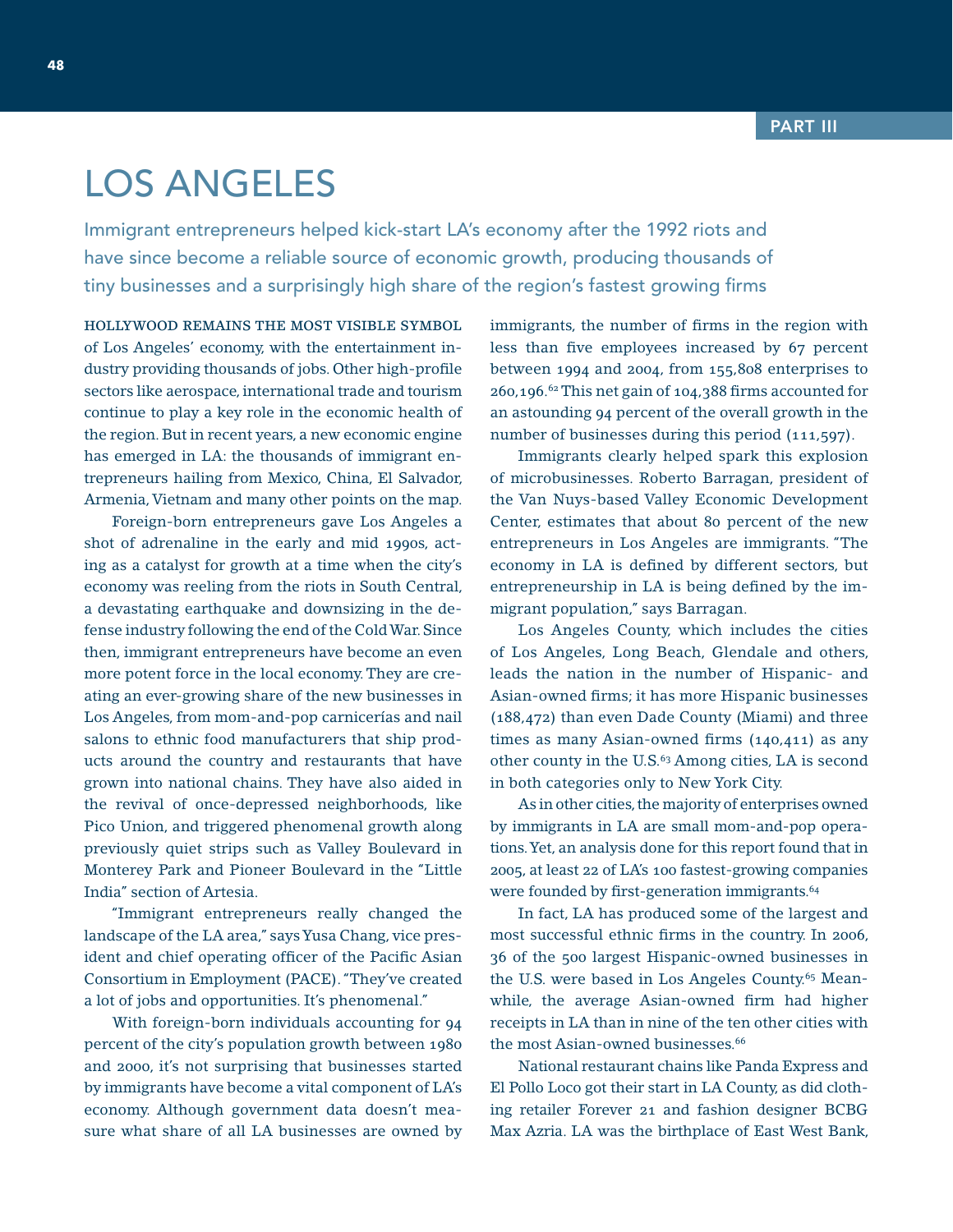|                                  | Number of Firms 1994 | Number of Firms 2004 | Change 1994-2004                   |
|----------------------------------|----------------------|----------------------|------------------------------------|
| Firms with less than 5 employees | 155,808              | 260,196              | 104,388                            |
| All Firms                        | 243,187              | 354,784              | 111,597                            |
|                                  |                      |                      | the annual set and Department of A |

#### **CHART 13: MICROBUSINESSES ACCOUNT FOR THE VAST MAJORITY OF NEW FIRMS IN LA\***

Los Angeles-Long Beach MSA Source: U.S. Census Bureau

a Chinese-American bank that now has more than 60 branches in California and Texas, as well as food processing giants including LuLu's Desserts, Cacique, Southern Tsunami Sushi and Red Chamber Group. Large ethnic grocery chains like Hong Kong Supermarket, 99 Ranch Market, Vallarta Market and Top Valu Market started here; so did ViewSonic, a leading manufacturer of TV and computer display technology.

#### **SECTORS**

It's still common to find immigrants in LA opening donut shops, nail salons, groceries, restaurants and other niche retail businesses. But the city's foreignborn entrepreneurs also have a significant presence in food processing, fashion, toy wholesaling, technology and other key sectors where there's often more potential for growth. "It's no longer just a few little restaurants run by Vietnamese or Mexicans," says Linda Griego, a successful entrepreneur who served as deputy mayor of Los Angeles from 1991 to 1993. "In certain industries, like food products, I wouldn't be surprised if immigrant businesses have contributed 50 percent of the growth."

 Immigrants started several of LA's fastest growing technology firms, such as Pricegrabber.com, Newegg. com, Red Peacock International and Systech Solutions.

 Foreign-born entrepreneurs in LA have also left an indelible mark on the food manufacturing industry, which has nearly 1,300 firms and more than 46,000 employees in Los Angeles County.67 According to industry leaders, many of the fastest-growing food businesses in the area are owned by immigrants who have been capitalizing on the growing demand for ethnic products. Most of these entrepreneurs started

out by targeting the expanding ethnic communities in Southern California, making items from specialty Mexican cheeses and tortillas to Chinese noodles and Middle Eastern syrups. But several of them now distribute to ethnic groceries and mainstream supermarkets around the country.

 One example is Huy Fong Foods, now one of the nation's largest and most recognizable Asian food manufacturers. David Tran, an ethnic Chinese immigrant from Vietnam, started the company in Los Angeles in 1980. At the time, Tran was producing his first chili sauce by hand and delivering it to local Vietnamese restaurants. Before long, the company was so successful that it had to relocate to a 68,000 square foot plant elsewhere in LA County, in suburban Rosemead. Today, Huy Fong manufactures five chili products out of that facility, including its famous Sriracha Hot Chili Sauce. Its trademark clear plastic bottles, green caps and rooster logo are sold in restaurants and supermarkets around the world.<sup>68</sup>

 Immigrant-run businesses also remain an integral part of LA's still-vital fashion industry. According to industry experts, entrepreneurs originally from Korea, Iran, China and Latin America own the vast majority of sewing contracting shops in the city, as well as a number of design firms, major manufacturing companies and wholesalers. These immigrants founded some of the city's most successful fashion businesses, such as Koos Manufacturing, a maker of high-end denim jeans, and Paris Blues, a manufacturer of teen clothing. They also helped broaden the city's sprawling downtown fashion district into a vibrant blend of manufacturing, wholesale and retail concerns.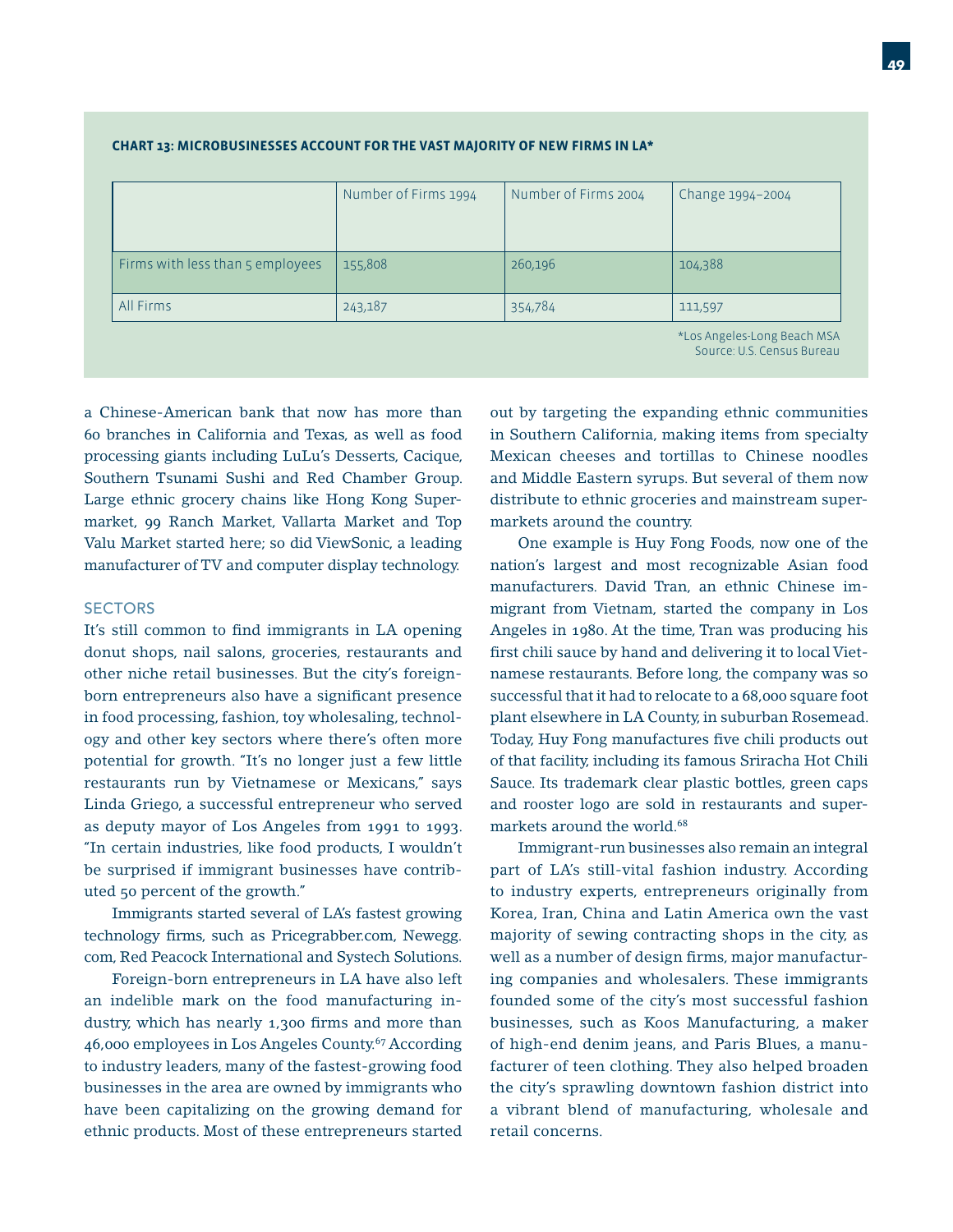#### **CHART 14: COUNTIES IN THE U.S. WITH THE MOST HISPANIC-OWNED BUSINESSES**

| County        | State     | Number of Hispanic-<br><b>Owned Businesses</b> |
|---------------|-----------|------------------------------------------------|
| Los Angeles   | CA        | 188,472                                        |
| Miami-Dade    | FL        | 163,188                                        |
| <b>Harris</b> | <b>TX</b> | 61,934                                         |
| <b>Bronx</b>  | <b>NY</b> | 38,325                                         |
| Queens        | <b>NY</b> | 35,244                                         |
| Hidalgo       | <b>TX</b> | 34,494                                         |
| Bexar         | <b>TX</b> | 33,518                                         |
| San Diego     | CA        | 32,761                                         |
| New York      | <b>NY</b> | 31,850                                         |
| Orange        | CA        | 30,137                                         |

Source: 2002 Economic Census, Survey of Business Owners, U.S. Census Bureau

#### **CHART 15: COUNTIES IN THE U.S. WITH THE MOST ASIAN-OWNED BUSINESSES**

| County        | State     | Number of Asian-<br><b>Owned Businesses</b> |  |
|---------------|-----------|---------------------------------------------|--|
| Los Angeles   | CA        | 140,411                                     |  |
| Queens        | <b>NY</b> | 48,241                                      |  |
| Orange        | CA        | 46,015                                      |  |
| Honolulu      | HI        | 35,376                                      |  |
| Santa Clara   | CA        | 30,007                                      |  |
| New York      | <b>NY</b> | 29,020                                      |  |
| Cook          | IL        | 27,779                                      |  |
| <b>Kings</b>  | <b>NY</b> | 25,988                                      |  |
| <b>Harris</b> | <b>TX</b> | 24,922                                      |  |
| Alameda       | CA        | 24,908                                      |  |

Source: 2002 Economic Census, Survey of Business Owners, U.S. Census Bureau

 "I don't think the apparel business [in LA] would be what it is without the immigrants," says Ilsa Metchek, executive director of the California Fashion Association. "Ninety-nine percent of the contractors to this day are [owned by] immigrants."

 This immigrant-dominated sector continues to be a force in LA's economy despite increasing global competition. In fact, LA is the nation's largest center for apparel manufacturing, with 59,300 jobs versus 22,600 for New York City.69

#### PROBLEM AREAS

Given recent demographic trends, immigrant-run businesses surely will be a key factor in the city's future growth. Yet, foreign-born entrepreneurs in Los Angeles encounter numerous obstacles.

 Immigrant entrepreneurs in LA struggle with the same problems as other small business owners, from high costs and burdensome regulations to difficulty accessing capital and a lack of affordable manufacturing space. LA ranked as the second most expensive California city to do business in a 2005 survey.70

 As in New York City, language and cultural barriers have exacerbated many of the problems for foreign-born entrepreneurs in LA, and in many cases, created additional hurdles. For instance, many immigrants here never open checking accounts or establish credit histories—thus making it more difficult to obtain a business loan down the road-in part because many found that banks in their native country were corrupt, undependable or open only to elites. Meanwhile, the legions of foreign born entrepreneurs in LA who have limited English language skills often struggle with tasks as basic as applying for a permit and as complicated as crafting a business plan. Language gaps are also a major reason why so many immigrant entrepreneurs tend to focus narrowly on their own ethnic market, and why too few avail themselves of business assistance services provided by nonprofits and government.

"The language barrier is a significant challenge to overcome," says Cynthia Amador, executive director of CHARO Community Development Corporation, a nonprofit that provides entrepreneurship resources and other economic development services primarily to LA's Latino community. "About 80 percent of our clients have basic English comprehension. But when you get into business deals—cash on cash, return on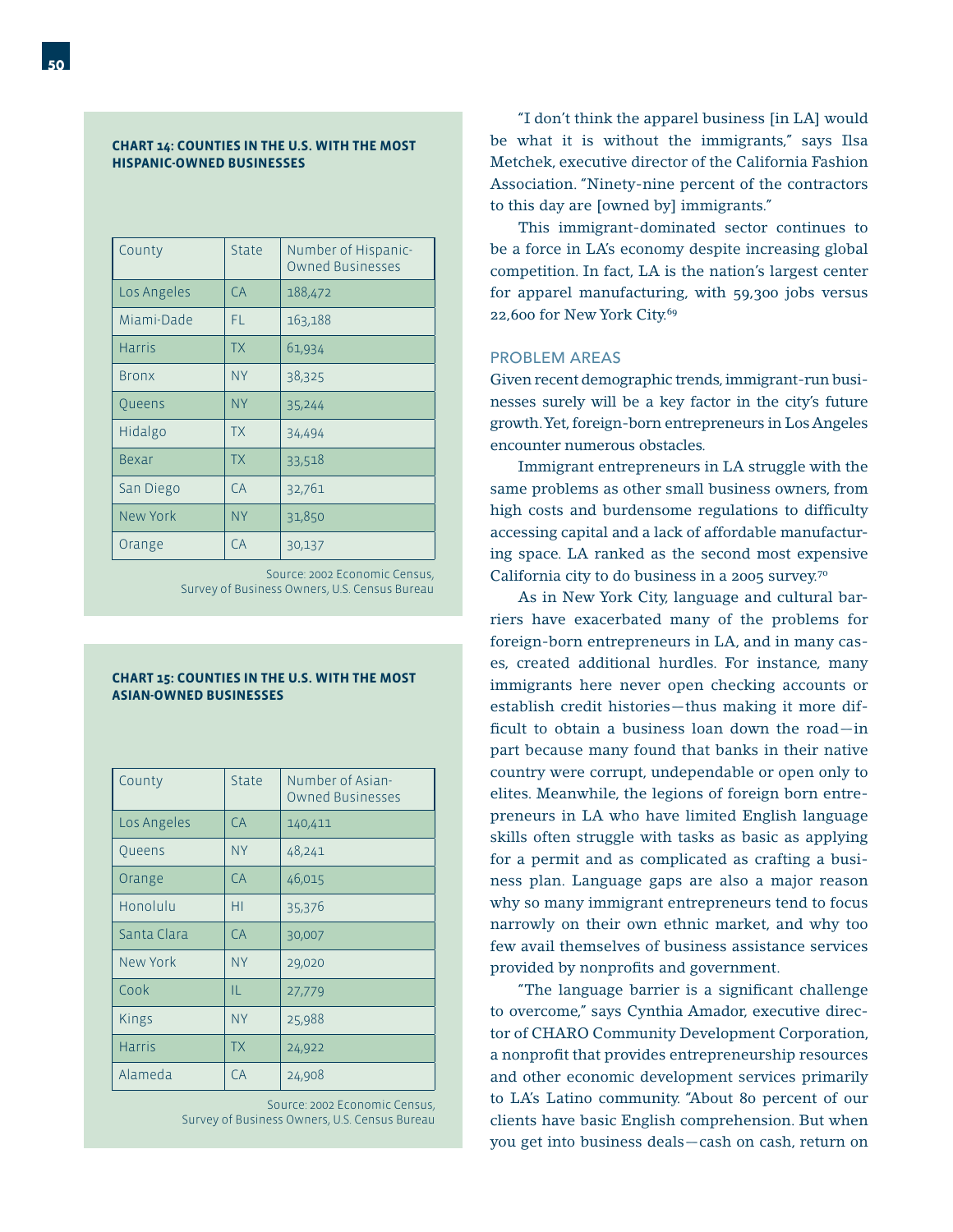investment, and cost of goods—they can't translate. It's much too difficult for them. They don't know how to write a business plan that's going to suit a bank. They bring out a business plan, and the only thing they know how to write is in Spanish. We tell them it sounds really great in Spanish, but the bank can't read it and doesn't want to receive it in Spanish."

 Adding to the problem, many state and local government agencies, nonprofit business assistance providers and banks still offer their application forms and other program materials only in English, and most don't have staff that can answer questions or provide technical assistance in entrepreneurs' native languages. Viem Hong, a business counselor with PACE, notes that business owners from China and Vietnam have trouble filling out applications for some of the required business licenses because the forms are in English. "Many of them do without [a license] because no one can explain it to them," he says.

 Similarly, Yvette Nunez, manager of the Food Industry Business Roundtable, says that some immigrant-owned food manufacturing companies in LA have a difficult time communicating with the government inspectors who visit their facilities, and understanding their rulings. According to Nunez, few of the inspectors are multilingual and the inspection forms are all in English. "We found that [the owner] just says 'yes, yes' and then the inspector leaves and they have no clue what they need to do," says Nunez.

 LA-based economic development experts also claim that some of the business assistance programs funded by the federal government—like the Service Corps of Retired Executives (SCORE) and the Small Business Development Centers (SBDCs)—don't make enough of an effort to provide their services in languages other than English. "LA is 41 percent Spanish-speaking, but there is not one Spanish-speaking SCORE representative in LA," states one microenterprise expert, adding, "The federally funded programs have not caught up to the reality of entrepreneurship in the U.S. today."

 City and state policymakers in Los Angeles also could do more to incorporate immigrant-run businesses into the city's overall economic development strategy.

 There have been positive steps. The city of Los Angeles, the LA Unified School District and other local government entities do a good job of getting the word out about public-sector procurement opportunities to microenterprise organizations that work with immigrant entrepreneurs. Whenever the city needs a general contractor, an architect or a photographer, it will be announced in the list sent out each night by the city's office of procurement opportunities. Amador says she regularly puts this information to use, encouraging entrepreneurs to pursue these opportunities.

 Nevertheless, business owners and microenterprise experts attest that in recent years local and state government officials have done little to engage immigrant entrepreneurs or address the obstacles that hamper their growth. "[Los Angeles government is] not always very friendly to immigrant-run businesses," says Linda Griego, the former deputy mayor. "There aren't a lot of friendly programs to nurture these businesses. It doesn't take a lot. You don't need to change the bureaucracy. You need to do more outreach."

 "There has been a disconnect with local government," adds one Asian business leader. "Government pays lip service to diversity issues, but a lot of government has not been set up to deal with how to communicate with immigrant-owned businesses. If they deal with minority businesses, they tend to be African Americans or second- and third-generation owners where the language is not so much of a concern."

 Compounding the problem, critics charge that local government officials in LA haven't paid very much attention to small businesses in general. "They're not geared towards small businesses. They're more geared towards retaining jobs than creating new ones," says Griego. "Part of it is that immigrant-run businesses are so small. They're going to be a blip on the radar. Nobody's counted the 10,000 microbusinesses that have each created two jobs. But that's what's happened. Government would rather bring in a large company."

 Some business leaders are hopeful that Mayor Antonio Villaraigosa will push for the needed changes. After winning election in 2005, Villaraigosa quickly outlined an ambitious economic development agenda and appointed highly respected civil servant Bud Ovrom to be deputy mayor for economic development and head up a mayoral business team that will court businesses and attempt to cut through red tape. According to Ovrom, the mayor intends to personally phone local business owners to ask how the city can help them grow.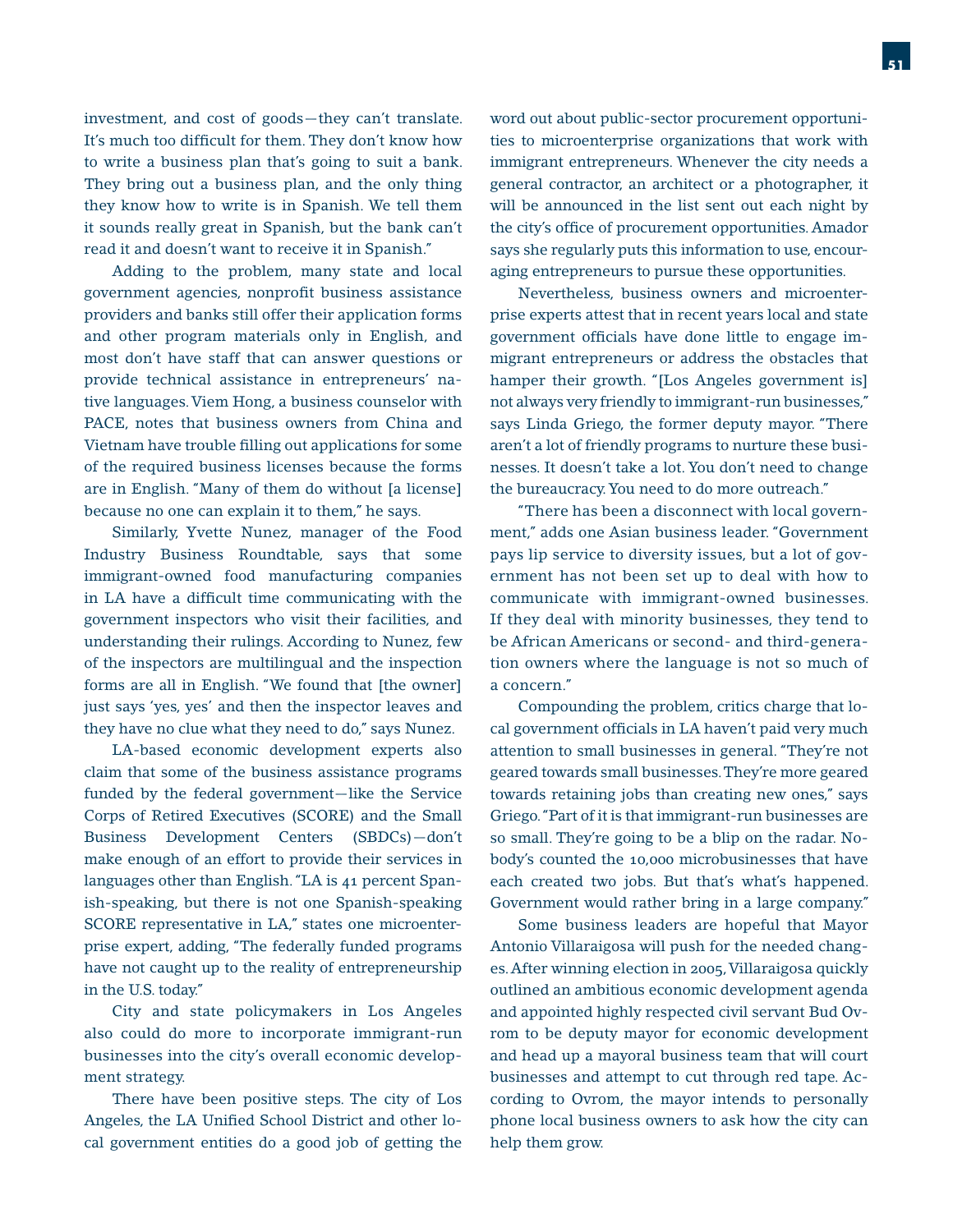# **HOUSTON**

From taquerías to shopping malls, immigrant entrepreneurs are having a Texas-sized impact on Houston's economy

PRIOR TO HOUSTON'S INFAMOUS OIL BUST IN THE early 1980s, immigrant-owned businesses were mostly an afterthought in the city's economy. In the last quarter-century, however, entrepreneurs hailing from Mexico, Vietnam, Nicaragua, China, Nigeria and other parts of the globe have generated loads of new businesses across Houston, sparked the growth of vibrant new business districts and helped to diversify the city's economy.

 Today, Houston ranks third among all American cities in the number of Hispanic-owned businesses  $(41,753)$  and is home to 16 of the largest 500 Hispanic-owned firms in the country.<sup>71</sup> Perhaps more surprisingly, Houston also ranks sixth among U.S. cities in the number of Asian-owned firms  $(15,966)$ .

 Immigrant entrepreneurs in Houston have opened countless taquerías, boba tea shops, landscaping firms, supermarkets, banks, and a multitude of other businesses. One of these entrepreneurs, an immigrant from Pakistan, founded a wireless communications firm that topped the 2006 Houston Small Business 100 list, a ranking of the city's most successful small businesses compiled by the *Houston Business Journal*. 72 Another immigrant, a native of Nigeria, started an international oil exploration,

|                  | Percent of<br>Population<br>1990 | Percent of<br>Population<br>2000 |
|------------------|----------------------------------|----------------------------------|
| <b>Hispanics</b> | 28%                              | 37%                              |
| Anglos           | 41%                              | 31%                              |
| <b>Blacks</b>    | 28%                              | 25%                              |
| Asians/Other     | 4%                               | 7%                               |

**CHART 16: HOUSTON POPULATION BREAKDOWN**

Source: Stephen L. Klineberg, The Houston Area Survey (2002); U.S. Cenus Bureau refining and trading company that now has more than 1,000 employees worldwide and was recently cited as the second largest black-owned firm in the U.S. by *Black Enterprise* magazine.73

 A number of small restaurants founded by immigrants have expanded into wildly successful chains with locations across the city, such as Taquerias Arandas, Ninfa's, Doneraki and Kim Son. Immigrants also have developed many of the strip malls built around the city in recent years, one of the clearest signs yet that the newest Houstonians are contributing to the economy of this ever-expanding metropolis.

 "From construction to energy to restaurants, I don't think there are any major industries in Houston that are not affected in a positive way by immigrants," says Farid Varina, who came to Houston from Pakistan in 1985 and founded Prime Communications in 1999, a wireless retail firm that now has revenues of more than \$50 million.

To be sure, Anglo-owned firms still play a leading role in Houston's economy, and remain dominant in the critical energy, biomedical and aeronautical sectors. Yet, local business leaders say that the proliferation of small- and medium-sized, immigrant-run firms has exerted a strikingly positive effect on the city's economy, a claim undoubtedly reflected by the fact that 94 percent of the new businesses created in Houston between 1995 and 2005 had fewer than 50 employees.74

Shirley Brooks, a senior loan officer at the Houston branch of ACCION Texas, says immigrants and refugees account for about 30 to 40 percent of the business owners and would-be entrepreneurs that come to her office seeking financing. Similarly, Neil Polansky, longtime director of Houston's One Stop Business Center, says that a growing number of the entrepreneurs that come through the center's doors for information about starting a business are immigrants. Indeed, he says that as many as 15 percent of them have great difficulty speaking English.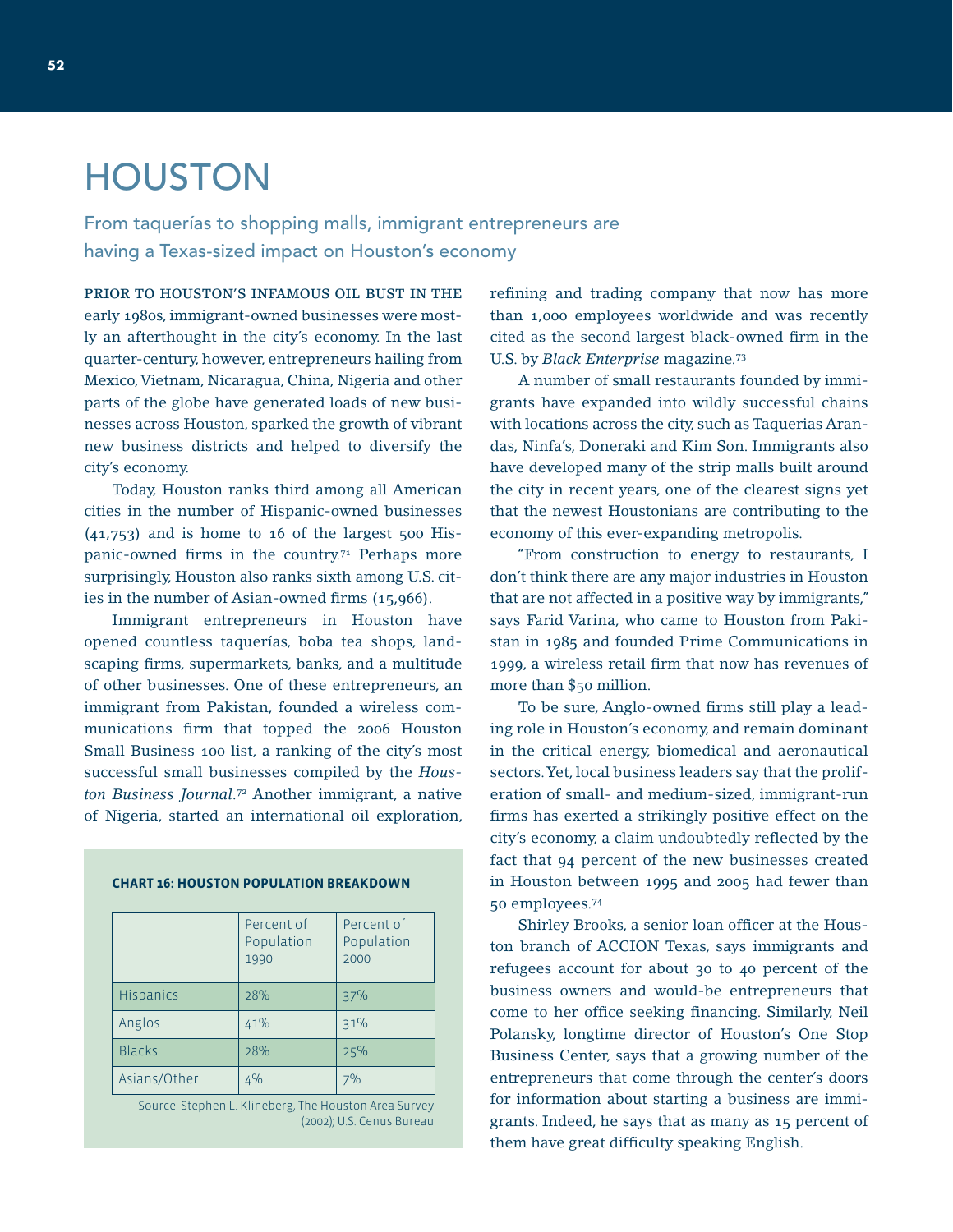"I have no stats, but I can state unequivocally that immigrant entrepreneurs have been an important part of Houston's economy," says Polansky. "Sometimes it just blows my mind."

 Foreign-born entrepreneurs have emerged as a growing force in Houston's economy thanks to a flood of new immigrants and refugees during the last two decades. Individuals born outside the U.S. accounted for 70 percent of Houston's population growth during the 1990s. By 2000, 26.4 percent of the city's residents were foreign born, up from 9.8 percent in 1980 and 3.0 percent in 1970.

 Houston has the largest Nigerian population in the U.S. and the third largest Vietnamese community. Hispanics, however, now outnumber all other groups in Houston, accounting for 37 percent of the city's population (Anglos make up 31 percent, blacks 25 percent and Asians/others 7 percent). While Houston has long had a significant Hispanic population, it has grown exponentially in recent years; surveys conducted by Rice University demographer Stephen Klineberg show that 63 percent of Hispanics over the age of 18 living in the area today are first-generation immigrants.<sup>75</sup>

 Barton Smith, an economics professor at the University of Houston, says that first-generation Hispanic immigrants in Houston have tended to be less entrepreneurial than their Asian counterparts, most likely because a much smaller proportion of them were entrepreneurs and professionals in their home countries. Even so, entrepreneurs who emigrated from Mexico and Latin America are increasingly making their mark in Houston's economy. Success stories abound, from Nicaragua-born Fernando Somoza, who started a chain of auto dealerships in Houston that now employs more than 200 people, to Ecuadorian native Antonio Grijalva, who founded a human resources and administration services firm that has grown into the largest minority-owned business in Houston and was listed as one of the 500 fastest-growing private companies nationwide by *Inc.* magazine.

 Another particularly vivid illustration of Houston's recent immigration influx has been the inexorable expansion of Houston's thriving Asian business district along Bellaire Boulevard. Once a barren and rundown area, it's now the largest Asian business district in the South, and still growing. Today, several hundred Chinese and Vietnamese businesses line strip mall after strip mall for miles along this sprawling district,



with new shopping centers seemingly going up every month.

 The Bellaire revitalization traces its roots to 1983, when Hong Kong native T.D. Wong developed a shopping center called Diho Plaza. Though the district was initially known as a home for Taiwanese businesses, Vietnamese entrepreneurs have driven much of the recent growth. In 1999, Vietnamese immigrant Hai Du Duong developed the massive Hong Kong City Mall, the largest shopping complex on the strip, with 400,000 square feet full of Asian-owned clothing shops, video stores, pho restaurants and cafes.

 "[The growth along Bellaire] has added a lot of taxes to the area and created jobs," says Hubert Vo, a Vietnamese immigrant who once headed Houston's Vietnamese Chamber of Commerce and now serves as a member of the state legislature. Like other successful Vietnamese business owners, Vo moved into developing real estate; he owns the mall on Bellaire Boulevard that houses his district office. "Twenty years ago, this area was all vacant land," he says. "It was nothing more than dairy farms. Even six years ago, across the street was vacant."

#### **CHART 17: HOUSTON'S FOREIGN-BORN POPULATION**

**Percent of Population That is Foreign-Born** 

20%

25%

30%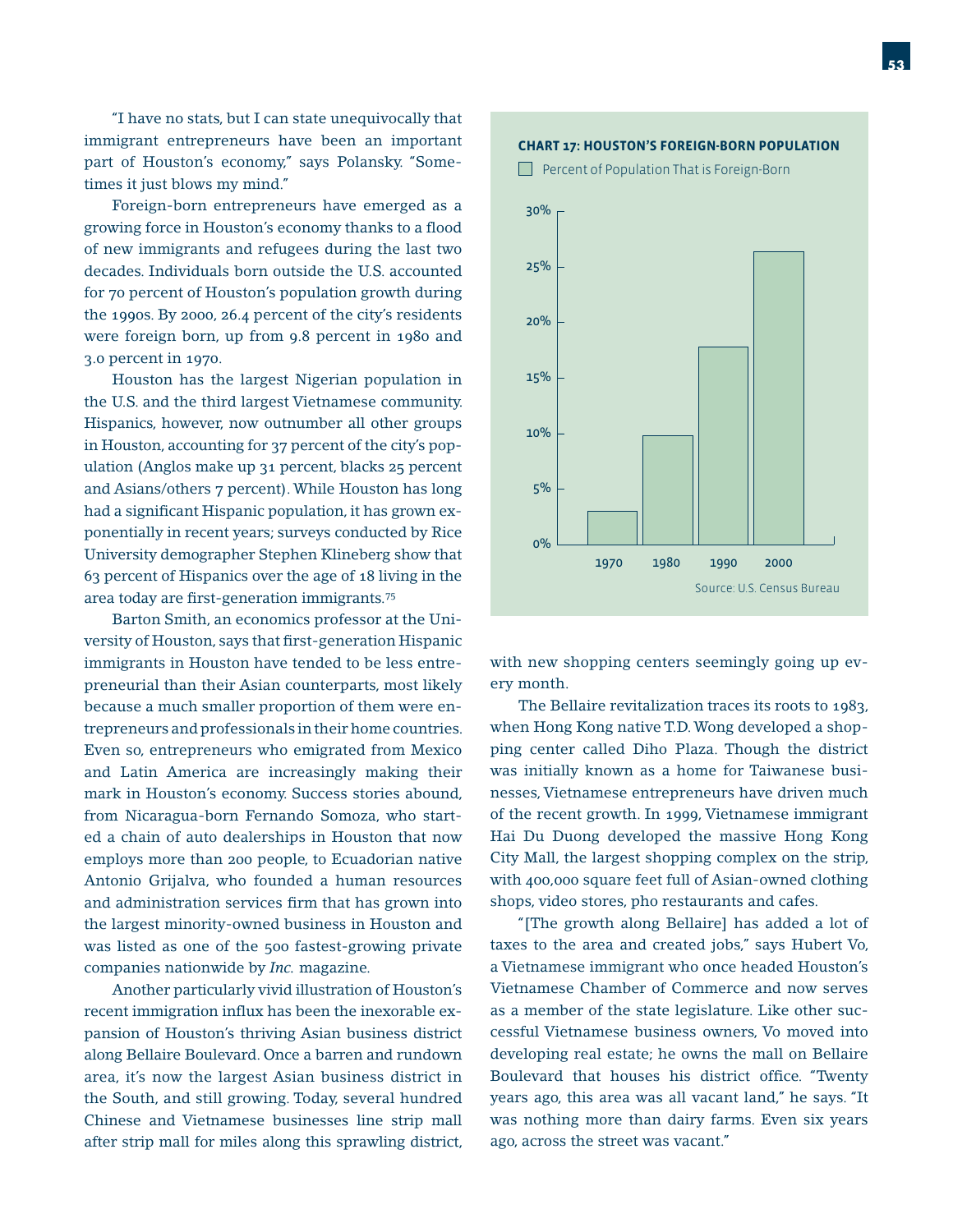#### PROBLEM AREAS

Immigrant entrepreneurs have thrived in Houston for many of the same reasons as other small business owners in this commerce-friendly city: a surplus of inexpensive real estate, no zoning restrictions, relatively low labor costs and affordable housing. All of this makes it relatively easy to open and expand a business, according to local business leader Tim Cisneros. "Houston may be America's last frontier of true opportunity," he says. "Immigrants feel welcomed."

 Indeed, Houston has the fourth-highest rate of entrepreneurial activity among the nation's 15 largest metropolitan areas, behind only Atlanta, Riverside/ San Bernadino, CA and San Francisco, according to a 2006 report by the Kauffman Foundation.76

 Nevertheless, immigrant entrepreneurs in Houston encounter similar obstacles as those in other cities, from language barriers to financing roadblocks. One drawback more unique to Houston is that it doesn't have nearly as extensive a network of business assistance services available to entrepreneurs—offered by either nonprofits or the local government—as cities like New York and Los Angeles.

 For instance, while foreign-born entrepreneurs in Houston struggle to access capital as much as immigrants elsewhere, compared to other cities the area has relatively few alternative financial institutions that offer microloans—and the groups that do so are only beginning to tap the demand. For instance, the Houston office of ACCION Texas has only a few staff and has no real marketing budget. According to Shirley Brooks, senior loan officer for ACCION Texas, her office makes 12 to 14 loans a month; by comparison, ACCION New York makes nearly 100.

Houston has just two certified community development financial institutions (CDFIs)-credit unions, banks, community development corporations, micro-enterprise loan and other neighborhood-based financing entities that are primarily focused on community development. In contrast, New York City has 49 CDFIs, LA has 10 and Boston has 9. San Antonio is home to 7 CDFIs, the most of any city in Texas.

 Other services for immigrant entrepreneurs are lacking as well. "In Houston, there's not a lot of places immigrant entrepreneurs can go to get information [about starting a business or accessing financing]," says Brooks. "There may be nonprofit agencies out here, but I don't see them."

 Part of the problem is that several of the programs geared toward small businesses and entrepreneurs in Houston haven't been marketed sufficiently to immigrant communities. This goes for city programs as well as nonprofits. For instance, Brooks acknowledges that ACCION Texas' Houston office has no real marketing budget. In addition, she says that too few immigrant entrepreneurs in Houston make use of the city's One Stop Business Center, which she heralds as a tremendously useful resource for individuals looking to start a business. "Very few people know it exists," says Brooks. "They give you a list of permits you need, the cost of those permits, what standards you need for day care, home health agency, a salon or a restaurant. It tells you all the stuff that you need. But the city of Houston doesn't advertise it. One percent [of all immigrant entrepreneurs] know to go down there to get this information."

 More outreach is needed, according to Representative Vo. "The community needs to be educated much more about what's available as far as resources," says Vo. "Some of the immigrant businesses, when they started out, did not know where to go to access the resources of the city and state."

 At the same time, some of the business assistance centers that do exist in Houston simply lack sophistication, according to several local business leaders and economic development experts. "The [small business centers at] junior colleges and community colleges are not doing a good job," says one business leader. "They don't have skilled people."

Limited resources also make it difficult for programs to conduct outreach or tailor their services to immigrant communities. For instance, a number of services that immigrant business owners might find useful are still only available in English, even though Hispanics now make up nearly 40 percent of Houston's population and Asians were the city's fastest growing group during the `90s. "The biggest obstacle, without a doubt, is the language barrier," says Neil Polansky, director of the city's One Stop Business Center. "We try to provide information however we can, but there are a lot of people who come to our office who don't speak English very well. We provide our English information packet, but I don't have a staff of 12 people. We don't have materials in eight different languages. We have about half of our information packet in Spanish."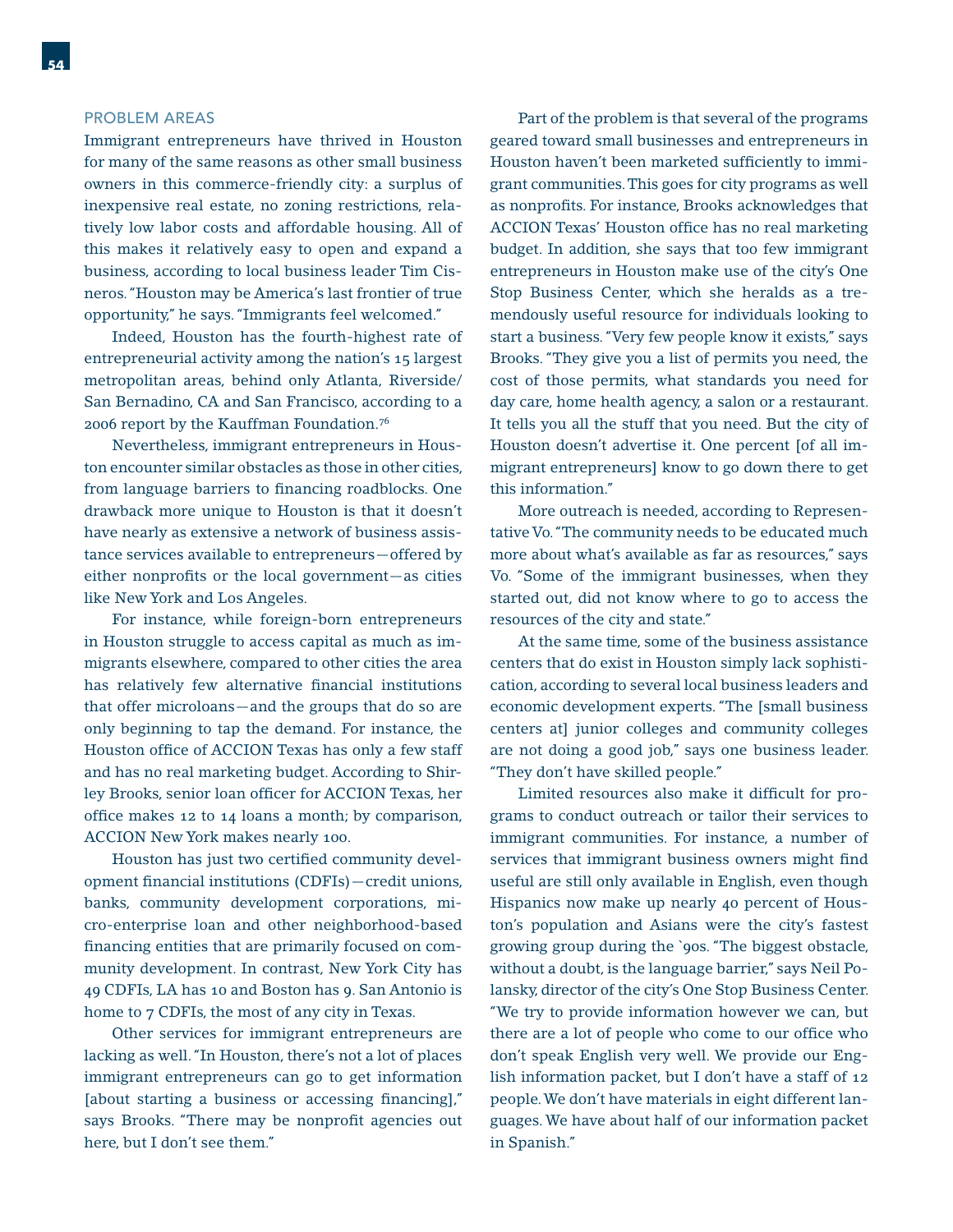# BOSTON

Driven by dramatic increases in the city's foreign-born population, immigrant entrepreneurs are just starting to have a major impact on Boston's economy

BOSTON'S ECONOMY HAS LONG BENEFITED FROM entrepreneurs in technology-related sectors like software and life sciences. But while immigrant-owned businesses haven't had quite as powerful an impact on Boston's economy as in New York, LA and Houston—cities that have much larger foreign-born populations—the city has begun to receive a major economic boost from immigrant entrepreneurs. Immigrant business owners hailing from El Salvador, Brazil, Vietnam, and a mix of other countries have sparked the economic revitalization of several neighborhoods and contributed to sectors ranging from information technology to floor finishing.

 Immigrant-run businesses are emerging as a potent force in Boston's economy following two decades of sharp increases in the city's foreign-born population. The number of immigrants living in Boston increased by 27,541 during the 1980s, then spiked by another 37,239 during the 1990s.77 These jumps more than accounted for Boston's overall population growth over the last 20 years, as the city's native-born population declined during the same period. Overall, foreign-born individuals made up 25.8 percent of Boston's population in 2000, up from 20 percent in 1990 and 15.5 percent in 1980.

Local economic development officials and immigrant experts say that these new arrivals are starting businesses in large numbers. "[Immigrant entrepreneurs] are some of the few engines of growth that are really taking place within the city," says Paul Watanabe, an associate professor of political science at the University of Massachusetts Boston and co-author of a 2005 report published by the Immigrant Learning Center (ILC) about the impact that immigrant entrepreneurs have had on the city's Allston Village, Fields Corner and East Boston neighborhoods. "They may be small, but they are the seeds that are beginning to germinate."

 According to the Census Bureau, the number of Hispanic-owned firms in Boston increased by 97 percent between 1997 and 2002, from 1,500 to 2,958; over the same five-year stretch, Asian-owned firms in the city increased by 41 percent, from 1,960 to 2,761.78

The growth in immigrant-run firms has helped bring new life to Boston's economy at a time when the city needed a jolt. A 2006 report by the Kauffman Foundation, a Kansas City-based foundation whose primary mission is to advance entrepreneurship, found that Boston had the third lowest rate of entrepreneurial activity among the 15 largest Municipal Statistical Areas (MSAs) in the United States.

"The city is in much better financial and economic health than it was before, and I think part of it is the fact that the immigrant community has done that," says Jerry Villacres, an Ecuador native who is the editor of *El Planeta*, a weekly Spanish-language newspaper that targets Hispanics in the greater Boston area. "A lot of these small [immigrant] entrepreneurs have created a great number of jobs. And you can see the way that [immigrants] are renewing different areas that oftentimes were run down and were in really bad shape."

 The impact of immigrant entrepreneurs is most noticeable at the neighborhood level, where their businesses have played a major role in the resurgence of communities like Fields Corner, Allston Village, East Boston and Jamaica Plain.

 Fields Corner, a section of the large Dorchester neighborhood, was a struggling area in much of the 1970s and 1980s, scarred by high crime and a preponderance of empty storefronts. But in recent years, the area has become a bustling commercial center, thanks largely to a steady stream of new businesses started by Vietnamese immigrants. Vietnamese immigrants now reportedly own 126 of the area's 225 businesses (56 percent).79 Perhaps even more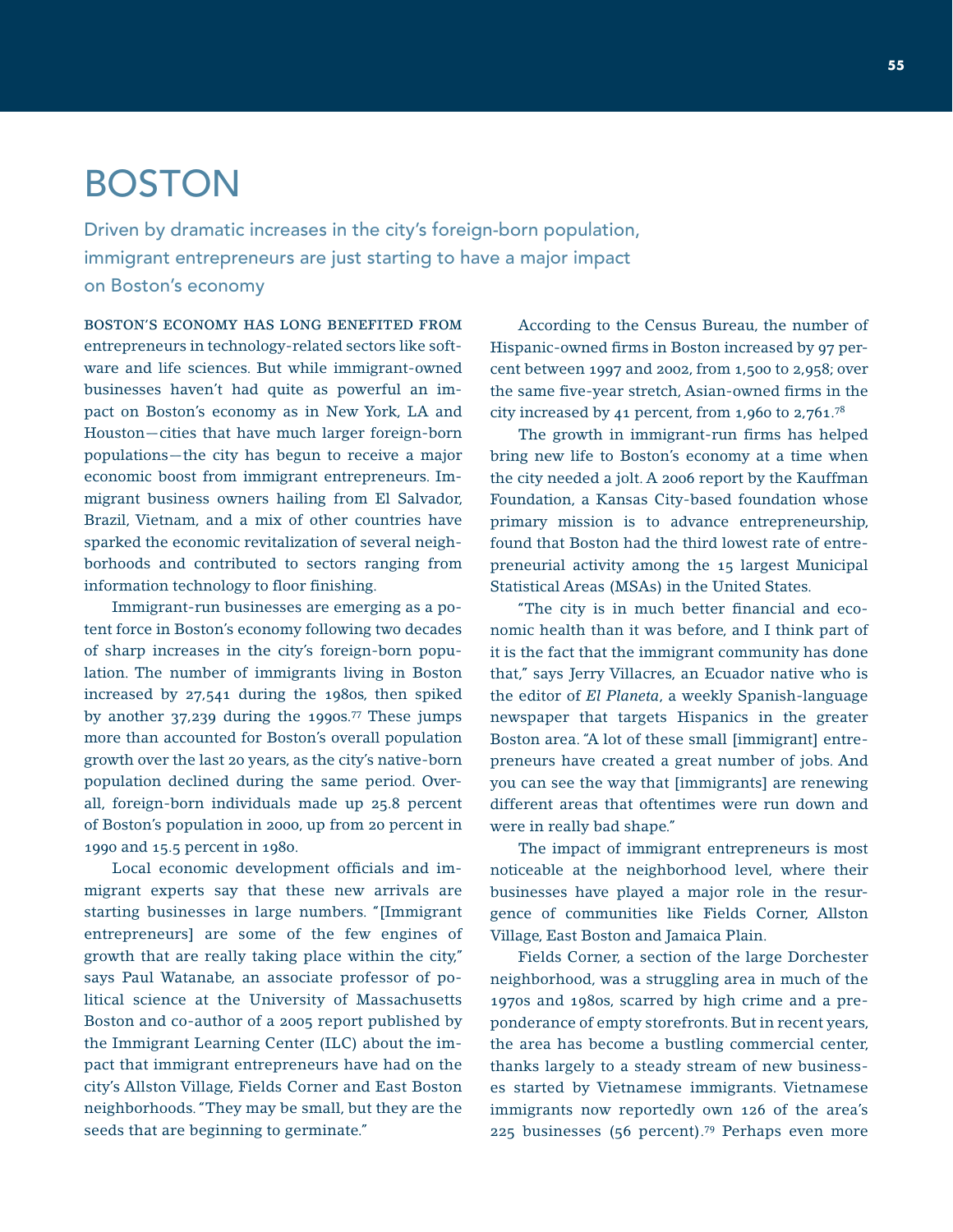importantly, the ILC report notes that three quarters of the business owners they surveyed in Fields Corner have plans to expand.

 "If you go back 15 years, [Fields Corner] was struggling. In the early '80s, you probably had about 50 percent vacancies," says Hiep Chu, executive director of Viet Aid (Vietnamese American Initiative per 88 Markets, three restaurants, a liquor store and an import-export business, employing hundreds of Boston residents.80

 Brazil native Hildo Costa has had similar success. In 1997, Costa opened a tiny snack bar in Allston serving cheese bread, sugar cane juice and other Brazilian favorites. Two years later, Costa ex-

"If a fraction of the resources that have gone into thinking about multi-million dollar development projects downtown and on the waterfront went into providing support for hundreds of immigrant entrepreneurs that we now have and even more that we could have in the future, I've got to believe the impact in the end could be huge."

for Development, Inc.), a community organization based in Dorchester. "Right now, there are absolutely no vacancies. Over half of those businesses are owned by immigrants."

Another Boston neighborhood that's benefited enormously from immigrant entrepreneurs is Allston Village, an eclectic community that abuts Harvard and Boston Universities. Jennifer Rose, executive director of Allston Village Main Streets, a nonprofit business development organization, has calculated that immigrants own 131 of the community's 283 businesses (46 percent). "It's a huge, huge part of our economy here," says Rose. "And it keeps growing."

 While Vietnamese immigrants largely have spurred the revival in Fields Corner, activity in Allston Village is far more diverse: entrepreneurs originally from Korea, Brazil, Russia, Lebanon, Taiwan, Ireland and other countries all have contributed to the community's comeback.

 Local economic development experts say that the vast majority of immigrant-run firms in Boston are very small in size. But at the same time, data suggests that many immigrant entrepreneurs are expanding their firm or opening second and third businesses—a strong indicator of success. "I've seen in Allston how people seem to start more than one business. They succeed in one and they start another," says Rose.

 Just take Vietnam native Peter Luu. After arriving in Boston in 1979, Luu started a small seafood market in Boston's Chinatown. Today, Luu owns seven Supanded into a larger space across the street. Today his Café Belo restaurant has 10 locations throughout New England.

#### PROBLEM AREAS

As Boston's immigrant population continues to expand, the city likely will see many more success stories like these in the years ahead. But it's far less clear whether Boston will be able to fully harness the economic development potential of its growing pool of immigrant entrepreneurs. "They have made a profound difference economically, but there's a big question mark about the future," says Watanabe.

 Watanabe and other immigrant business experts worry that immigrant-run firms in Boston could become victims of their own success. Rents already have begun to rise along some of the commercial strips that immigrant entrepreneurs helped to revitalize in recent years. Additionally, local government agencies are considering infrastructure investments, transportation improvements and waterfront development in or near some of the most vibrant ethnic communities—changes that some immigrant advocates fear will spur even higher real estate prices and ultimately lead to immigrant-run businesses getting priced out of the neighborhoods they've helped bring back.

 Like their counterparts in other American cities, foreign-born entrepreneurs in Boston also face hurdles ranging from difficulty accessing capital to struggles with understanding local regulations. Yet,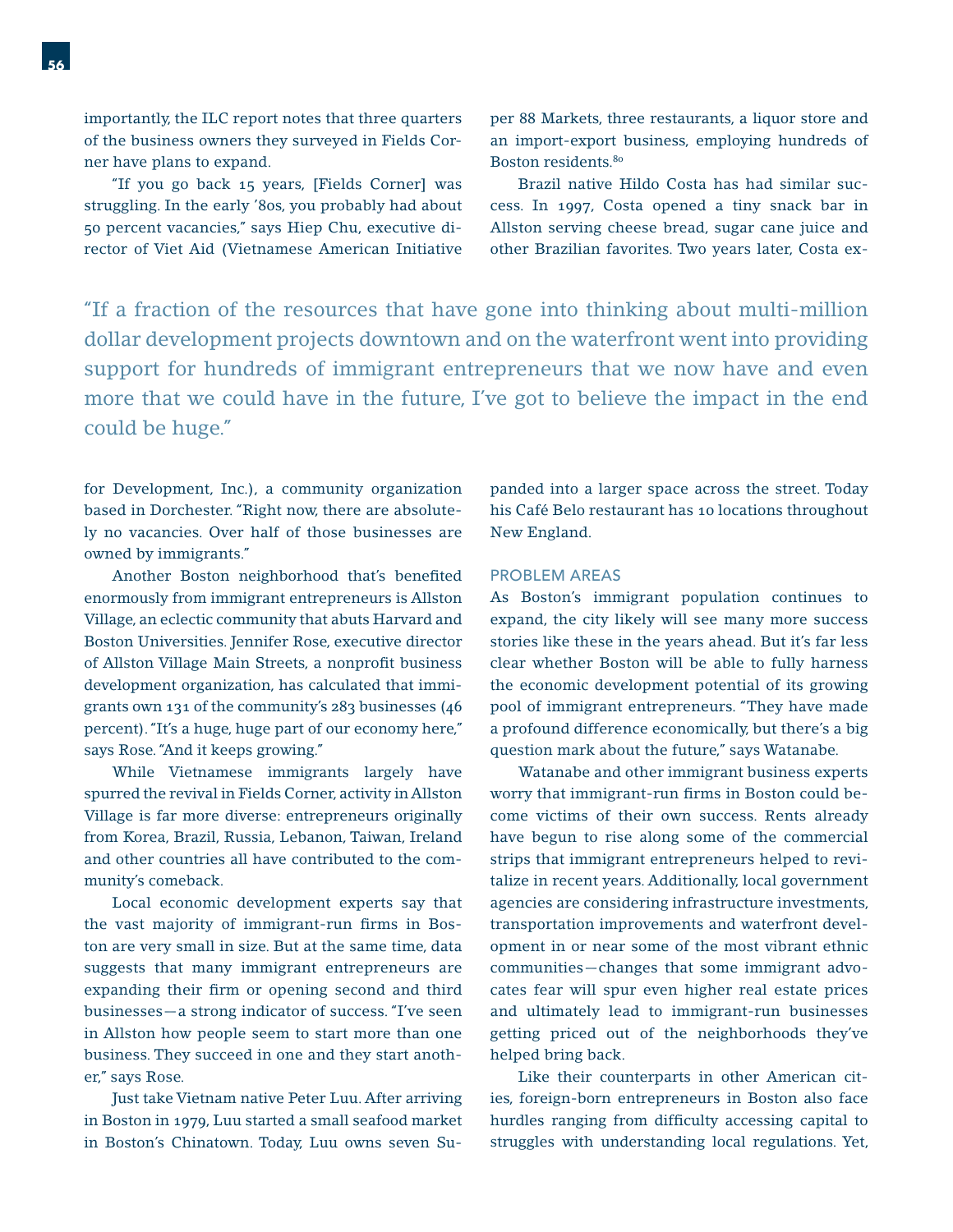very few of them are taking advantage of assistance offered to small businesses by government agencies, nonprofit business associations or community development organizations. According to the Immigrant Learning Center study, none of the immigrant entrepreneurs from Allston Village, Fields Corner or East Boston that were surveyed received outside assistance in starting their business. In fact, not a single entrepreneur relied on small business support programs offered by the government, received business development advice or accessed traditional sources of financing.

 "There's a huge disconnect," says Marcia Drew Hohn, director of public education for the Immigrant Learning Center, a nonprofit based in Malden, Massachusetts that provides adult education services to immigrants and refugees in the Boston area. "The immigrant entrepreneurs don't access mainstream community development organizations and traditional financial services. We've got to find ways to bridge that gap."

 Making matters worse, immigrant entrepreneurs generally have not figured into the city's overall economic development strategy. To his credit, Boston Mayor Thomas Menino has been relatively aggressive in upgrading ESOL programs and crafting social services for immigrants. In 1998, he created the Office of New Bostonians, which runs immigration clinics, refers newcomers to city services and coordinates an initiative that provides English-language instruction for thousands of newcomers. But this new office isn't focused on immigrant entrepreneurs and doesn't play a major role in economic development planning.

 Few if any of Boston's major economic development initiatives have concentrated on nurturing immigrant-run firms or supporting the ethnic business districts that have formed in the last several years. By primarily focusing on large-scale development projects, says Watanabe, the city is missing a huge opportunity to cultivate a growth engine of the future. "If a fraction of the resources that have gone into thinking about multi-million dollar development projects downtown and on the waterfront went into providing support for hundreds of immigrant entrepreneurs that we now have and even more that we could have in the future, I've got to believe the impact in the end could be huge," he says.

#### **CHART 18: GROWTH OF BOSTON'S POPULATION 1980-2000**



#### **CHART 19: BOSTON'S FOREIGN-BORN POPULATION Percentage of Population that is Foreign-Born**

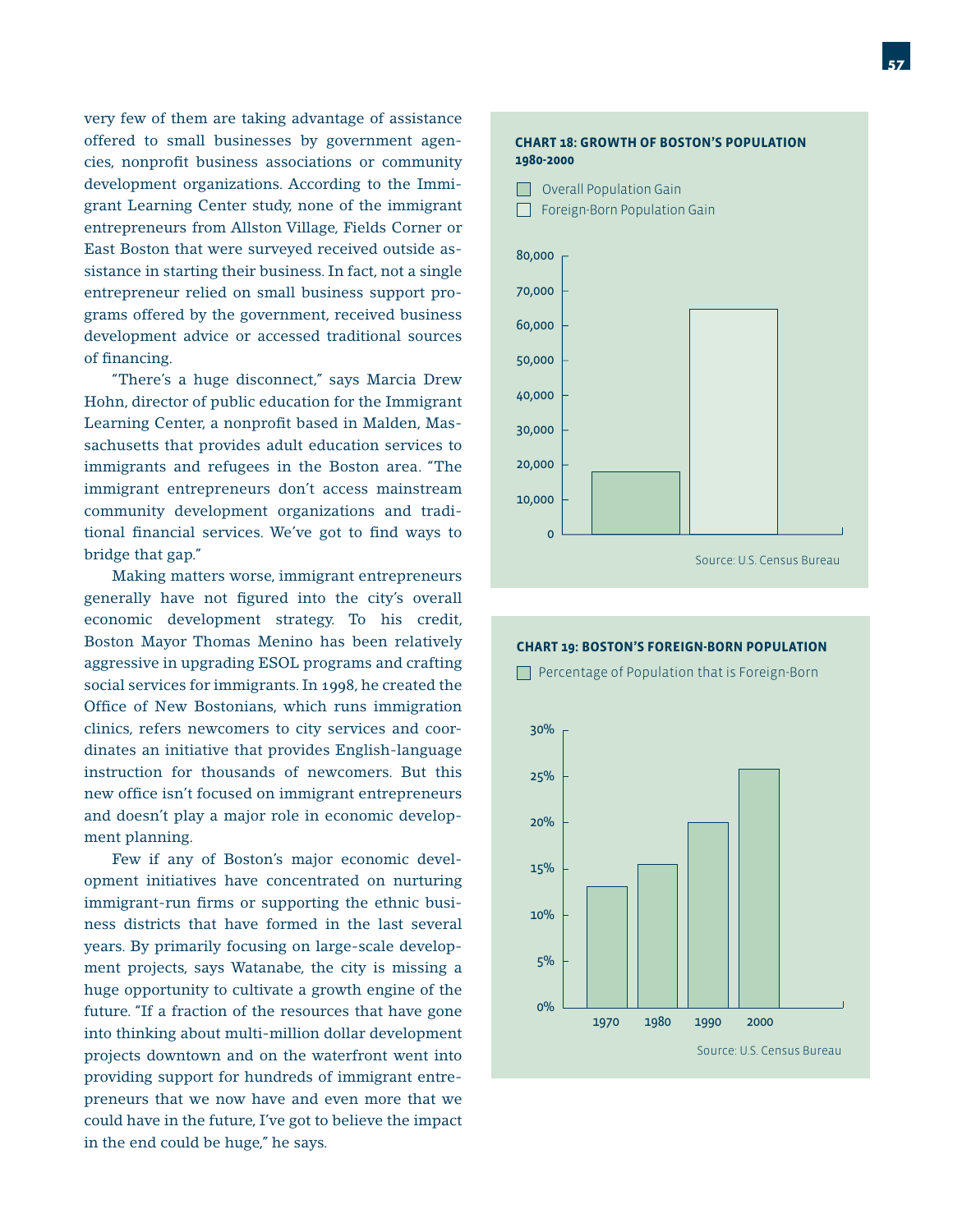#### ENDNOTES

- 1 Robert W. Fairlie, "Kauffman Index of Entrepreneurial Activity, National Report 1996-2005," Ewing Marion Kauffman Foundation, 2006.
- 2 Ramón Borges-Méndez, Michael Liu and Paul Watanabe, "Immigrant Entrepreneurs and Neighborhood Revitalization: Studies of the Allston Village, East Boston and Fields Corner Neighborhoods in Boston," The Immigrant Learning Center, Inc., December 2005; "Immigrant Entrepreneurs," *Research Perspectives on Migration*, International Migration Policy Program of the Carnegie Endowment for International Peace and the Urban Institute, January/ February 1997.
- 3 Anna Paulson, Audrey Singer, Robin Newberger and Jeremy Smith, "Financial Access for Immigrants: Lessons from Diverse Perspectives," Federal Reserve Bank of Chicago and The Brookings Institution Metropolitan Policy Program, May 2006.
- 4 U.S. Census Bureau.
- 5 Infoshare, Public-Use Microdata Sample, 1990 and 2000 U.S. Census.
- 6 "Fastest Growing Private Companies," *Los Angeles Business Journal*, November 14, 2005.
- 7 2002 Economic Census, Survey of Business Owners, U.S. Census Bureau, Issued in 2006.
- 8 "Hispanic Business 500," *Hispanic Business*, 2006.
- 9 2002 Economic Census; 1997 Economic Census, Survey of Minority-Owned Business Enterprises.
- 10 U.S. Census Bureau.
- 11 NYS Department of Labor.
- 12 Texas Workforce Commission, Labor Market & Career Information Department. (Data is for Houston-Baytown-Sugar Land MSA; First Quarter 1995 and 2005.)
- 13 Arun Peter Lobo and Joseph J. Salvo, "The Newest New Yorkers, 2000," New York City Department of City Planning, Population Division, October 2004.
- 14 Infoshare. (In this report, "self-employed" includes individuals starting both incorporated and unincorporated businesses. Our definition of "foreign-born" does not include individuals who were born in Puerto Rico. If New York residents who were born in Puerto Rico were included in this definition, foreign-born self-employed individuals in the five boroughs would outnumber nativeborn self-employed people, 193,737 to 186,484.)
- 15 Infoshare.
- 16 Infoshare.
- 17 Infoshare.
- 18 NYS Department of Labor.
- 19 NYS Department of Labor.
- 20 NYS Department of Labor.
- 21 2002 Economic Census.
- 22 "Chinatown After September 11th: An Economic Impact Study," Asian American Federation of New York, April 2002. (There were  $3.855$  Chinese-owned and operated firms in Chinatown.)
- 23 Many other immigrant entrepreneurs start out by purchasing an existing business.
- 24 Sam Roberts, "By 2025, Planners See a Million New Stories in the Crowded City," *New York Times*, February 19, 2006. (New York City's population is expected to rise from about 8.2 million today to nearly 9.4 million by 2025.)
- 25 NYS Department of Labor.
- 26 2002 Economic Census.
- 27 2002 Economic Census.
- 28 Lobo and Salvo. (The foreign-born population in Richmond Hill grew by 23,322, or 94.7 percent, between 1990 and 2000.)
- 29 Lobo and Salvo.
- 30 Steven Malanga, "Minority Business Triumphs in Gotham," *City Journal*, Spring 2002.
- 31 Guri Nadler, "Growth in Ethnic Businesses: The Cases of Russian and Israeli Food Manufacturers in New York City," Thesis Presented to the Faculty of Architecture and Planning of Columbia University, May 2004; Sloan, E. A. "Top Ten Trends to Watch and Work on for the Millennium." *Food Technology*, 1999.
- 32 Sam Roberts, "Immigrants Swell Numbers In and Near City," *New York Times*, August 15, 2006.
- 33 Sara Sluzka and Sean Basinski, "Peddling Uphill: A report on the conditions of street vendors in New York City," The Street Vendor Project, 2006.
- 34 Sean Basinksi, "Give street vendors a break? Yes," *New York Daily News*, October 29, 2006.
- 35 Rachel Scheier, "Biz is sizzling for street-food vendor who won top prize," *New York Daily News*, November 1, 2006.
- 36 Sluzka and Basinski.
- 37 Donovan Slack and Mac Daniel, "Ratings signal warning for fast-growing Fung Wah," *The Boston Globe*, September 4, 2005.
- 38 47th Street Business Improvement District.
- 39 NYS Labor Department, Apparel Industry Task Force.
- 40 U.S. Bureau of Labor Statistics (BLS). (The number of apparel manufacturing jobs in New York City has declined from 89,500 in November 1990 to 22,600 in November 2005.)
- 41 Elaine L. Edgcomb and Maria Medrano Armington, "The Informal Economy: Latino Enterprises at the Margins," FIELD, The Aspen Institute, September 2003.
- 42 "Ethnic Press Booms in New York City," *Associated Press*, July 10, 2002.
- 43 Infoshare.
- 44 Pyong Gap Min and Mehdi Bozorgmehr, "Immigrant Entrepreneurship in the United State: Trends, Research and Theory," *Venturing Abroad: Global Processes and National Particularities of Immigrant Entrepreneurship in Advanced Economies* (Robert Kloosterman & Jan Rath editors), 2002.
- 45 "Sending Money Home: Remittance Recipients in the Dominican Republic and Remittance Senders from the U.S.," Multilateral Investment Fund Inter-American Development Bank, Columbia University, November 23, 2004.
- 46 1990 and 2000 U.S. Census; 2000 American Community Survey, Supplementary Survey and 2005 American Community Survey.
- 47 Joseph J. Salvo, Arun Peter Lobo, and Adam L. Willett, "New York City Population Projections by Age/Sex & Borough, 2000–2030," New York City Department of City Planning, Population Division, December 2006.
- 48 "Small Business Lending in New York," U.S. Small Business Administration (SBA), Office of Advocacy, Office of Economic Research, from the call report data collected by the Federal Reserve.
- 49 "Small Business Lending in New York." 2000 and 2003.
- 50 "Small Business Lending in New York." 2004.
- 51 "Small Business Lending in New York." 2004.
- 52 Tom Fredrickson, "NY's immigrants stranded by banks,"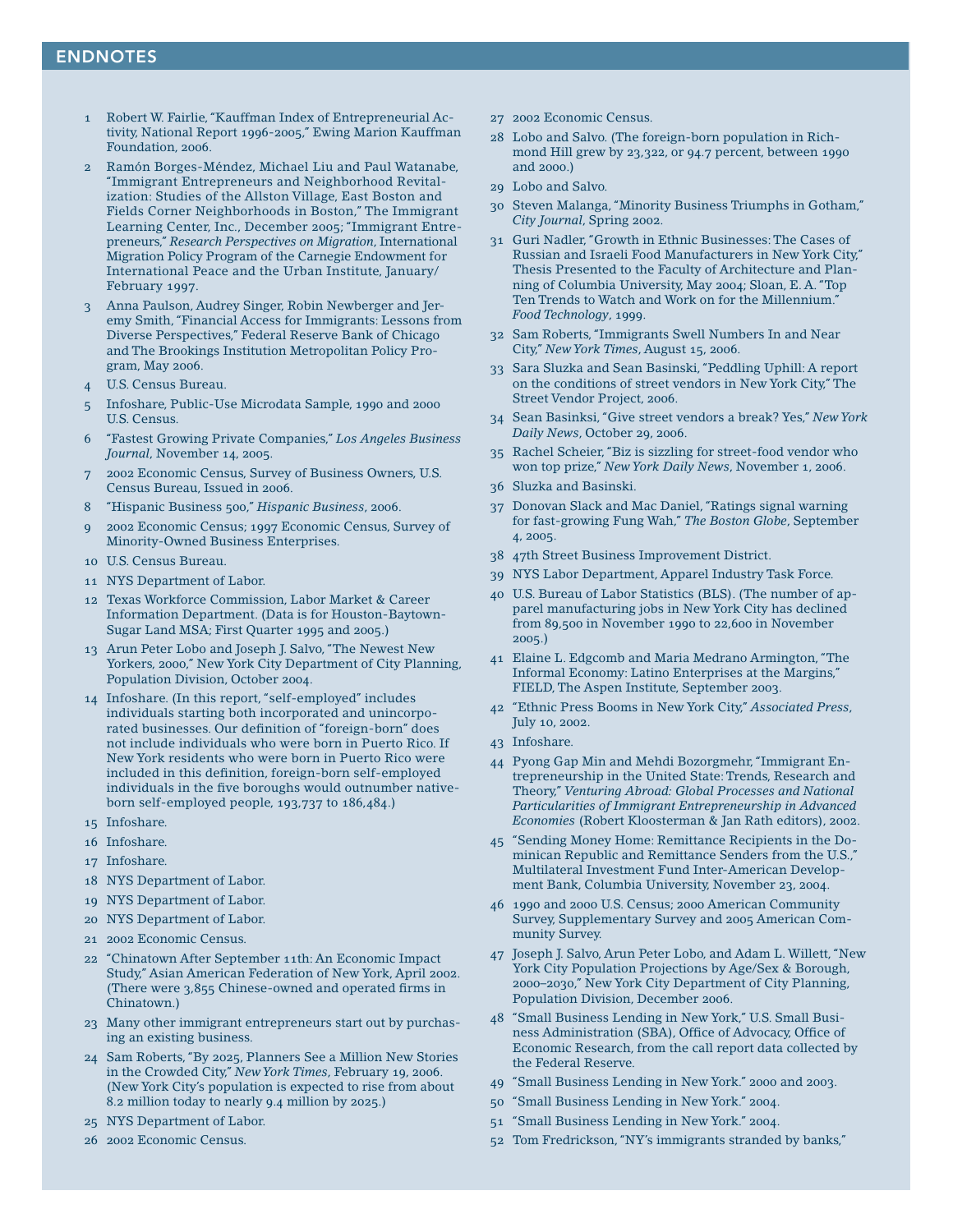- 53 ACCION New York. (Includes loans made in New York City, Westchester County and Long Island.)
- 54 New York Association of New Americans (NYANA).
- 55 Trickle Up, U.S. Program.
- 56 NYANA.
- 57 Trickle Up.
- 58 "2004 Impact Study & Statistics," Annual Report 2004, AC-CION New York; Brian Gurski, Informal Lending Study, ACCION New York, 2005.
- 59 SBA; CDFI Coalition. (Before adjourning in 2006, the two houses of Congress failed to reach an agreement on the federal budget for fiscal year 2007. Congress did pass a continuing resolution to provide funding for federal programs through Feb. 15, 2007. The stopgap measure funded the CDFI program at \$40 million.)
- 60 SBS has opened NYC Business Solutions centers in Downtown Brooklyn; Jamaica, Queens; the Hub in the South Bronx; North Shore, Staten Island; West Shore, Staten Island; Upper Manhattan; and Lower Manhattan.
- 61 NYC Department of Sanitation.
- 62 U.S. Census Bureau.
- 63 2002 Economic Census.
- 64 "Fastest Growing Private Companies," *Los Angeles Business Journal*, November 14, 2005.
- 65 "Hispanic Business 500."
- 66 2002 Economic Census.
- 67 Food Industry Business Roundtable and Community Development Technologies Center, published in *FIBR Sampler* newsletter, July 2005. (In April 2005, there were 1,264 food manufacturers in LA County, employing 46,484 people.)
- 68 David Chute, "Fire in the Bowl: David Tran: The Emperor of Hot Sauce. *Los Angeles* magazine, April 2001.
- 69 BLS, November 2006. (For LA, figures are for Los Angeles-Long Beach-Glendale, CA Metropolitan Division.)
- 70 Joel Kotkin and Jack Kyser, "Recapturing the Dream: A Winning Strategy for the LA Region," La Jolla Institute, for the Center of Economic Development, January 2005.
- 71 "Hispanic Business 500."
- 72 "Houston Small Business 100," *Houston Business Journal*, May 19, 2006. (Prime Communications, the top company on the list, was founded by Farid Varina.)
- 73 "Houston Small Business 100"; Alan Hughes, "Black Gold: Kase Lawal's business prowess, along with a spike in oil prices, is fueling CAMAC International's rise to the nation's second-largest black business," *Black Enterprise*, June 2006. (Houston's CAMAC International Corporation, founded by Nigeria-native Kase Lawal, was ranked second on the 2006 *Black Enterprise* Industrial/Service 100 list.)
- 74 Texas Workforce Commission, Labor Market & Career Information Department. (Data is for Houston-Baytown-Sugar Land MSA; 1st Qtr. 1995 and 2005.)
- 75 Stephen L. Klineberg, "Houston's Economic and Demographic Transformations: Findings from the Expanded 2002 Survey of Houston's Ethnic Communities," 2002.
- 76 Robert W. Fairlie, "Kauffman Index of Entrepreneurial Activity, State Report," Ewing Marion Kauffman Foundation, 2005.
- 77 U.S. Census Bureau.
- 78 2002 Economic Census; 1997 Economic Census.
- 79 Borges-Méndez, Liu and Watanabe.
- 80 Chris Berdik, "Super Power," *The Boston Globe*, August 14, 2005.

#### ADDITIONAL SOURCES AND RESOURCES

Bowles, Jonathan and Kotkin, Joel. "Engine Failure: With Economic Woes That Go Well Beyond 9/11, New York Needs a Bold New Vision to Renew the City's Economy," Center for an Urban Future, September 2003.

Bugliarello, George; Greenstein, Michael; Shore, William; Williams, Blair; Bobker, Michael and Helm, Christine. "JUT Note: Technology and Bodegas," *Journal of Urban Technology*, Volume 13, Number 2, pages 113-122, August 2006.

Colton, Tara. "Lost in Translation: Cities in Nearly Every Corner of New York State Have Been Experiencing a Sharp Rise in Immigrants, but State-run ESOL Programs Aren't Keeping Pace with the Growing Demand," Center for an Urban Future, November 2006.

Gap Min, Pyong and Bozorgmehr, Mehdi. "Immigrant Entrepreneurship in the United State: Trends, Research and Theory," *Venturing Abroad: Global Processes and National Particularities of Immigrant Entrepreneurship in Advanced Economies* (Robert Kloosterman & Jan Rath editors), 2002.

Hohn, Marcia. "Immigrant Entrepreneurs: A Key to Boston's Neighborhood Revitalization," *Communities and Banking*, Summer 2005, pages 20-27.

Hum, Tarry. "Immigrant Economies and Neighborhood Revitalization: A Case Study of Sunset Park, Brooklyn," April 2001.

Klineberg, Stephen. "Public Perceptions in Remarkable Times: Tracking Changes Through 24 Years of the Houston Area Survey," August 2005.

Klineberg, Stephen. "Houston's Ethnic Communities, Third Edition," 1996.

Moreno, Jenalia. "From the barrios to big business; immigrants who came to the United States with little or nothing built empires that now provide for others," *Houston Chronicle*, February 1, 2004.

Paulson, Anna; Singer, Audrey; Newberger, Robin and Smith, Jeremy. "Financial Access for Immigrants: Lessons from Diverse Perspectives," Federal Reserve Bank of Chicago and The Brookings Institution Metropolitan Policy Program, May 2006.

Pearce, Susan C. "Today's Woman Entrepreneur," Immigration Policy Center, January 2005.

Sum, Andrew M.; Uvin, Johan, Khatiwada; Ishwar and Ansel, Dana. "The Changing Face of Massachusetts," MassINC and Center for Labor Market Studies, June 2005.

"The Southern California Minority Business Atlas: A Resource Guide to Minority Owned Small Business in Los Angeles and Orange County," Community Development Technologies Center, 2000.